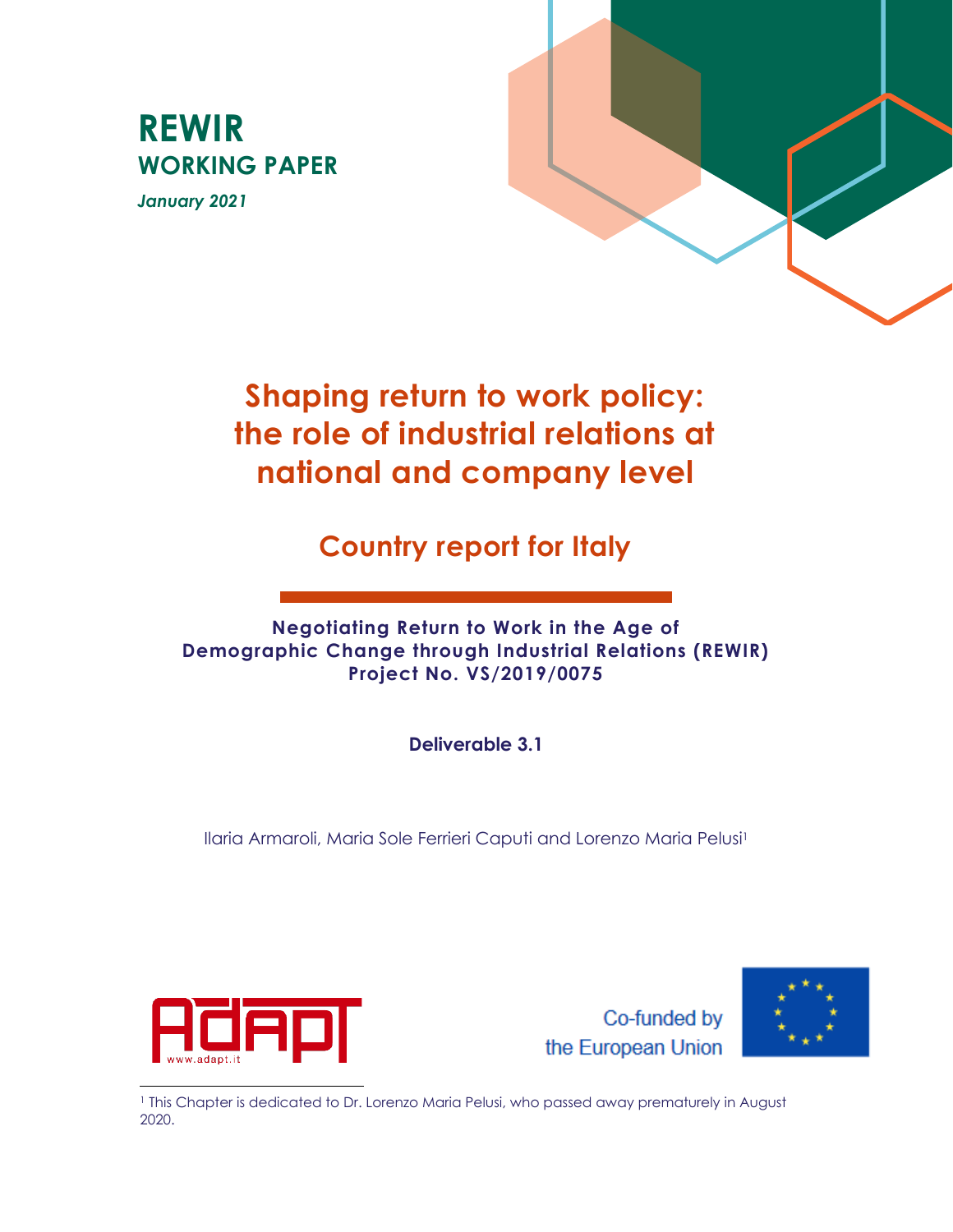# Table of contents

| 2. The policy framework on return to work in the particular country 10                                                                                                            |
|-----------------------------------------------------------------------------------------------------------------------------------------------------------------------------------|
| 3. Involvement of social partners in shaping return to work policy at the national level  15                                                                                      |
|                                                                                                                                                                                   |
| 3.2 Views and level of involvement of industrial relations actors in RTW policy22                                                                                                 |
| 3.3 The nature of interactions between industrial relations actors and other stakeholders in RTW policy                                                                           |
| 3.4 Outcomes of social dialogue with regard to RTW policy (covering national and if relevant                                                                                      |
| 3.5 Views on the future potential for action on RTW and the contribution of industrial relations actors                                                                           |
| 4. The return to work process at the company level and the involvement of social partners. 30<br>4.1 Workers' experiences with the return to work process at the company level 30 |
| 4.2 Perspectives of HR, line managers and other relevant company actors on return to work processes                                                                               |
| 4.3 Experience with (and good practices in) facilitating return to work at the company level and the role                                                                         |
| 4.4 Views on the future potential for social dialogue to support the creation and implementation of                                                                               |
|                                                                                                                                                                                   |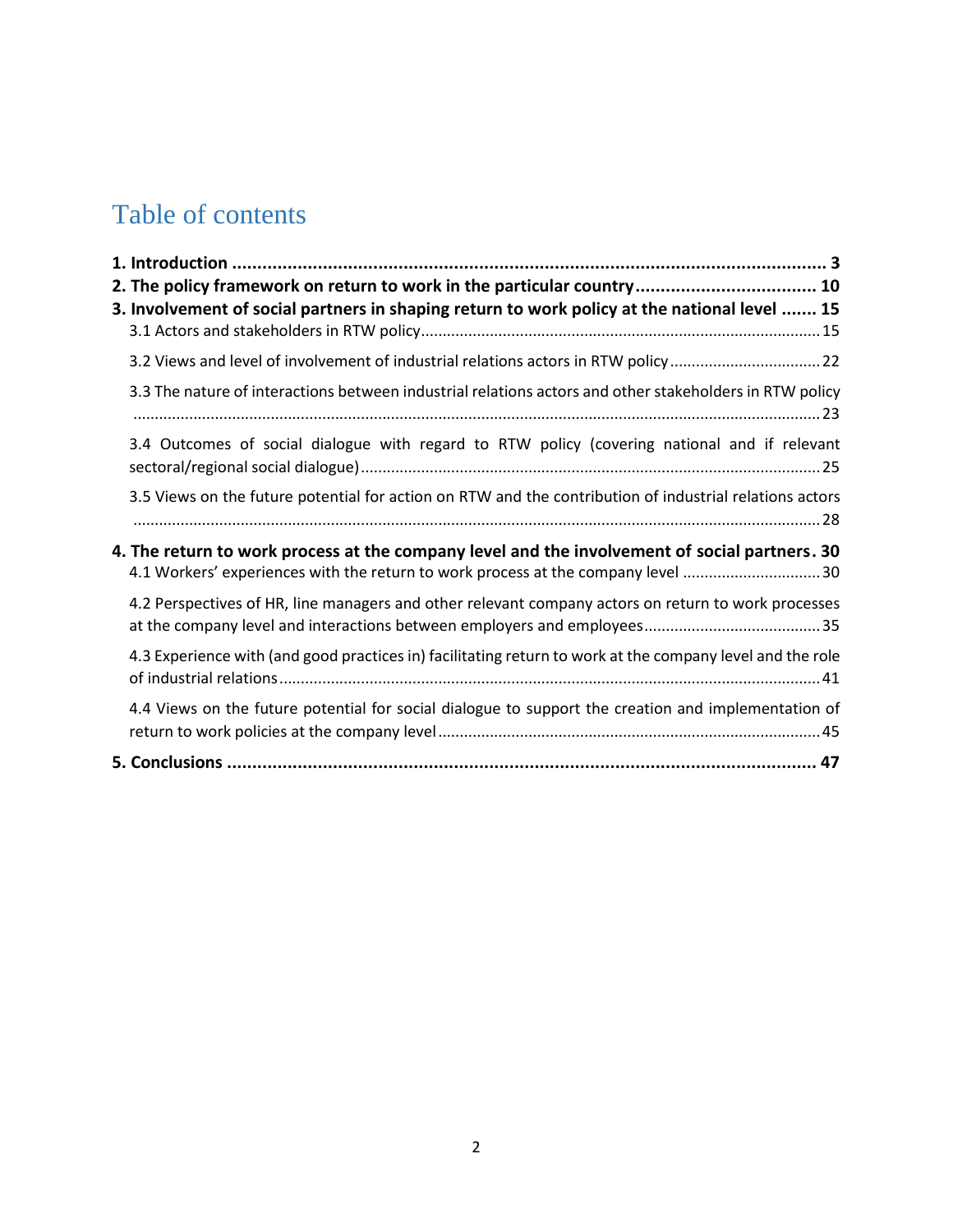#### <span id="page-2-0"></span>**1. Introduction**

The share of the working-age population in Italy<sup>2</sup> was  $64\%$  in 2018, lower than the OECD rate of 65.1% and the EU-28 rate of 64.6%. With reference to 2019, the employment rate in Italy was 59% for the age group 15–64. <sup>3</sup> Looking at people over 64 still in employment, in 2016 the employment rate for the group 65–69 years old in Italy was 9.1% while that recorded in the OECD area was 20.9% (OECD, 2017). Two years afterwards, in 2018, the employment rate for the same age group increased to 12.3% in Italy and 22.3% in the OECD area (OECD, 2019a). However, the duration of working life is also getting longer, with the mandatory social security schemes sometimes activated later than age 64.<sup>4</sup> This upward trend should constitute an issue of pressing concern to Italian policymakers, as workers over age 50 are found to be more than twice as likely to have a chronic illness as workers under 35 (Vargas Lllave et al., 2019).

In Italy, during 2015-18, about 5.8 million people between the age of 18 and  $64<sup>5</sup>$  claimed to be suffering from one or more chronic diseases. Considering the entire Italian population, in 2019 40.8% of residents said they suffered from at least one of the main chronic diseases identified, growing by approximately 1 percentage point compared with 2017 (Istat, 2019). Looking at Eurostat data, in 2015, more than 14% of Italian employees aged 16 or over reported a long-term illness – a proportion that is slightly higher than was detected in 2010 (13.3%) and greater than the average share measured in the same year in the EU (13%) (Vargas Lllave et al., 2019). Plus, chronic-degenerative pathologies are more frequent in the elder age groups: 54.1% of Italian people already suffer from chronic disease in the 55–59 age group and among people over age 75 the share reaches 86.9% (Istat, 2019, p. 126). Additionally, a disadvantage has emerged for women. From the analysis of data relating to the share of the population suffering from at least one chronic disease, women are the most frequently affected, especially over the age of 55. Overall, the most common chronic diseases in Italy are hypertension (18.1%), osteoarthritis/arthritis (16.4%), allergic diseases (11.6%), osteoporosis (8.1%), chronic bronchitis and bronchial asthma (6.0%), and diabetes (5.6%) (Istat, 2019, p. 126).

Chronicity projections indicate that by 2030 the number of patients with chronic diseases will rise above 26.5 million, while multiple chronic ones will be about 14.6 million. The most common chronic pathology will likely be hypertension, with almost 12.5 million people affected by 2030. While both osteoarthritis and arthritis will affect more than 11.3 million Italians, an increase in the total number of patients with these diseases is expected to occur, with about 1.5 million more

 $2$  The working-age population is defined as people aged 15–64. This indicator measures the share of working-age people among the total population. Source[: https://data.oecd.org/pop/working-age-population.htm.](https://data.oecd.org/pop/working-age-population.htm)

<sup>&</sup>lt;sup>3</sup> Source: Istat, [http://dati.istat.it/Index.aspx?DataSetCode=DCCV\\_TAXOCCU1.](http://dati.istat.it/Index.aspx?DataSetCode=DCCV_TAXOCCU1)

 $4$  "In 2018, the 'normal' retirement age of 67 was around three years higher than the average retirement age. However, Italy has recently made a step back from the previous reforms, introducing the 'Quota 100' measure which until 2021 allows access to pension rights at the age of 62 with 38 contributory years. The revision of the legal retirement age was expected in 2019 to adapt to the changes occurring in the life expectancy index but no revision has been implemented. The calculation of adjustments based on life expectancies, the requirement of career years for early retirement and the legal age of retirement for some trades has been frozen until 2026" (OECD, 2019b). Source: [https://www.oecd.org/italy/PAG2019-ITA\\_it.pdf.](https://www.oecd.org/italy/PAG2019-ITA_it.pdf)

<sup>5</sup> Istituto superiore di sanità, "Patologie Croniche riferite nella popolazione residente in ITALIA. PASSI 2015-2018 (18-69enni) e PASSI d'Argento 2016-2018 (ultra 65enni)", Source: <https://www.epicentro.iss.it/coronavirus/pdf/passi/sars-cov-2-flussi-dati-confronto-passi-pda-patologie-croniche.pdf>.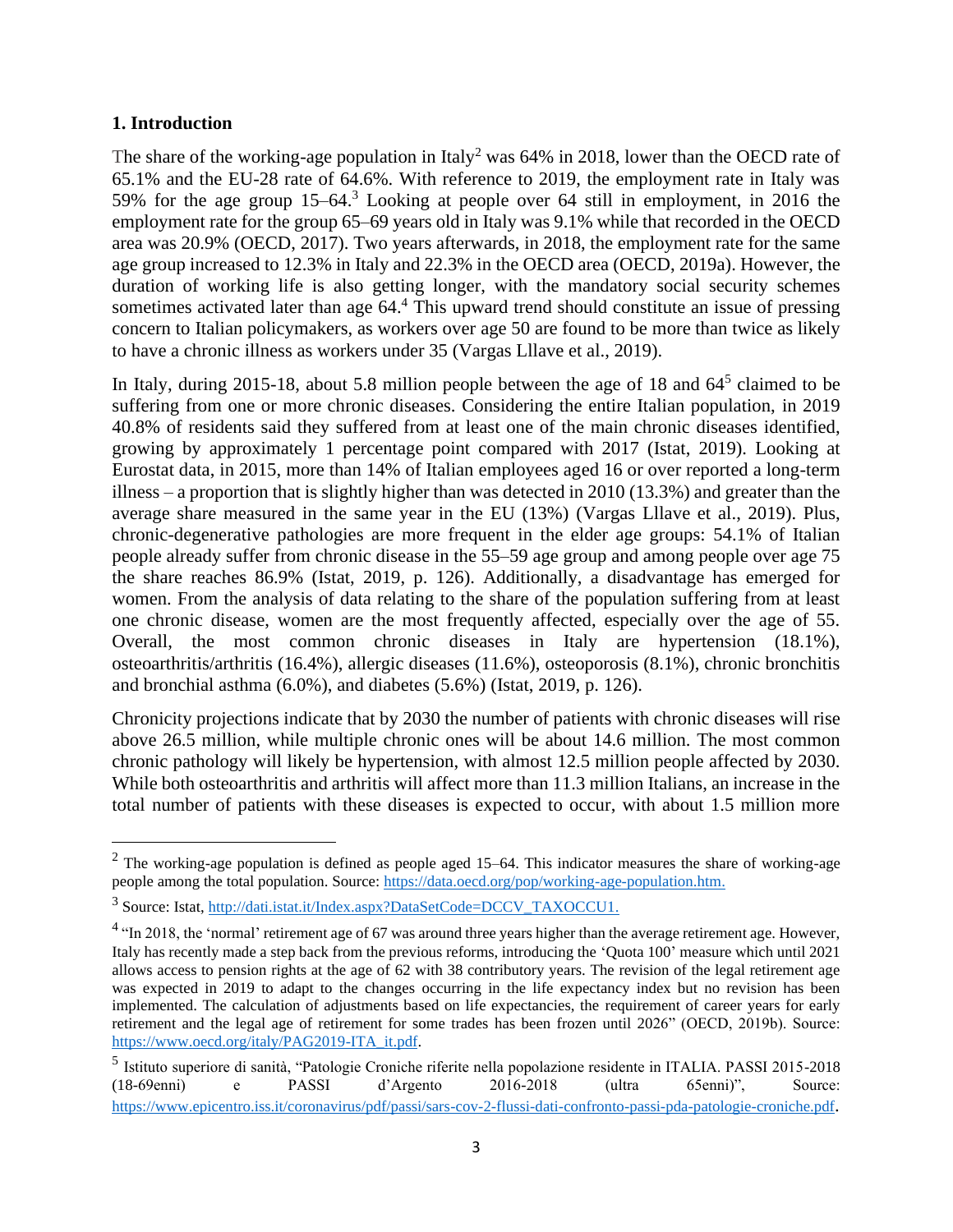patients in 2030 compared with 2018. By 2030, the total number of Italians suffering from osteoporosis, however, is likely to be about 5.7 million people, which is over 800,000 more Italians than in 2018. Furthermore, the number of Italians who suffer from diabetes in 2030 will be around 3.9 million, while patients with heart deficiencies will be around 2.8 million (Università Cattolica Sacro Cuore, Istituto di sanità pubblica – Osservatorio Nazionale sulla salute nelle regioni italiane, 2019, p. 516).

Despite this future, Italy exhibits quite good health-status indicators (OECD, 2019c): a "life expectancy"<sup>6</sup> of 83 years (compared with an OECD average of 80.7); an "avoidable mortality"<sup>7</sup> of 143 (compared with an OECD average of 208); a "self-rated health"<sup>8</sup> of 5.8% (compared with an OECD average of 8.7%); and a "chronic disease morbidity" of 4.8% (compared with an OECD average of 6.4%). Moreover, 100% of the Italian population has access to healthcare, with 73.9% of the total expenditure covered by prepayment plans. On the quality of treatments, recent data has shed light on the Italian "safe prescribing"<sup>10</sup> rate, which is slightly worse than the OECD average. By contrast, Italy has a very good "effective primary care"<sup>11</sup> outcome (IT 64; OECD 225) and data in line with the OECD average rates with regard to "effective secondary care"<sup>12</sup> (IT 5.4; OECD 6.9) and "effective cancer care"<sup>13</sup> (IT 86%; OECD 84.5%). The Italian health spending share, as a proportion of GDP, is in line with the OECD average, amounting to 8.8% and the proportion of 'practising' physicians and nurses per 1,000 inhabitants corresponds respectively to 4% and 5.8% (compared with OECD averages of 3.5% and 8.8%). Italy therefore has a high number of doctors and a low number of nurses; despite a growing trend in these percentages, there are still concerns for workforce shortages in this field, especially as the age of doctors is increasing. In addition, it is worth underlining that health spending in 2019 in Italy, comprising both government spending and voluntary health insurance and private funds, is US\$3,649 per capita, which is slightly lower than the OECD average (US\$4,224 per capita) and considerably lower than the amounts registered in other high-income EU countries such as France (US\$5,376 per capita), Sweden (US\$5,782 per capita) and Germany (US\$6,646 per capita).<sup>14</sup> Finally, Italy has the fifth lowest number of longterm beds and in 2017 Italy spent less than 0.6% of GDP on long-term care (OECD, 2019c).

Therefore, although the Italian healthcare system shows high levels of service, the ageing of the Italian population and the steady increase in chronic diseases, particularly affecting people aged

<sup>&</sup>lt;sup>6</sup> Years of life at birth.

<sup>7</sup> Deaths per 100,000 people (age-standardised).

<sup>&</sup>lt;sup>8</sup> Population in poor health (% of population aged  $15+$ ).

<sup>&</sup>lt;sup>9</sup> The OECD definition of "chronic disease morbidity" includes chronic diseases such as cancer, heart attacks and strokes, chronic respiratory problems and diabetes; see [https://www.oecd-ilibrary.org/sites/5101558b](https://www.oecd-ilibrary.org/sites/5101558b-en/index.html?itemId=/content/component/5101558)[en/index.html?itemId=/content/component/5101558.](https://www.oecd-ilibrary.org/sites/5101558b-en/index.html?itemId=/content/component/5101558) For this specific indicator, OECD estimates for "chronic disease morbidity" consider only data about diabetes prevalence (% of adults, age-standardised).

 $10$  For this indicator, the OECD takes into account any antibiotics prescribed (defined as a daily dose per 1,000 people).

 $11$  For this indicator, the OECD takes into account avoidable asthma/COPD (chronic obstructive pulmonary disease) admissions (per 100,000 people, age–sex standardised).

<sup>&</sup>lt;sup>12</sup> For this indicator, the OECD takes into account 30-day mortality following AMI (mortality following acute myocardial infarction) (per 100,000 people, age–sex standardised)

 $13$  For this indicator, the OECD takes into account five-year net survival from breast cancer (%, age-standardised).

<sup>&</sup>lt;sup>14</sup> OECD (2020), Health spending (indicator), doi: 10.1787/8643de7e-en (accessed on 7 July 2020).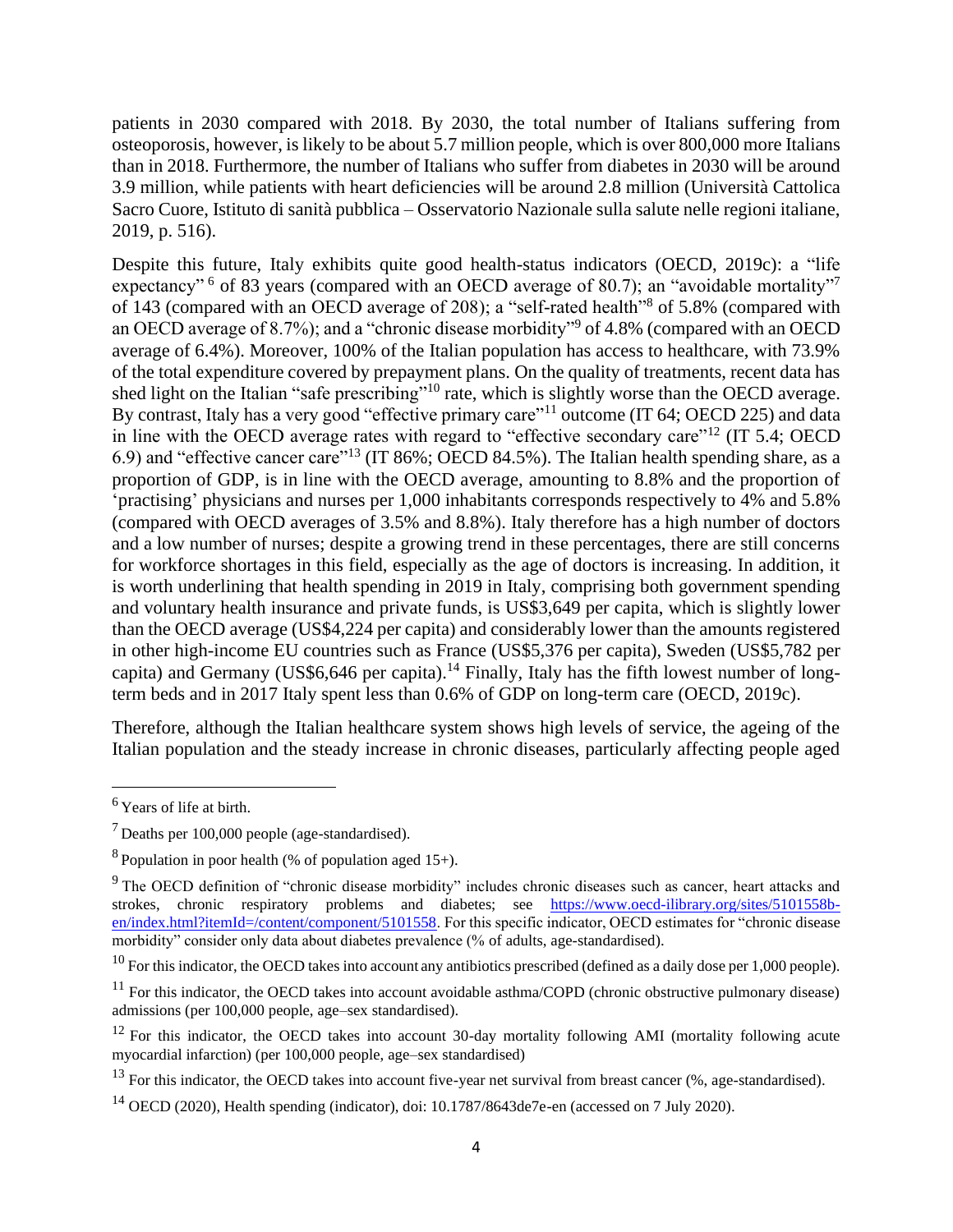55 and over, are expected to lead to a greater demand for healthcare services, posing considerable pressures on the sustainability of the public system. Also, the growth in life expectancy and the incidence of chronic illnesses are likely to transform service delivery models towards the provision of long-term care outside hospitals and lead to an increasing demand for primary and preventive care (ADAPT, UBI Banca, 2019). Italy can count on a strong primary care system (proven by the low rate of hospital admissions for chronic diseases) to address the needs of an ageing population. Since 2007, the national programme "Gaining health: making healthy choices easier" (Guadagnare salute: rendere facili le scelte salutari) has been implemented by the Italian government in collaboration with the regions and autonomous provinces to tackle key risk factors like poor nutrition, physical inactivity, smoking and alcohol consumption. In 2016, following adoption of the Piano Nazionale della Cronicità, a national initiative to improve the coordination of chronic care,<sup>15</sup> many Italian regions tested the implementation of different health service models, combining health and social care in multispecialty community-based centres to better respond to the needs of patients with comorbidities. However, in most cases, these experiments have not been subject to any formal evaluation yet (OECD, European Observatory on Health Systems and Policies, 2019).

For the purposes of this report, in addition to the pressures posed on welfare and healthcare systems, it is essential to highlight that the increase in chronic diseases is likely to affect the following: work organisation and labour productivity (Tiraboschi, 2015; Pollak, 2014), occupational safety, <sup>16</sup> and labour markets and social security systems<sup>17</sup> (especially considering that many workers with chronic diseases currently prefer to leave their jobs instead of asking for adequate adjustments). It is thus not surprising to detect, in many countries, a steady increase in the share of people requesting sick leave, taking early retirement and living on long-term disability allowances (Tiraboschi, 2015, p. 5). Looking at the Italian situation, this trend may be partly due to the clear and unambiguous access requirements applicable to instruments such as sick leave, early retirement and disability allowances; conversely, the Italian body of mandatory rules on measures to be taken in (re)designing work and workplaces to facilitate return to work (RTW) is

<sup>&</sup>lt;sup>15</sup> The whole document is available here: [http://www.salute.gov.it/imgs/C\\_17\\_pubblicazioni\\_2584\\_allegato.pdf.](http://www.salute.gov.it/imgs/C_17_pubblicazioni_2584_allegato.pdf) It is oriented towards a better organisation of services and full responsibility by all the players involved in care. However, it contains just a few references to work and employment. First, as regards disease prevention, the plan mentions the importance of programmes for the promotion of healthy lifestyles (e.g. the programme "Gaining health: making healthy choices easier" of 2007), which need to involve all relevant sectors (schools, working environments, local communities, etc.) and stakeholders. Second, with reference to the continuity of care, the plan sheds light on the relevance of training care technicians and teachers as well as raising work colleagues' awareness of how to prevent, identify and deal with possible emergency situations. Plus, services related to patients' integration into the labour market are highlighted as important. Finally, the plan refers to the impact of rheumatoid arthritis and Crohn's disease on people's working life and notably, the social costs linked to absenteeism or attendance at work of people incapable of performing their tasks.

<sup>&</sup>lt;sup>16</sup> Workers with chronic disease are indeed more likely to incur injuries and serious accidents at work (Kubo et al., 2014); cf. also the comparative report written by Corral et al. (2014), [https://www.eurofound.europa.eu/publications/report/2014/employment-opportunities-for-people-with-chronic](https://www.eurofound.europa.eu/publications/report/2014/employment-opportunities-for-people-with-chronic-diseases)[diseases.](https://www.eurofound.europa.eu/publications/report/2014/employment-opportunities-for-people-with-chronic-diseases)

 $17$  This happens because the share of people who pay social contributions and actively participate in the labour market is gradually decreasing compared with those who qualify for and access social benefits. The European Commission has estimated that the old-age dependency ratio will double in the next few decades, rising from 26% in 2010 to 52% in 2060 (European Commission, 2012, pp. 60-61 and pp. 159-161).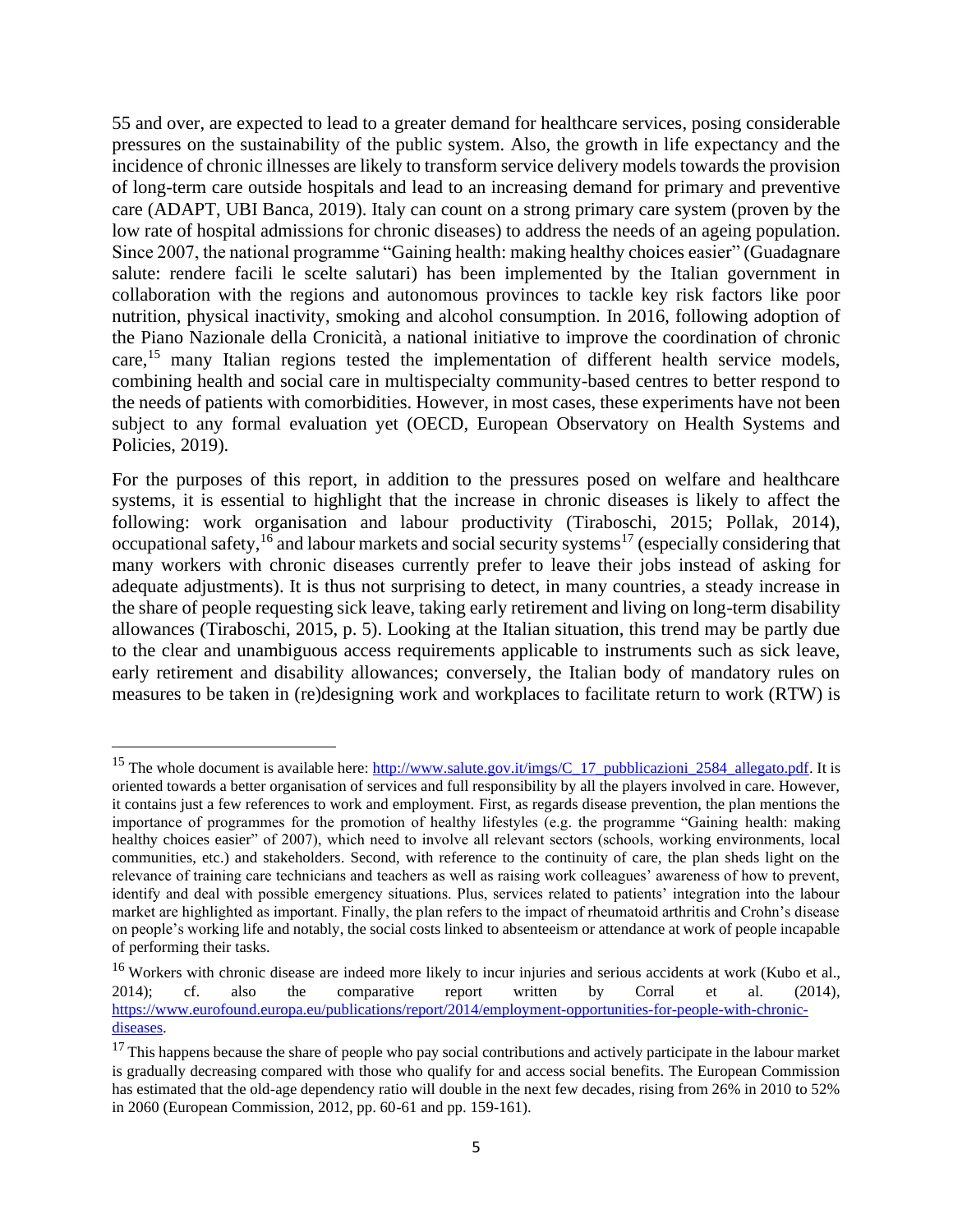considered more confusing by stakeholders and practitioners. <sup>18</sup> But it is largely acknowledged that in the long run, the participation of people with chronic diseases in the labour market will become essential to tackle the decline in labour supply (given the decrease in natality rates) and the shortage of a skilled workforce as well as to face the pressures on public health and pension systems induced by a drastic ageing of the workforce<sup>19</sup> (Tiraboschi, 2015; OECD, 2009, p. 22). Moreover, workplace accommodation of the needs of workers with chronic diseases can have a positive impact on the quality of the work produced and the sustainability of work through lower levels of work intensity and stress, as well as better work–life balance. The lower stress levels of the workers potentially also result in improved performance (Vargas Lllave et al., 2019).

The goal of this report is to investigate the role of industrial relations in Italy in supporting workers affected by a chronic disease in returning to work, especially after a long sick leave. The assumption underpinning this report is indeed the great contribution that social partners, viewed as relevant players in labour markets, can make to meeting the concrete needs of people with chronic diseases and setting up adequate activation policies for their RTW. This can be particularly true considering that the ability to react to a serious disease and RTW also depends on the resilience and vulnerability of the individuals involved (Tiraboschi, 2015, cit. p. 40), and is influenced by the support they receive by industrial relations players and institutions.

Since Italy belongs to the European southern cluster of industrial relations(Caprile et al., 2017), it boasts quite positive and steady values in collective bargaining coverage  $(80\%$  in 2016)<sup>20</sup> and trade union density  $(34.4\% \text{ in } 2018).^{21}$  Italy is also characterised by an irregular involvement of social partners in public policy formation, a scant development of employee representation in workplaces (Caprile et al., 2017), a little regulation and a high degree of voluntarism in industrial relations (Leonardi, 2017; Leonardi et al., 2017). The latter conditions have progressively made larger organisations subject to pressures and opposition from their constituents, which tend to compromise the development of cooperative industrial relations and pave the way to the growth of independent autonomous unions (Colombo and Regalia, 2016) and the multiplication of national collective labour agreements (CNEL, 2019). In the light of these factors and given a legislative framework for RTW that does not particularly support the role of industrial relations,<sup>22</sup> we would expect social partners to be scarcely involved in public policymaking in this field. Social partners would also be more engaged in public policy implementation, collective bargaining, and lobbying activities. We would also expect that good collectively-agreed experiences of RTW at the company level are largely dependent on the commitment of individual employers and workers' representatives, and will be mainly found in large enterprises in industrial sectors, where decentralised collective bargaining mainly takes place. Finally, we can expect a lack of coordination among the practices initiated by social partners as well as difficulty in engaging all

<sup>&</sup>lt;sup>18</sup> These observations emerged in interviews and focus groups organised within the framework of this project.

<sup>&</sup>lt;sup>19</sup> Likewise, European stakeholders from the health, social and employment sectors pointed out that "addressing" chronic illness and work issues has the potential to lead to stronger economic growth, higher employment rates and labour supply, and reduce public spending on state/disability benefits, while resulting in fewer demands on healthcare systems and increased productivity". Source: European Commission (2017), cit. p. 5, [https://ec.europa.eu/health/sites/health/files/policies/docs/2017\\_chronic\\_framingdoc\\_en.pdf.](https://ec.europa.eu/health/sites/health/files/policies/docs/2017_chronic_framingdoc_en.pdf)

<sup>20</sup> OECD Stat, [https://stats.oecd.org/Index.aspx?DataSetCode=CBC.](https://stats.oecd.org/Index.aspx?DataSetCode=CBC)

<sup>21</sup> OECD Stat[, https://data.oecd.org/.](https://data.oecd.org/)

 $22$  For more information, see the following section.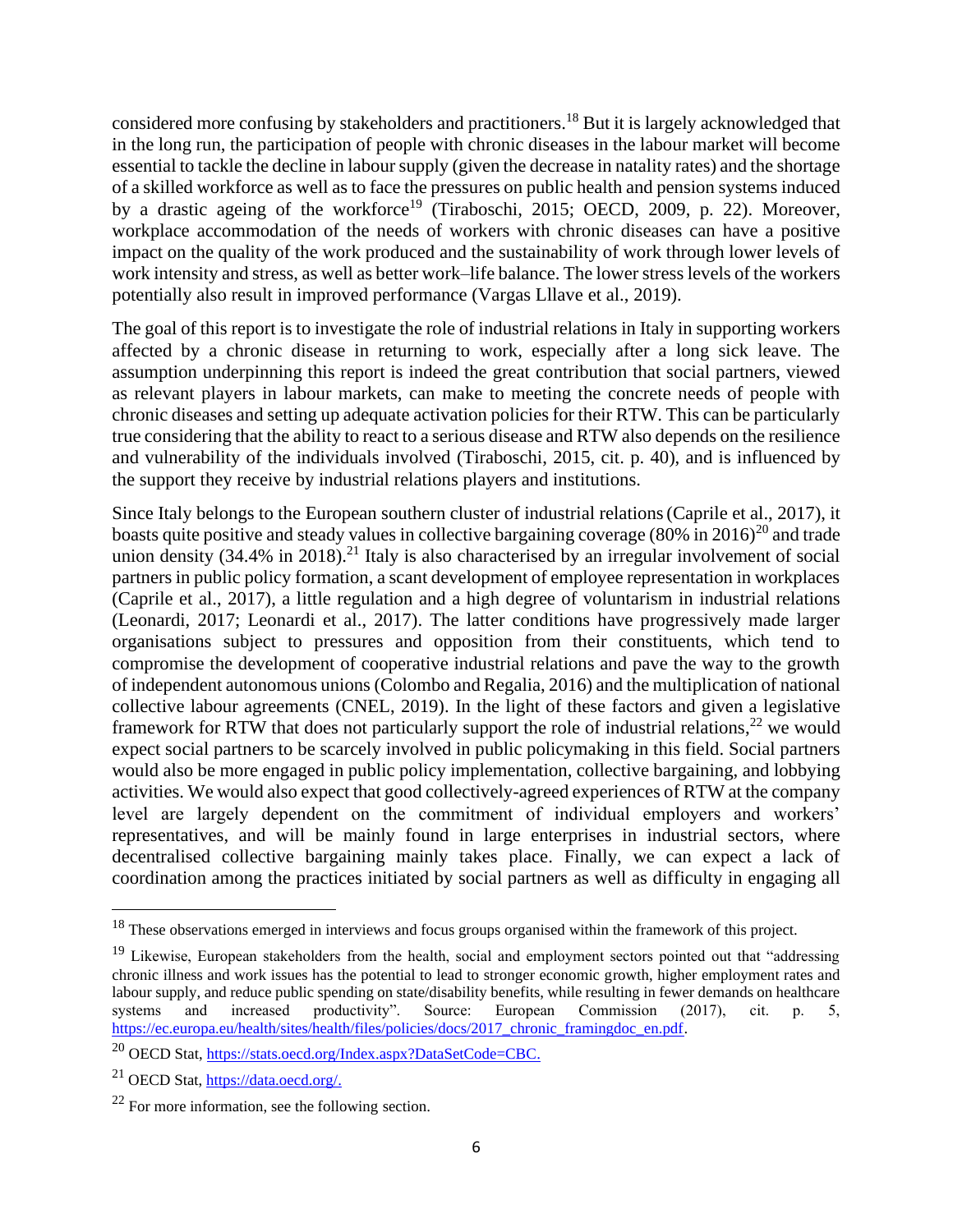the relevant players (employers, trade union organisations, patient organisations, NGOs, etc.) in joint projects.

In order to verify whether these expectations are met in reality and to more broadly pursue the objective of this report, information and data from different perspectives (workers, employers, social partners) are collected via various tools: desk research (comprising the collection and analysis of relevant collective agreements); three online surveys respectively for workers, managers and social partners; semi-structured interviews with 6 national stakeholders (i.e. 1 policymaker, 1 researcher at a foundation dealing with neurological, chronic and rare diseases, 3 employees from three different private employment agencies, 1 legal consultant at a patients' association); two group discussions respectively with 3 managers and 6 workers' representatives at the company level; and one roundtable with 8 stakeholders (i.e. 4 trade unionists, 1 labour consultant, 1 legal consultant at a patients' organisation, 1 researcher at a trade union institute, 1 representative of a foundation promoted by a managers' association). More detailed information on the online surveys can be found in the following tables. The analysis of collected data and information follows the framework outlined by Mehtap Akgüç (CEPS), Marta Kahancová (CELSI) and Adela Popa (Lucian Blaga University of Sibiu) in July 2019. 23

| <b>Survey and</b><br>target group | <b>Total</b><br>number of | Number of relevant responses |  |  |  |  |  |
|-----------------------------------|---------------------------|------------------------------|--|--|--|--|--|
|                                   | responses                 |                              |  |  |  |  |  |
| <b>Workers' survey</b>            | 30                        | 30                           |  |  |  |  |  |
| <b>Social</b><br>partners'        |                           |                              |  |  |  |  |  |
| survey                            |                           |                              |  |  |  |  |  |
| Managers' survey                  |                           | 39                           |  |  |  |  |  |

|  |  |  |  |  |  |  | Table 1. Overview of sample and respondent identification - Italy |  |
|--|--|--|--|--|--|--|-------------------------------------------------------------------|--|
|--|--|--|--|--|--|--|-------------------------------------------------------------------|--|

*Source:* REWIR surveys - Italy

*Note*: The total number of responses refers to the overall data intake for Italy within the period of data collection. The number of relevant responses refers to the number of completed surveys for the social partners and the company survey. For the workers' survey, the number of relevant cases refers to responses where the respondent selected "Yes" in Question 6 – *Have you experienced a chronic disease in your working life?*.

### **Table 2. Overview of sample and respondent identification – REWIR workers survey for Italy**

| Workers' survey – overview of respondents' features | Responses (in percent if not<br>stated otherwise) |  |  |  |
|-----------------------------------------------------|---------------------------------------------------|--|--|--|
| Gender (Q1)                                         |                                                   |  |  |  |
| Male                                                | 20                                                |  |  |  |
| Female                                              | 80                                                |  |  |  |
| Mean age in years $(Q3)$                            | 51y                                               |  |  |  |
| Mean length of working life in years $(Q4)$         | 28y                                               |  |  |  |
| Level of education $(Q2)$                           |                                                   |  |  |  |

<sup>23</sup> M. Akgüç, M. Kahancová and A. Popa (2019), "Working paper presenting a literature review on return to work policies and the role that industrial relations play in facilitating return to work at the EU, national and sub-national levels", REWIR Deliverable 1.1.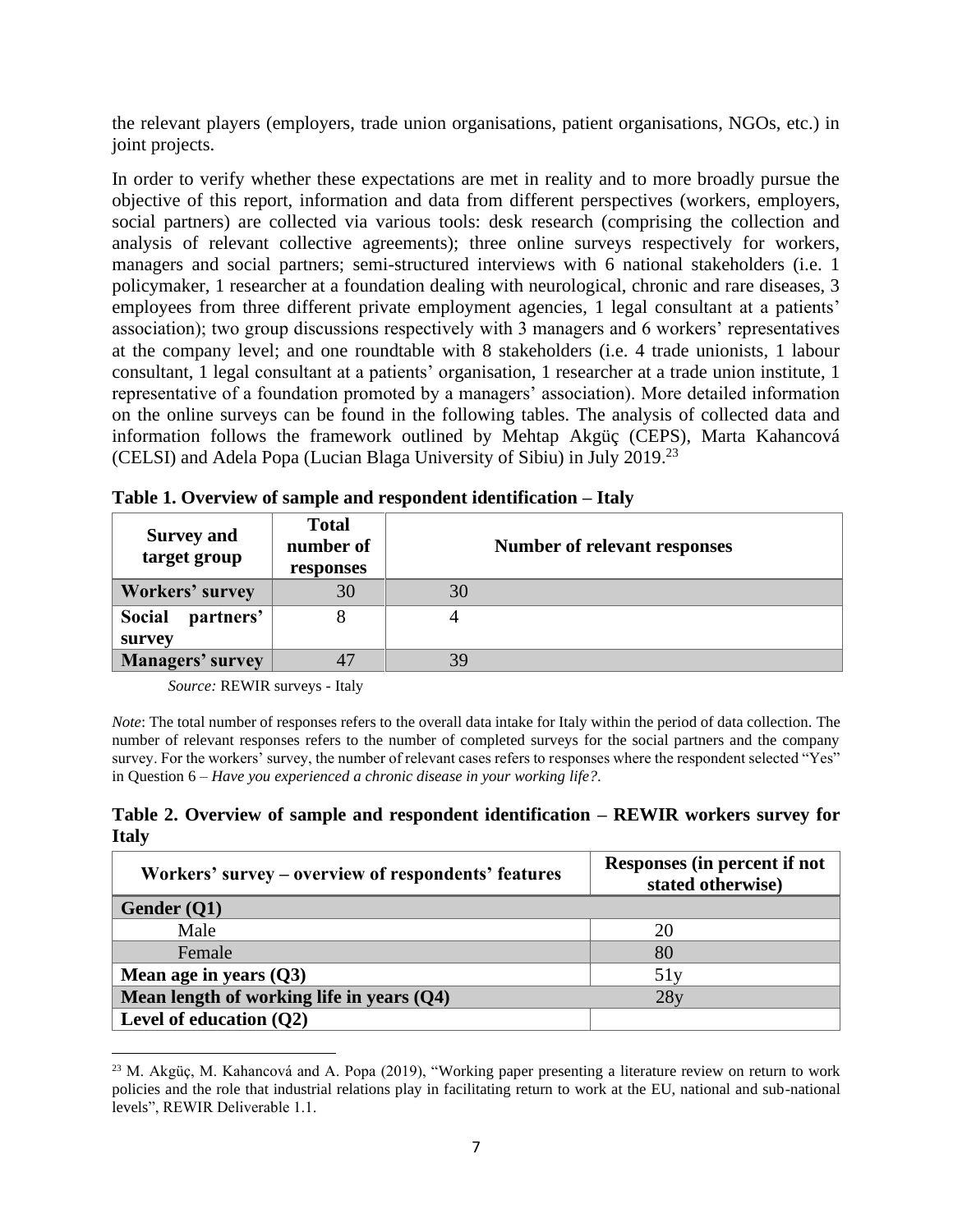| Low-qualified (up to lower secondary)                                               | 10%             |  |  |  |  |  |  |  |
|-------------------------------------------------------------------------------------|-----------------|--|--|--|--|--|--|--|
| Middle-qualified (up to post-secondary vocational)                                  | 50%             |  |  |  |  |  |  |  |
| High-qualified (up to university education)                                         | 37%             |  |  |  |  |  |  |  |
| Other                                                                               | 3%              |  |  |  |  |  |  |  |
| Type of organisation where the respondent worked prior to diagnosis/treatment (Q14a |                 |  |  |  |  |  |  |  |
| $14b + Q32a 32b$                                                                    |                 |  |  |  |  |  |  |  |
| Domestic                                                                            | 85%             |  |  |  |  |  |  |  |
| Foreign owned                                                                       | 15%             |  |  |  |  |  |  |  |
| Don't know                                                                          | 4%              |  |  |  |  |  |  |  |
| Private sector                                                                      | 70%             |  |  |  |  |  |  |  |
| Public sector                                                                       | 76%             |  |  |  |  |  |  |  |
| Trade union membership $(Q9 + Q27)$                                                 |                 |  |  |  |  |  |  |  |
| Yes                                                                                 | 50%             |  |  |  |  |  |  |  |
| N <sub>o</sub>                                                                      | 50%             |  |  |  |  |  |  |  |
| Trade union presence at the workplace $(Q11 + Q29)$                                 |                 |  |  |  |  |  |  |  |
| Yes                                                                                 | 80%             |  |  |  |  |  |  |  |
| N <sub>o</sub>                                                                      | 20%             |  |  |  |  |  |  |  |
| Type of job $(Q16 + Q34)$                                                           |                 |  |  |  |  |  |  |  |
| Intellectual                                                                        | 23%             |  |  |  |  |  |  |  |
| In an office                                                                        | 47%             |  |  |  |  |  |  |  |
| Manual                                                                              | 17%             |  |  |  |  |  |  |  |
| Indoor                                                                              | 50%             |  |  |  |  |  |  |  |
| Outdoor                                                                             | 3%              |  |  |  |  |  |  |  |
| Intensive physical activity                                                         | 13%             |  |  |  |  |  |  |  |
| Intensive emotional stress                                                          | 33%             |  |  |  |  |  |  |  |
| Company size $(Q13 + Q31)$                                                          |                 |  |  |  |  |  |  |  |
| Below 20                                                                            | 17%             |  |  |  |  |  |  |  |
| $20 - 50$                                                                           | 17%             |  |  |  |  |  |  |  |
| $50 - 500$                                                                          | 37%             |  |  |  |  |  |  |  |
| $500 - 1,000$                                                                       | 13%             |  |  |  |  |  |  |  |
| Above 1,000                                                                         | 17%             |  |  |  |  |  |  |  |
| Currently on sick leave (Q17)                                                       |                 |  |  |  |  |  |  |  |
| Yes                                                                                 |                 |  |  |  |  |  |  |  |
| N <sub>o</sub>                                                                      |                 |  |  |  |  |  |  |  |
| Three most frequently reported diseases $(Q7 + Q25)$                                |                 |  |  |  |  |  |  |  |
| 1.                                                                                  | Cancer (50%)    |  |  |  |  |  |  |  |
| 2.                                                                                  | Other (27%)     |  |  |  |  |  |  |  |
| $\overline{3}$ .                                                                    | Arthritis (20%) |  |  |  |  |  |  |  |

*Source:* REWIR workers survey - Italy

**Table 3. Social partners survey – feedback overview for Italy, collected within the REWIR project**

| <b>Overview of respondents' features</b> | Kesponses |
|------------------------------------------|-----------|
|                                          |           |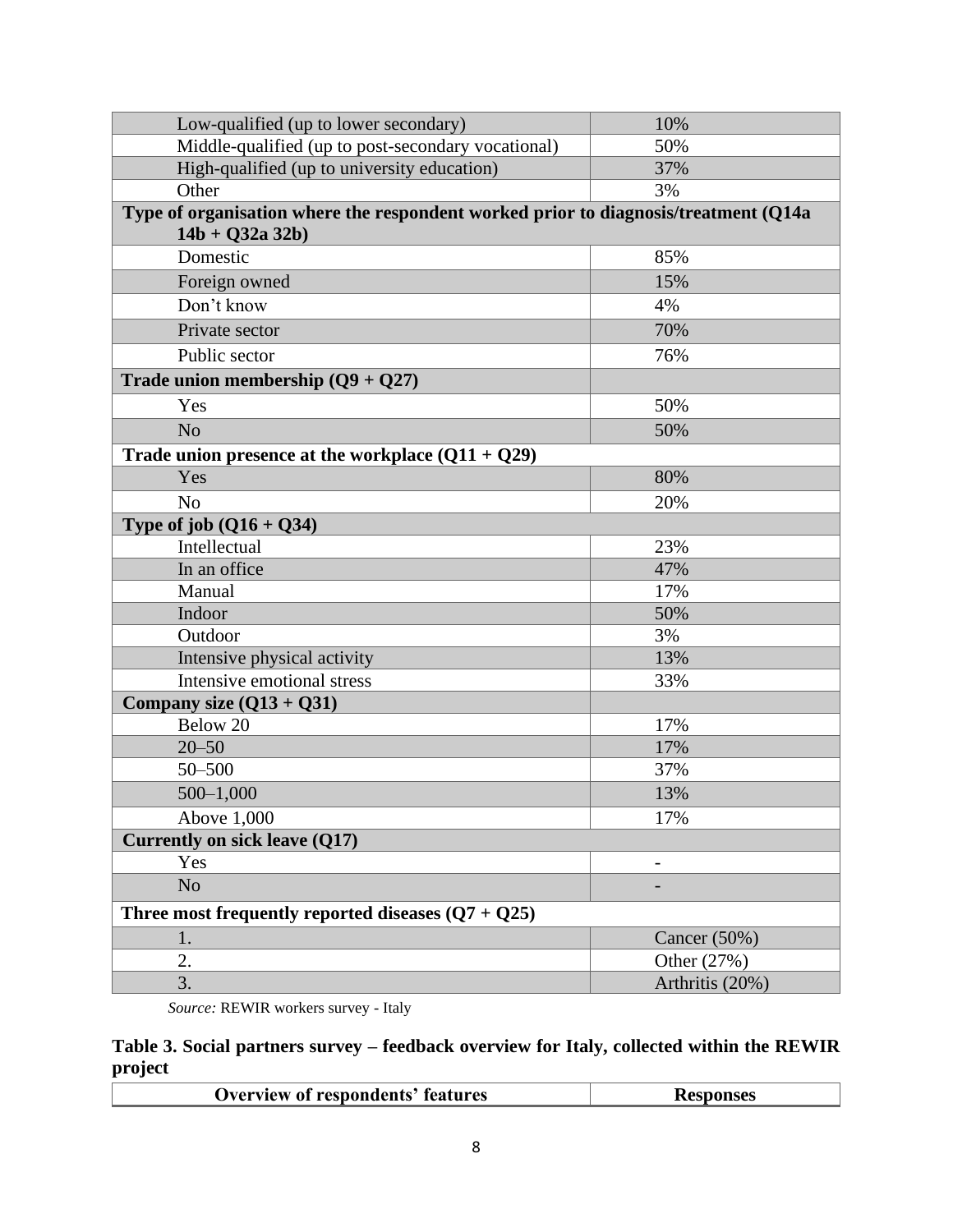| Type of organisation $(Q2)$                           |                        |
|-------------------------------------------------------|------------------------|
| Employers' associations                               | 5                      |
| Trade unions                                          | 3                      |
| Other                                                 |                        |
| Level of social dialogue engagement $(Q4)$            |                        |
| <b>National</b>                                       | $\mathfrak{D}$         |
| Sub-national (territorial)                            |                        |
| Sectoral                                              | 5                      |
| All three                                             |                        |
| Other                                                 |                        |
| Three most commonly reported sectors represented (Q5) |                        |
| 1.                                                    | Manufacturing (2)      |
| $\overline{2}$ .                                      | Hotels and restaurants |
|                                                       | (2)                    |
| 3.                                                    | More answers $(1)$     |

*Source*: REWIR social partners survey - Italy

# **Table 4. Company survey – feedback overview for Italy, collected within the REWIR project**

| <b>Overview of respondents' features</b>                               | <b>Responses</b>           |
|------------------------------------------------------------------------|----------------------------|
| <b>Ownership type (Q4)</b>                                             |                            |
| Domestic                                                               | 27 (43%)                   |
| Foreign                                                                | 20 (57%)                   |
| Company size (Q2)                                                      |                            |
| $0 - 9$                                                                | 4(9%)                      |
| $10 - 49$                                                              | 6(13%)                     |
| $50 - 249$                                                             | 12 (26%)                   |
| Above 250                                                              | 25 (53%)                   |
| Predominant types of workers (Q7)                                      |                            |
| 1.                                                                     | Administrative             |
|                                                                        | workers/office clerical    |
|                                                                        | $(14)(30\%)$               |
| 2.                                                                     | Medium and high-           |
|                                                                        | skilled manual workers     |
|                                                                        | (12)(26%)                  |
| 3.                                                                     | Highly skilled             |
|                                                                        | specialists $(9)$ $(20\%)$ |
| Three most commonly reported economic sectors represented (Q6)         |                            |
| 1.                                                                     | Manufacturing (18)         |
|                                                                        | (39%)                      |
| 2.                                                                     | Other $(9)$ $(20%)$        |
| 3.                                                                     | Professional, scientific   |
|                                                                        | and technical activities   |
|                                                                        | (3)(7%)                    |
| Presence of trade union or other form or workers' representation (Q22) |                            |
| Yes                                                                    | 28 (82%)                   |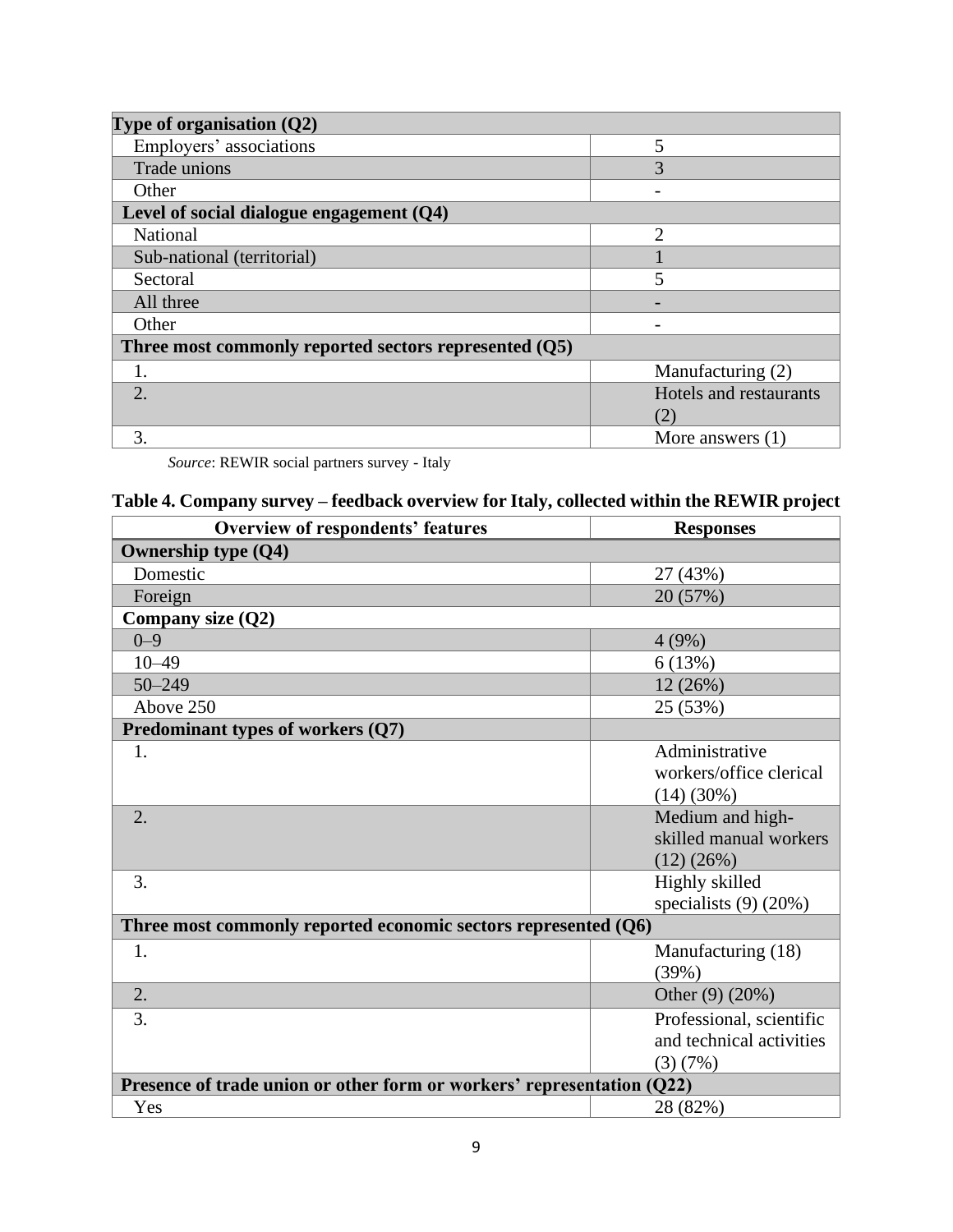×

*Source*: REWIR company survey - Italy

#### <span id="page-9-0"></span>**2. The policy framework on return to work in the particular country**

The Italian legislation supporting people with a chronic disease to return to work is neither homogeneous (several pieces of legislation apply) nor specifically targeted at people suffering from chronic diseases. This is mainly due to the fact that the Italian system lacks a clear definition of "chronic diseases" in legal terms and there is a trend, both in literature and case law, to equate them with "disabilities" (Fernandez Martinez, 2017, p. 76). Therefore, even though workers with a chronic disease are generally not provided with specific rights, there are some provisions on RTW and some other forms of protection deriving from the condition of disability. However, the concept of 'disability' has taken different forms in the Italian legal system according to the objectives pursued from time to time by the legislature. As a result, various notions and pieces of legislation overlap in this field (for instance, Law No. 104/1992 deals with the social inclusion of "handicapped people" whose condition must be ascertained by healthcare authorities; Legislative Decree No. 81/2008 refers to people "unfit for" specific job tasks, whose condition is verified by an occupational physician; and Law No. 68/1999 contains the unitary concept of "disabled people" though strictly clarifying the types of impairment, which must be ascertained by healthcare or social care authorities). Plus, given the traditional influence of biomedical evaluations (focused on a person's condition and need for healthcare) on these notions, they have given rise to a number of legal provisions almost exclusively devoted to ensuring assistance and protection (e.g. through paid leave, compensation and pensions) to the people falling within these specific categories (Bono, 2020). It is only with Legislative Decree No. 216/2003, the Italian transposition of Council Directive 2000/78/EC, that a broader, more dynamic and inclusive notion of "disability" (intended as a social fact, deriving from the interaction of both a person's conditions and the environment, as suggested by the UN Convention on the Rights of Persons with Disabilities of 13 December 2006) has entered our legal system, paving the way to jurisprudential guidelines supporting the principles of social justice and non-discrimination at work (with an important role to be played by the employer for the (re-)integration of disabled people at work) regardless of the specific causes of disability, which can thus also include chronic diseases.<sup>24</sup>

As we will better see in the following sections, in addition to legal provisions, in Italy further rights and protections are guaranteed to people with chronic diseases by collective bargaining.

Going back to the Italian legislative framework, regulations potentially favouring RTW processes for people with chronic diseases mainly concern:

• smart working (Legislative Decree No. 81/2017), allowing people to perform their job from home or other locations after signing an individual agreement. This norm can potentially give workers with a chronic disease a better work–life balance, especially if this is established in collective agreements;<sup>25</sup>

 $24$  See also note no. 25.

<sup>&</sup>lt;sup>25</sup> Furthermore, with the recent Covid-19 pandemic, the Italian government has introduced a new right to work from home for disabled or immunosuppressed workers, as well as for workers with a disabled or immunosuppressed person in their family. This right is meant to be temporary, as it will last until the end of the state of health emergency, and also depends on whether this way of working is compatible with the characteristics of the activity to be carried out. In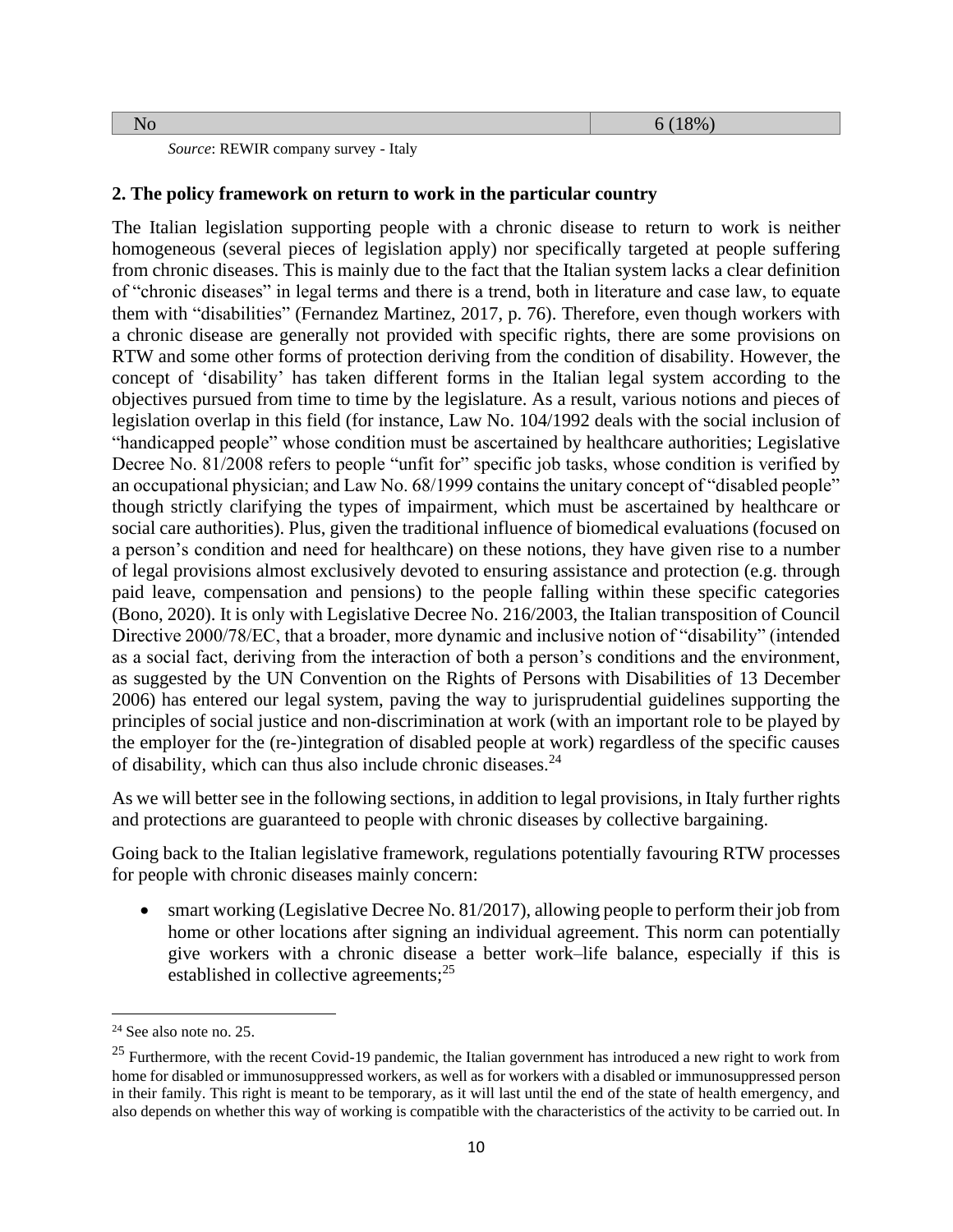- the possibility for workers to give some of their vacation time or leave time to colleagues who take care of disabled or ill children (Legislative Decree No. 151/2015). Further details and requirements to access the provision are established in collective agreements, which can extend this opportunity also to people affected by a chronic disease;
- the right to change the employment relationship from full-time to part-time in cases of "severe chronic and degenerative pathologies" (Legislative Decree No. 81/2015);
- the right for workers with disabilities of over 50% (as ascertained by healthcare or social care authorities) to a 30-day leave for treatment per year (Legislative Decree No. 119/2011);
- the obligation for the employer to assign a worker, who is unfit to perform a specific task according to an occupational physician, to an equivalent or a lower-level task while entitling the worker to the same remuneration as before (Legislative Decree No. 81/2008);
- the right for disabled workers (in the extended and inclusive meaning of Council Directive  $2000/78/EC$ <sup>26</sup> to reasonable accommodation in the workplace in order to ensure they have working conditions equal to those of other employees (Legislative Decree No. 216/2003);
- the right for a worker with certified health problems (as certified by either the company occupational physician or public healthcare facilities) not to perform tasks during night shifts (according to Legislative Decree No. 66/2003); and
- the right for handicapped workers (whose handicap is ascertained by healthcare authorities) to 2-hour per day or 3-day per month paid leave (Law No. 104/1992); complementarily to such leave, handicapped workers have the right to choose (or be transferred to) a workplace closer to their home, among those available; the same right is guaranteed also to caregivers.

With regard to sick leave in cases of chronic disease, the desk research did not obtain evidence of any specific legal provisions. General rules therefore apply: sickness compensation (paid by the employer during the first 3 days, and paid by INPS, the National Institute for Social Security, from the 4<sup>th</sup> day of absence from work) is proportional to the normal wage and progressively decreases. This compensation is provided to workers who are suffering from diseases and cannot perform

addition, a right of priority has been introduced for workers suffering from serious and proven pathologies and with reduced working capacity: they must be offered the possibility to work from home as a priority compared with other workers.

<sup>&</sup>lt;sup>26</sup> Unlike the notion of disability included in Law No. 68/1999, Council Directive 2000/78/EC (which in Italy has been transposed by Legislative Decree No. 216/2003), does not require the disability to be certified by national institutions such as the social care services or health services. Moreover, the notion of disability contained in Directive 2000/78/EC is interpreted by the Court of Justice of the European Union in a broad manner in line with the interpretation provided by the UN Convention on the Rights of Persons with Disabilities of 13 December 2006, which was ratified by the European Union in 2010. Pursuant to the arguments of the Court, the notion of disability can cover several individual conditions as long as they compromise workers' full participation in their professional life; in this sense, this notion even includes obesity in given circumstances. Indeed, the concept of 'disability' within the meaning of Directive 2000/78/EC covers obesity if this state hinders the full and effective participation of the worker concerned in professional life on an equal basis with other workers on account of reduced mobility or the onset, in that person, of medical conditions preventing that person from carrying out work or causing discomfort when carrying out professional activity (see the judgment of 18 January 2018, *Ruiz Conejero*, C‑270/16, EU:C:2018:17, paragraph 30; judgment of 18 December 2014, FOA, C‑354/13, EU:C:2014:2463, paragraph 60).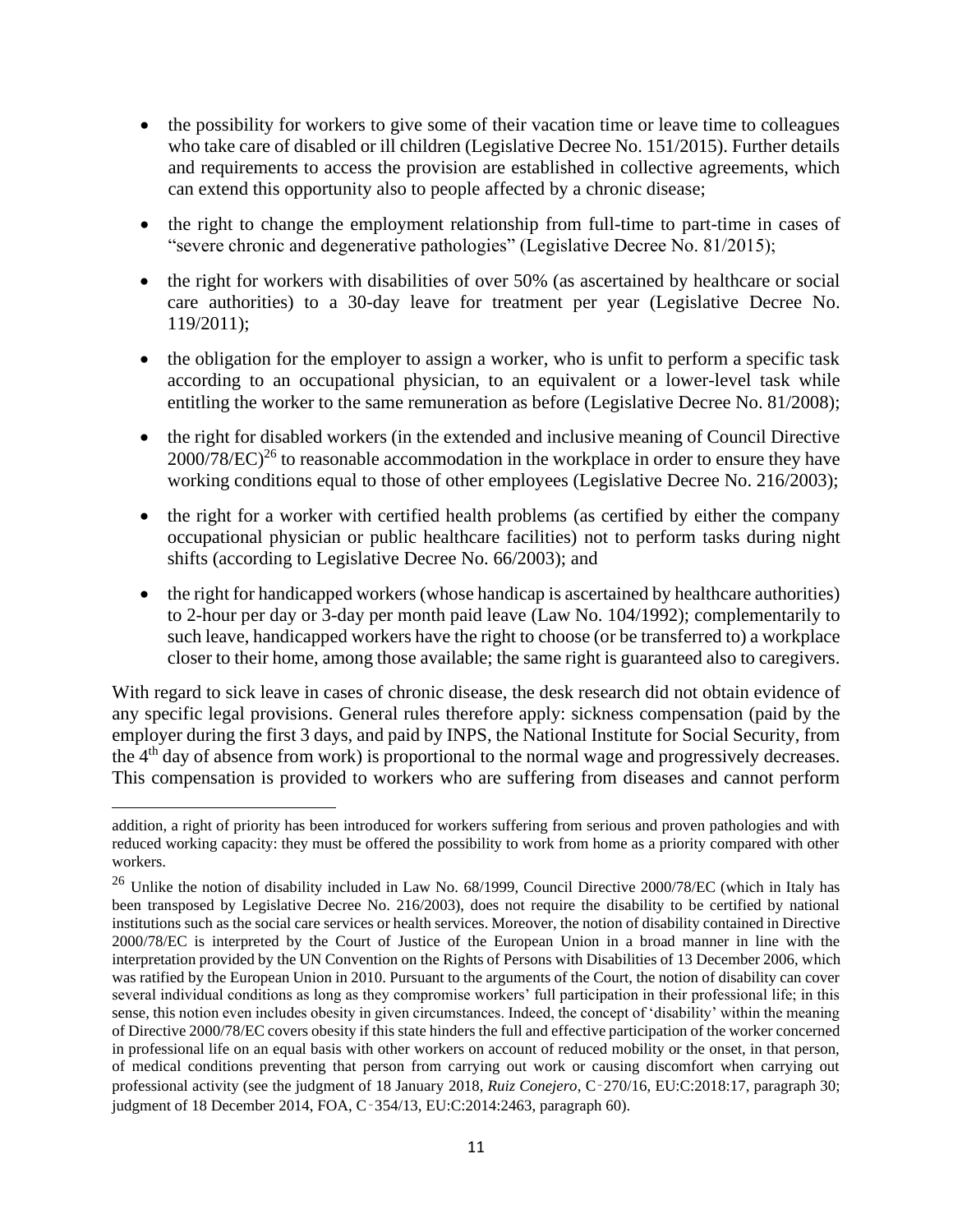their tasks. Still, INPS does not pay sickness compensation for certain categories of workers, including white-collar workers in industrial sectors and managers in the industrial and craft sectors. In these cases, the employer pays the compensation. Further rules concerning the calculation of the length of the protected period (during which sick workers cannot be dismissed) can be found in sectoral collective labour agreements. Many NCLAs extend the duration of the protected period in the case of certain pathologies, as discussed in the following paragraphs. In line with this approach by social partners, also recent judgments by national courts have established that before dismissing workers with a disability for being absent from work for a number of days exceeding the protected period, employers must prove that they have excluded from the calculation of the protected period those days of absence strictly related to the disability (Bono, 2020).

Moreover, when a chronic disease causes disability or inability to work, as ascertained by public authorities, sick people are provided with an incapacity pension (in the case of absolute and permanent impossibility of performing any work activity) or a civil invalidity pension. In addition to a civil invalidity pension, a further allowance is provided to those workers who are civil invalids who cannot move by themselves and need to be accompanied by someone else. There is mandatory occupational insurance for work-related accidents and occupational diseases paid by employers to INAIL, the National Institute for Insurance against Accidents at Work. INAIL also provides workers with incapacity pensions and allowances, where their condition is due to occupational disease. Most importantly, the institute has been entrusted by Law No. 190/2014 with the task of supporting RTW policies for workers with occupational diseases.

Finally, in Italy, there are incentives applying to employers in the public and private sectors hiring people with disabilities on open-ended contracts (Article 13, Law No. 68/1999, updated by Legislative Decree No. 151/2015 and other subsequent laws). These incentives, whose duration is 36 months, have two different amounts depending on the severity of the worker's disability: the first one is 70% of gross monthly salary if the worker has a reduced ability to work of over 79% or has a mental handicap causing a reduction in the work ability of over 45% (in the latter case the duration of the incentive is 60 months); the second amount is 35% of gross monthly salary if the worker has a reduced ability to work of between 67% and 79%. In addition to that, Law No. 68/1999 establishes a legal obligation for employers in hiring and retaining workers with a disability. Notably, employers must hire and retain: 1 worker with a disability in companies with 15–35 workers; 2 workers with disabilities in companies with 36–50 workers; and in companies with more than 50 workers, workers with disabilities must account for 7% of the overall workforce. Pursuant to Legislative Decree No. 151/2015, the employer can comply with these provisions also thanks to temporary agency workers, as long as their contract's duration is at least 12 months.

Besides the above-mentioned legislative instruments, there are some regional/local actions regarding return to work for employees suffering from disabilities, although no specific attention is paid to people with chronic diseases. Among the initiatives, we can list

 $\bullet$  the SIL 22 job integration service,<sup>27</sup> which is an initiative from the province of Verona aimed at promoting the employment of people with disabilities by offering information

<sup>&</sup>lt;sup>27</sup> For further information about the SIL (Servizi di Integrazione Lavorativa) service, see http://bancadati.jtalialavoro.it/bdds/download?fileName=C\_21\_Strumento\_3609\_documenti\_itemName\_0\_docume [nto.pdf&uid=db767bd5-4134-4fa8-938a-f581631d20ae.](http://bancadati.italialavoro.it/bdds/download?fileName=C_21_Strumento_3609_documenti_itemName_0_documento.pdf&uid=db767bd5-4134-4fa8-938a-f581631d20ae)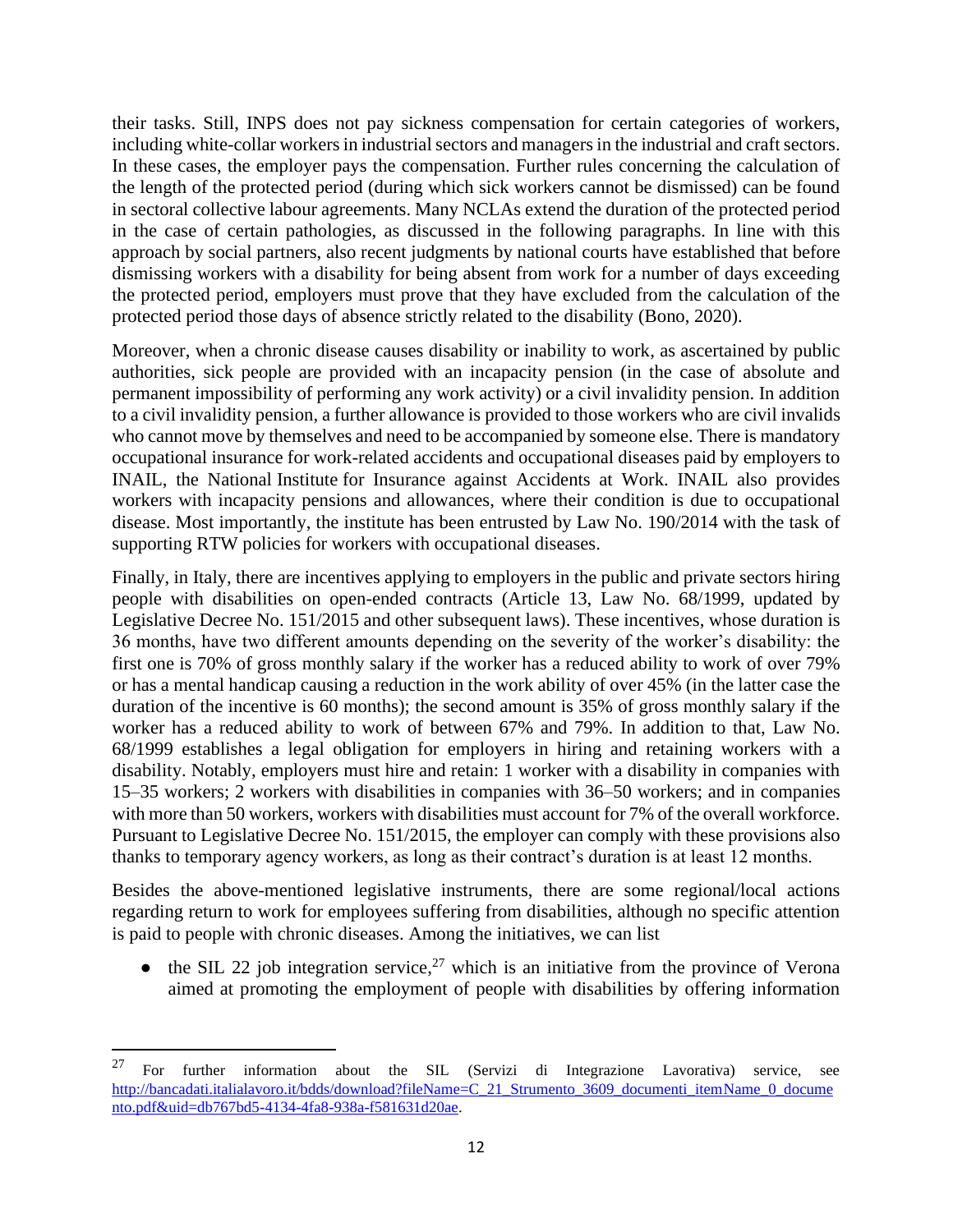provision, vocational training, career planning, case management and advocacy services, preparation for jobs, job matching and placement, and post-placement support; and

• the EMERGO plan,<sup>28</sup> which is a programme for people with disabilities promoted by municipal authorities in Milan and aimed at facilitating their labour market participation and retention of work through services supporting their training or other labour market (re- )integration activities.

One more policy slowly spreading in the larger companies is the establishment within Human Resources departments of a professional figure specifically devoted to the inclusion and management of disabilities at work, called a 'disability manager': this figure was firstly mentioned at the institutional level in the 2009 "White Book on accessibility and urban mobility" of the Municipality of Parma and the Ministry of Labour and Social Policies and then promoted in the 2013 "Biannual action programme for the promotion of rights and the inclusion of people with disability", as well as again in the programme's second version in 2017. The role of a person "responsible for the inclusion at work" of people with disabilities has been moreover envisaged in Legislative Decree No.  $151/2015^{29}$  and the costs related to her introduction may be partially reimbursed through the Funds for the employment of people with disabilities, established in each Italian region<sup>30</sup>. In addition, the regional fund for the employment of disabled people can provide partial reimbursement for the expenses incurred by companies when adopting reasonable adjustments (including the introduction of new technologies and the elimination of architectural barriers) for workers whose invalidity status exceeds  $50\%$ <sup>31</sup>.

Finally, collective bargaining can establish joint labour–management committees or observatories at the workplace level also devoted to the inclusion of people with disabilities at work: their promotion was stressed in the 2013 "Biannual action programme for the promotion of rights and the inclusion of people with disability", adopted by the Italian government, as well as in the programme's second version in 2017<sup>32</sup>.

Further information concerning these company-level policies and empirical cases is provided in the next sections.

<sup>&</sup>lt;sup>28</sup> For further information about the plan EMERGO (Esperienza Metodologia e Risorse Generano Opportunità), see [https://www.cittametropolitana.mi.it/export/sites/default/lavoro/pdf/emergo/Programmazione-emergo/Masterplan-](https://www.cittametropolitana.mi.it/export/sites/default/lavoro/pdf/emergo/Programmazione-emergo/Masterplan-Emergo-2019.pdf)[Emergo-2019.pdf.](https://www.cittametropolitana.mi.it/export/sites/default/lavoro/pdf/emergo/Programmazione-emergo/Masterplan-Emergo-2019.pdf)

 $29$  The introduction of a professional figure for the inclusion at work of people with disabilities has been made compulsory in public administration with more than 200 employees (Legislative Decree No. 165/2001, as modified by Legislative Decree No. 75/2017). As regards, private workplaces, precise guidelines for the job placement of disabled people, based on a set of important principles including the promotion of an *ad hoc* professional figure, should have been designed within 180 days from the adoption of Legislative Decree No. 151/2015. However, they are still missing.

 $30$  For further information about the "disability manager", see p. 20 hereinafter.

 $31$  The obligation for Italian regions to establish a Fund for the employment of people with disabilities was firstly introduced via Law No. 68/1999 and then slightly renovated with Legislative Decree No. 151/2015. The Fund is financed by the penalties paid by companies not complying with the rules on the mandatory hiring of disabled people, the contributions of companies not subject to these rules, private donations, etc.

 $32$  For further information concering joint labour–management committees or observatories specific competences, see p. 22 hereinafter.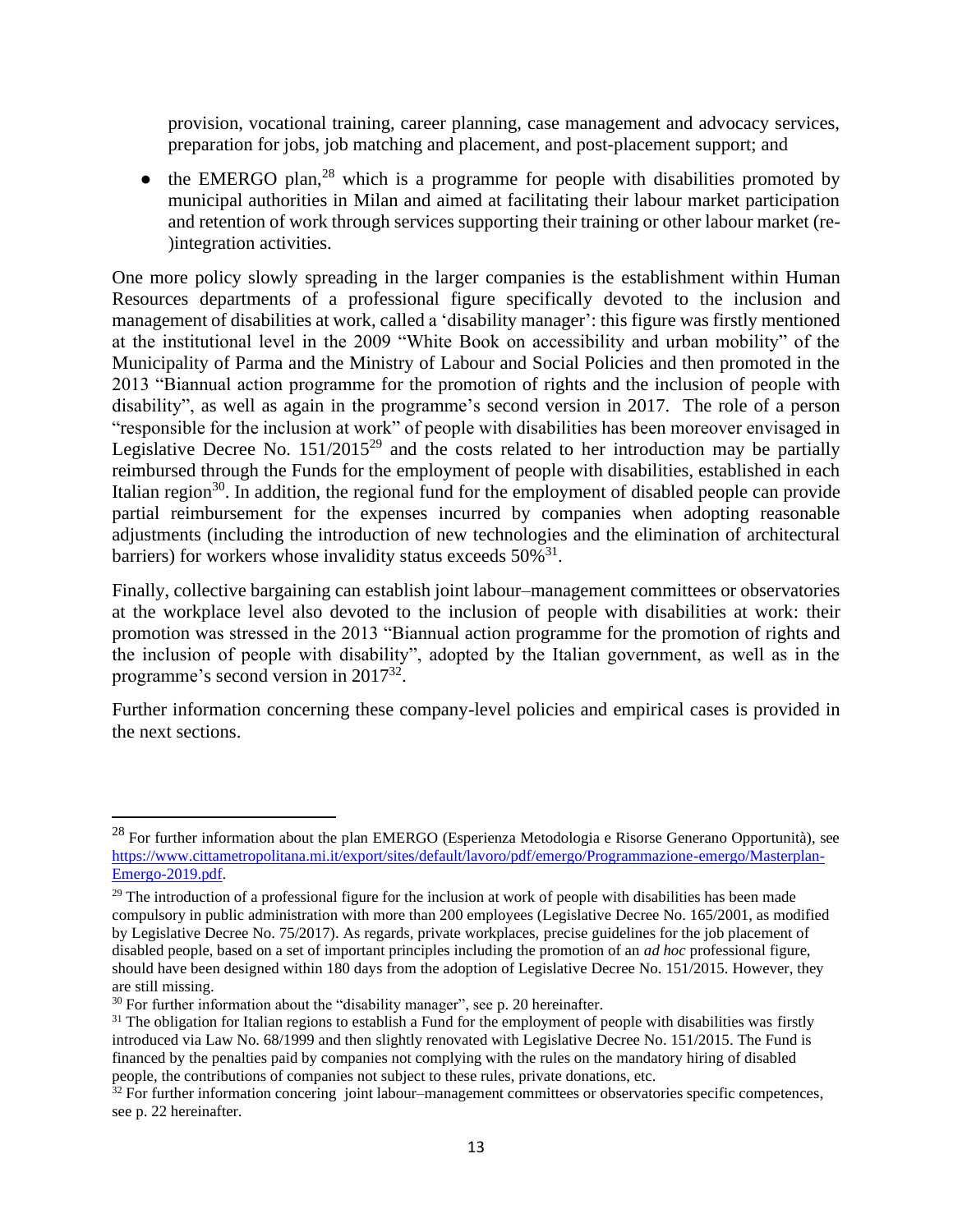| <b>Type of benefit</b>                  | <b>Level of benefits</b>                                                                                                                                                                                                                                            | <b>Eligible workers</b>                                                                                                                                                                                  | <b>Piece of legislation</b>                                                                                                                                                                                                                             |
|-----------------------------------------|---------------------------------------------------------------------------------------------------------------------------------------------------------------------------------------------------------------------------------------------------------------------|----------------------------------------------------------------------------------------------------------------------------------------------------------------------------------------------------------|---------------------------------------------------------------------------------------------------------------------------------------------------------------------------------------------------------------------------------------------------------|
| Right to part-time<br>work              | Right to change the<br>employment relationship from<br>full-time to part-time)                                                                                                                                                                                      | Workers with "severe<br>chronic and<br>degenerative<br>pathologies"                                                                                                                                      | Legislative Decree No. 81/2015                                                                                                                                                                                                                          |
| Leave for treatment                     | Right to a 30-day leave for<br>treatment per year, in addition<br>to the protected period (made<br>up of the overall number of<br>days of absence from work<br>during which employees<br>cannot be dismissed)                                                       | Workers with<br>disability of over<br>50%                                                                                                                                                                | Legislative Decree No.<br>119/2011; additional leave can<br>be established by collective<br>bargaining; plus, many National<br><b>Collective Labour Agreements</b><br>extend the duration of the<br>protected period in cases of<br>certain pathologies |
| Right to an<br>adequate job<br>position | Obligation for the employer to<br>assign the worker to an<br>equivalent or a lower-level<br>task with entitlement to the<br>same remuneration as before                                                                                                             | Each worker who is<br>unfit to perform a<br>specific task<br>according to the<br>occupational<br>physician                                                                                               | Legislative Decree No. 81/2008                                                                                                                                                                                                                          |
| Reasonable<br>accommodation             | Right for disabled workers to a<br>reasonable accommodation in<br>the workplace in order to<br>ensure they have working<br>conditions equal to those of<br>other employees                                                                                          | Disabled workers<br>(with a broad<br>meaning, as required<br>by the Court of<br>Justice of the<br>European Union)                                                                                        | Legislative Decree No.<br>216/2003                                                                                                                                                                                                                      |
| Right not to<br>perform night work      |                                                                                                                                                                                                                                                                     | Workers with<br>conditions which<br>make them unfit for<br>night work; such<br>conditions must be<br>certified either by the<br>company<br>occupational<br>physician or public<br>healthcare facilities. |                                                                                                                                                                                                                                                         |
| Paid leave                              | Right for handicapped workers<br>to 2-hour per day or 3-day per<br>month paid leave; as an<br>alternative to such leave,<br>handicapped workers have the<br>right to choose (or be<br>transferred to) a workplace<br>closer to their home, among<br>those available | Disabled workers<br>whose handicap has<br>been recognised as<br>severe                                                                                                                                   | Law No. 104/1992; additional<br>leave can be established by<br>collective bargaining                                                                                                                                                                    |
| Sickness absence<br>allowance           | From the $4th$ to the $20th$ day,<br>50% of the average daily<br>wage; from the $21st$ to the<br>$180^{th}$ day, 66.66% of the<br>average daily wage                                                                                                                | Workers who are<br>suffering from<br>diseases of any kind<br>and are unable to<br>perform their tasks                                                                                                    | Law                                                                                                                                                                                                                                                     |

| Table 5. Policy framework on return to work in Italy |  |  |  |  |
|------------------------------------------------------|--|--|--|--|
|------------------------------------------------------|--|--|--|--|

*Source*: Authors' elaboration upon REWIR findings for Italy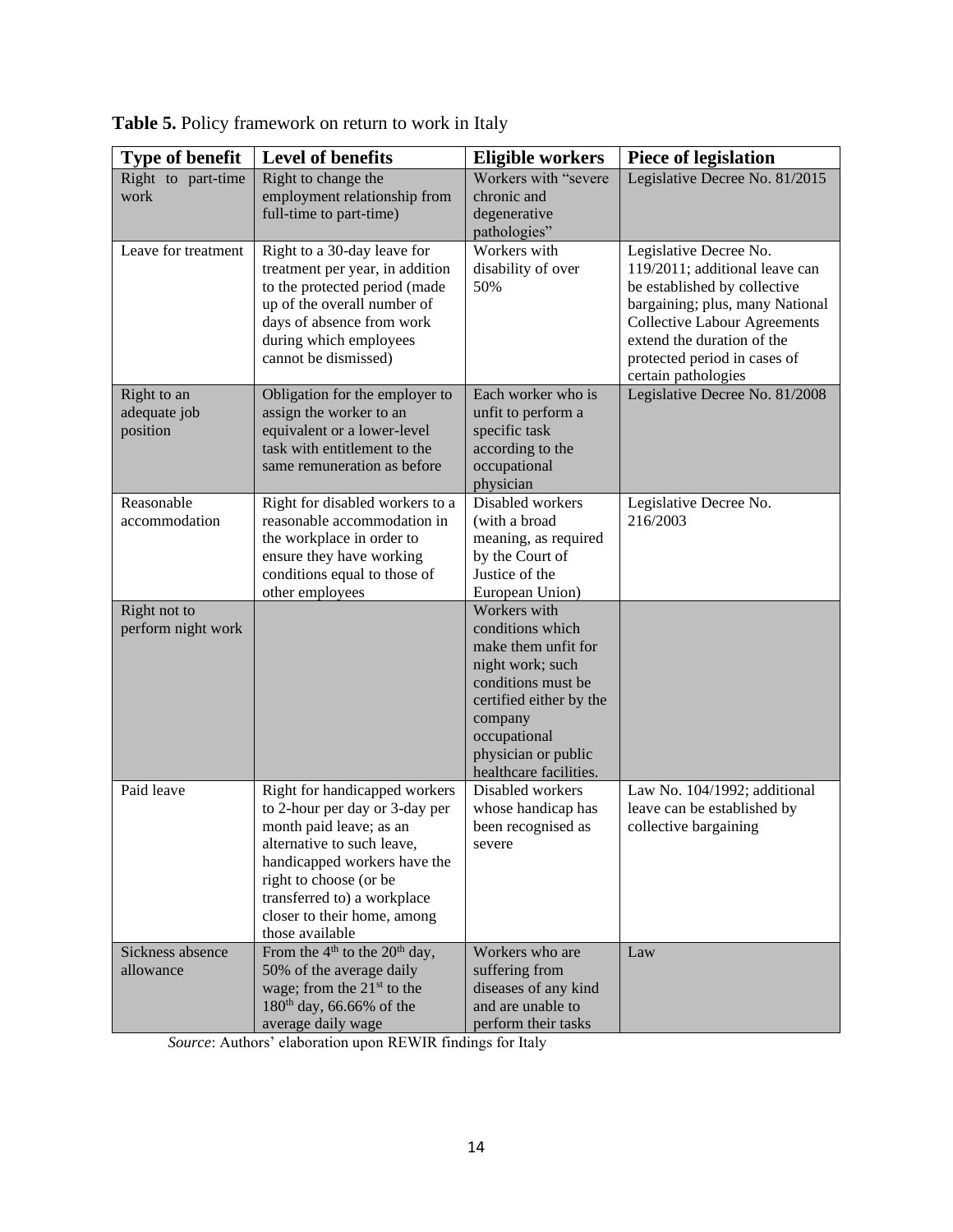#### <span id="page-14-0"></span>**3. Involvement of social partners in shaping return to work policy at the national level**

#### <span id="page-14-1"></span>*3.1 Actors and stakeholders in RTW policy*

Among the main actors involved in return to work policies in Italy, we can list the following:

- patients' associations, which contribute to RTW by
	- o offering information, training and consultancy for ill workers and employers concerning the legal measures in place that favour people's (re-)integration into the labour market. An example in this regard is represented by the PROJOB initiative launched by AIMAC (Italian Association of Cancer Patients, Relatives and Friends) in 2012. It is applicable to every working context, where AIMAC professionals offer training for HR leaders, line managers and colleagues, consultancy for employers on the existent legal and contractual solutions for a better work–life balance, psychological support for workers affected by a chronic disease and workers assisting ill relatives, etc.<sup>33</sup> A legal support helpline for workers affected by oncological diseases is also provided by LILT (Italian League against Tumours); 34
	- o lobbying the national legislature so that it introduces regulatory adjustments in favour of RTW for people affected by chronic diseases. For instance, AIMAC played a relevant role in pushing the legislature to extend the right to change the employment relationship from full-time to part-time also to people affected by 'severe chronic and degenerative pathologies'; and
	- o connecting patients either directly with companies or with public or private employment agencies so that they can be (re-)integrated into the labour market. An important example in this field is represented by the territorial partnership agreement signed in 2018 by AISM (Italian Multiple Sclerosis Society), the employers' association Unindustria of Rome, the ASPHI Foundation (promoting the inclusion of people with disabilities at school and at work through digital technologies), the pharmaceutical company Merck Serono and the local trade union organisations FILCTEM-CGIL, FEMCA-CISL and UILTEC-UIL of Rome, with the aim of facilitating the recruitment of workers affected by multiple sclerosis at the Rome site of Merck Serono. 35

<sup>33</sup> For further information, see AIMAC (Associazione Italiana Malati di Cancro) [https://www.aimac.it/aimac-per](https://www.aimac.it/aimac-per-te/pro-job-risorse-impresa-lavoratori)[te/pro-job-risorse-impresa-lavoratori.](https://www.aimac.it/aimac-per-te/pro-job-risorse-impresa-lavoratori)

<sup>&</sup>lt;sup>34</sup> For further information, see LILT (Lega Italiana Lotta Tumori) [https://www.lilt.it/oldportal/page4bff.html?id=1229&area=995.](https://www.lilt.it/oldportal/page4bff.html?id=1229&area=995)

 $35$  It is worth specifying that territorial partnership agreements of this kind are envisaged in Article 1 of Legislative Decree No. 151/2015. More precise guidelines for the job placement of disabled people, based on a set of important principles including the enhancement of territorial partnerships, should have been produced within 180 days from the adoption of Legislative Decree No. 151/2015. However, they are still missing.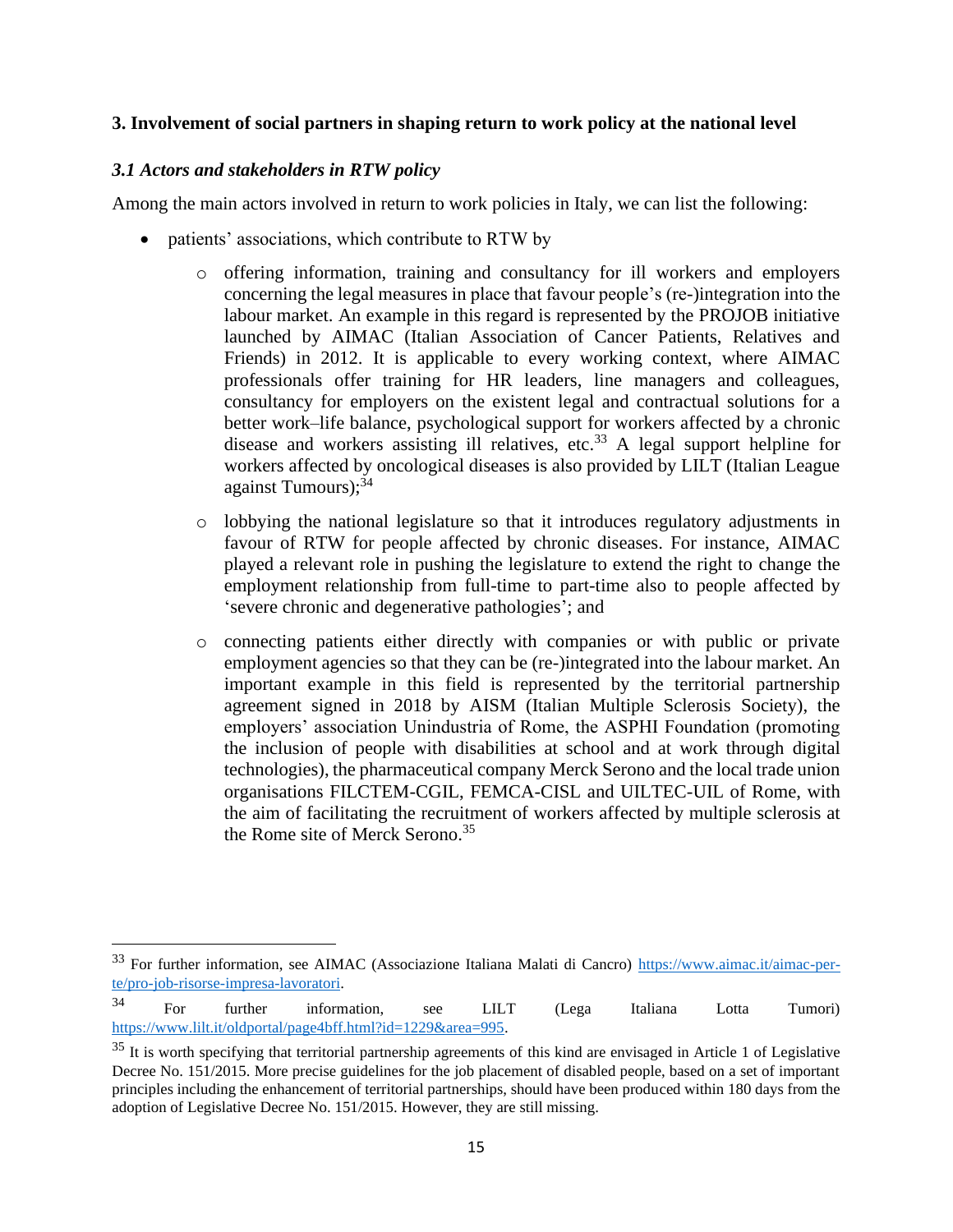However, two out of three private employment agencies interviewed underline the need for patients' associations to be further engaged in RTW policies, as many of them are found to be essentially concentrated on aspects related to treatment;

- government and particularly the Ministry of Labour and Social Policies, which contribute to RTW mainly by drawing up regulations that enable people with chronic diseases in need of treatment to keep on working and by issuing explanatory circulars;
- public authorities, and notably
	- o ASLs (local health authorities), located throughout Italy, which carry out the physical exam to assess the invalidity status of the person;
	- o INPS, which, following the physical exam performed by ASLs, confirms the invalidity status and pays the related pensions. INPS is also responsible for the payment of sickness compensation to the worker, from the  $4<sup>th</sup>$  day of absence from work up to 180 days. But INPS does not pay sickness compensation for certain categories of workers, including white-collar workers in industrial sectors and managers in the industrial and craft sectors. In these cases, the employer pays the compensation;
	- o INAIL, which manages insurance for accidents at work and work-related diseases. The contribution to INAIL is mandatorily paid by employers for all their employees and project-based collaborators (*lavoratori parasubordinati*). Among the assistance measures provided by INAIL and potentially directed at workers with chronic diseases (as long as they have contracted the disease at work), there is a daily allowance for temporary absolute inability, targeted at people injured at work or affected by an occupational illness if they are unable to work for a period of time; compensation for the impairment of the psychophysical integrity; and an allowance for people with mesothelioma contracted after being exposed to asbestos, regardless of whether the exposure was at work or somewhere else. Importantly, INAIL has been entrusted by Law No. 190/2014 with the task of supporting RTW policies for workers with occupational diseases. Subsequently, in 2016 INAIL adopted the regulation on the return to work and occupational integration of people with disabilities due to work and it currently launches public calls to finance projects on integration at work for disabled or unfit workers following an accident at work or an occupational disease. In addition to notifying INPS of their availability to participate in these processes, employers can directly present projects on reintegration at work and apply for these funds. However, a few trade unionists have pointed out some procedural problems jeopardising access to these funds and consequently, the fact that many companies give up on applying. Moreover, INAIL has set up a call centre service (available in several languages) directed at disabled workers in search of advice and information regarding health, education and labour issues. Finally, INAIL finances and conducts research on health and safety at work, also in collaboration with social partners, and according to the Budget Law 2019, it can fund projects presented by social partners for informing and training both workers and employers as regards the reintegration at work of people affected by a work-related disability;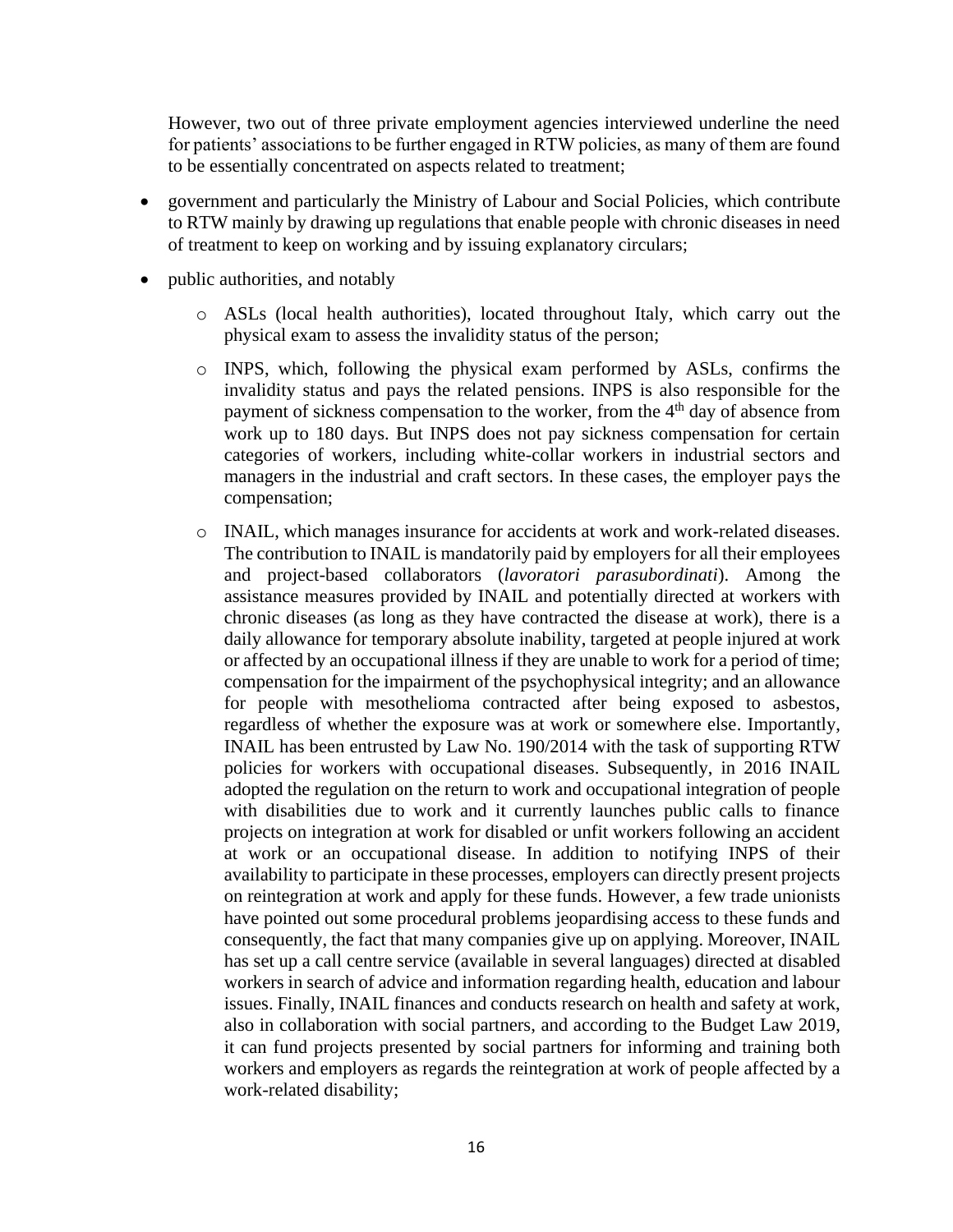- o councillors for equal opportunities, operating at national, regional and territorial levels, who, though mainly focused on gender discrimination, deal with the promotion and dissemination of best practices and support active labour market policies to ensure equal opportunities. As revealed by one trade union official in the banking sector, a councillor for equal opportunities has been helpful in convincing a company to adopt organisational solutions for a disadvantaged worker. Moreover, in 2010, an agreement was signed by FAVO (Italian Federation of Oncological Associations of Volunteering) and the national councillor for equal opportunities for the launch of information and training activities targeted at workers and focused on the prevention of oncological diseases. Still, with the exception of these cases, their role in RTW processes does not seem particularly developed;
- public job centres and private employment agencies that contribute to RTW mainly by assisting companies in the job placement of disabled people (with specific percentages of invalidity certified by public authorities), which are to be mandatorily hired and retained (in different quotas according to organisational size) in companies with more than 14 employees under Law No.  $68/1999$ .<sup>36</sup> According to Article 14 of Legislative Decree No. 276/2003, the employer can comply with these provisions also by contracting out certain activities to social cooperatives committed to the integration of disadvantaged people,<sup>37</sup> prior to the signature of specific territorial agreements by public job centres, trade union organisations and employers' associations. <sup>38</sup> Moreover, following Legislative Decree No. 151/2015, the employer can fulfil the obligation also thanks to temporary agency workers, as long as their contract's duration is at least 12 months. Traditionally, public job centres and private employment agencies provide mentoring and assistance for workers in their job search and facilitate the match with companies. They can be contacted by both companies willing to comply with the mandatory recruitment of disabled people, and workers in delicate conditions willing to enter or re-enter the labour market. Moreover, many public job centres and private employment agencies have established specific departments/divisions or foundations dedicated to the job placement of disabled and disadvantaged people. Thanks to these internal structures, private employment agencies can today deliver comprehensive projects encompassing both tutoring and support for disabled workers, and consultancy and training for managers and colleagues. The main solutions that private employment agencies help companies adopt are organisational, entailing the selection of the right tasks and the establishment of hourly flexibility granted to disabled workers. These policies have been implemented by Randstad, through its departments Randstad HOpportunities and Randstad HR Solutions, in a company facing the return to work of a disabled employee after a serious work-related accident. But similar projects are currently undertaken by the Adecco Foundation for Equal Opportunities;<sup>39</sup>

<sup>&</sup>lt;sup>36</sup> Provided that they have a certified percentage of invalidity, people affected by chronic diseases can be subject to mandatory recruitment and retainment according to Law No. 68/1999.

<sup>37</sup> According to the Italian legislation, they are called "*cooperative sociali di tipo B*".

<sup>&</sup>lt;sup>38</sup> However, the use of this option is still largely overlooked by both Italian companies and social cooperatives. For further information, see Istituto per la Ricerca Sociale (IRS) (2019).

<sup>39</sup> For further information, see Fondazione Adecco, [https://fondazioneadecco.org.](https://fondazioneadecco.org/)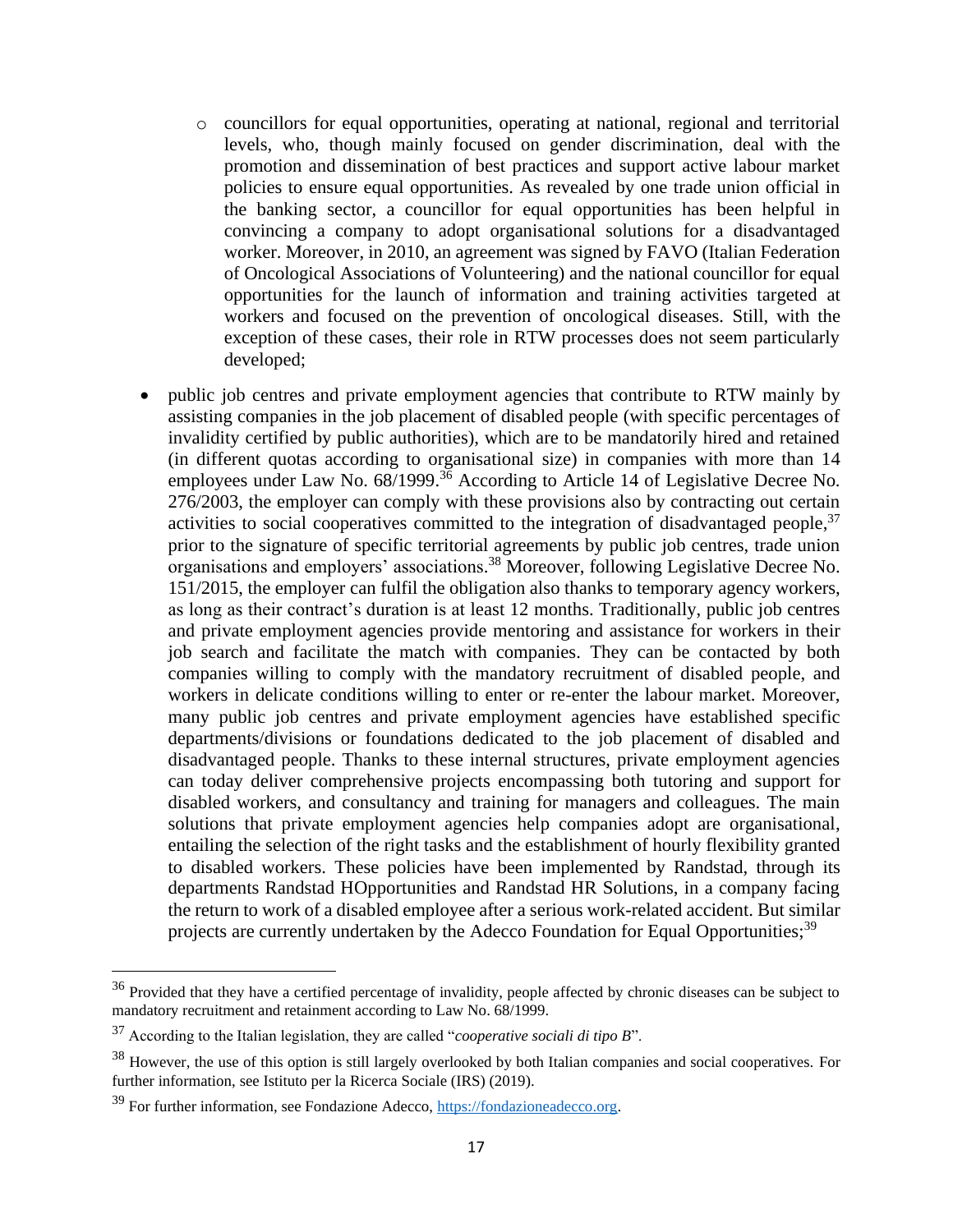- research organisations focused on chronic diseases, which contribute to RTW mainly by conducting research activities on chronic diseases also with regard to their impact on work and employment. An example in this sense is represented by the EU-funded joint action CHRODIS PLUS, involving the Italian IRCCS Foundation Carlo Besta Neurological Institute together with some international partners, particularly the development of a training tool for managers, helping them to measure and increase the inclusiveness and workability of people with chronic diseases in public and private enterprises, as well as a toolkit for improving health and wellbeing in workplaces for all workers regardless of their specific workability. These instruments are being tested in different work settings across various European countries, including Italy (Silvaggi et al., 2020). Research organisations can also conduct initiatives in collaboration with labour market mediation bodies such as employment agencies. This is the case of the action research carried out between 2013 and 2015 by the GIMEMA Foundation and the Adecco Foundation for Equal Opportunities to better understand the professional and employment situation of people affected by blood diseases. Finally, research organisations can deliver training modules targeted at HR leaders, who are responsible for dealing with disabilities at work. An example in this field is represented by the 30-hour training course organised by the Italian IRCCS Foundation Carlo Besta Neurological Institute with the Catholic University of Milan and the banking group Intesa San Paolo, specifically addressing workers' representatives and HR leaders.
- employers and HR leaders, which contribute to RTW by
	- $\circ$  putting in place the main legislative provisions supporting the (re-)integration of people affected by chronic diseases at work, such as the right for a worker with oncological or chronic and degenerative pathologies to change the employment relationship from full-time to part-time (according to Legislative Decree No. 81/2015); the right for a worker with a certified percentage of invalidity of over 50% to a 30-day leave for treatment per year (according to Legislative Decree No. 119/2011); the employer's obligation to adapt workplaces to the needs of workers with disabilities and to assign workers who become unable to perform previous tasks to equivalent or lower-level tasks, while paying them the same remuneration as before (according to Legislative Decree No. 81/2008); the employer's duty to provide disabled workers with reasonable accommodation in the workplace (according to Legislative Decree No. 216/2003); the right for a worker with certified health problems not to perform tasks during night shifts (according to Legislative Decree No. 66/2003); the employer's obligation to hire a certain percentage of disabled workers (according to Law No. 68/1999); the right for handicapped workers to get 2-hour per day or 3-day per month paid leave or, as an alternative to the above measures, to choose (or be transferred to) a workplace closer to home, among those available;
	- o discussing and/or reaching agreements with workers' representatives or local trade union officials, especially in unionised work settings, to implement health and safety, reskilling, working time and organisational solutions for the (re-)integration of people with chronic diseases at work; and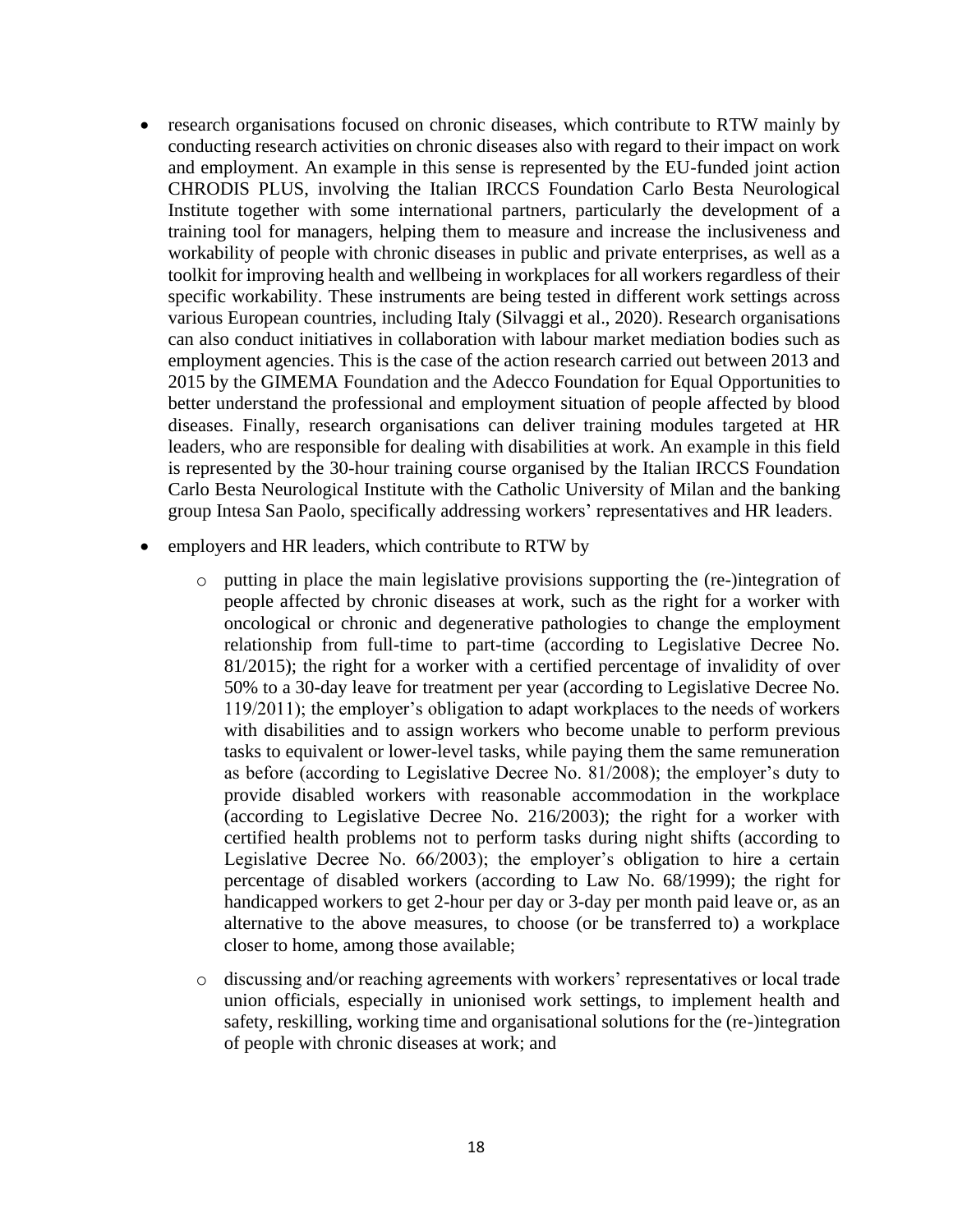o delivering training courses for employees, also thanks to the financing of interprofessional funds,  $40$  which can be devoted to raising the workforce's awareness of disabilities and chronic diseases at work. For instance, at the pharmaceutical company Merck Serono, an experiential laboratory was organised with the support of a patients' association and the deployment of digital technologies, with the aim of enabling workers and managers to actually experience the impact of a certain disease on their physical capacities. Intesa San Paolo in the banking sector organised a course on disability management for its employees.

Importantly, especially at large, well-structured and particularly sensitive companies, the HR department has a professional figure specifically devoted to the inclusion and management of disabilities at work. As mentioned before, especially in large, wellstructured and particularly sensitive companies, the HR department has been integrated with a professional figure, called "Disability Manager", specifically devoted to the inclusion and management of disabilities at work. According to an HR official at a manufacturing company, the collaboration between HR leaders and other business departments, such as an industrial division, is particularly important for the adoption of a preventive and proactive approach to the topic which, for instance, could imply the reconfiguration of work stations in such a way that they are suited to both disabled and non-disabled workers;

- head of the prevention and protection service (RSPP, *Responsabile del Servizio Prevenzione e Protezione*) at the company or workplace level, who is a figure envisaged by Legislative Decree No. 81/2008. The worker in charge is generally appointed by the employer to coordinate the overall prevention and protection services at the company or workplace level. The head can contribute to RTW by helping the employer identify and assess all risk factors, by designing the measures to ensure health and safety at work and by proposing information and training programmes for workers. In performing this role, the head of the prevention and protection service collaborates with the employer, the occupational physician and workers' representatives for health and safety (RLS, *Rappresentante dei Lavoratori per la Sicurezza*). Most importantly, the head contributes to drafting the risk-assessment document (DVR, *Documento di Valutazione dei Rischi*), which should encompass also those risks affecting certain groups of workers (disabled workers, workers with chronic diseases, etc.). With regard to these delicate situations, the document should be drafted by also consulting individual workers, patients' organisations, health professionals, engineers and ergonomics experts, etc. In small companies work settings, the role of the RSPP can be directly played by the employer, after attending a special training course;
- the occupational physician who contributes to RTW by collaborating with the employer in workplaces through both risk assessment (i.e. the physician contributes to drafting the DVR) and the protection of health and safety. Notably, the physician monitors workers' health status, diagnoses the type of unfitness for certain tasks and helps the employer understand if it is possible to give the worker other tasks. Medical check-ups performed by

 $40$  These funds are bilateral funds established via collective agreements in different economic sectors and managed by employers' associations and trade unions, devoted to the promotion and the financial support of lifelong learning in companies. They are financed by a contribution paid by the employers.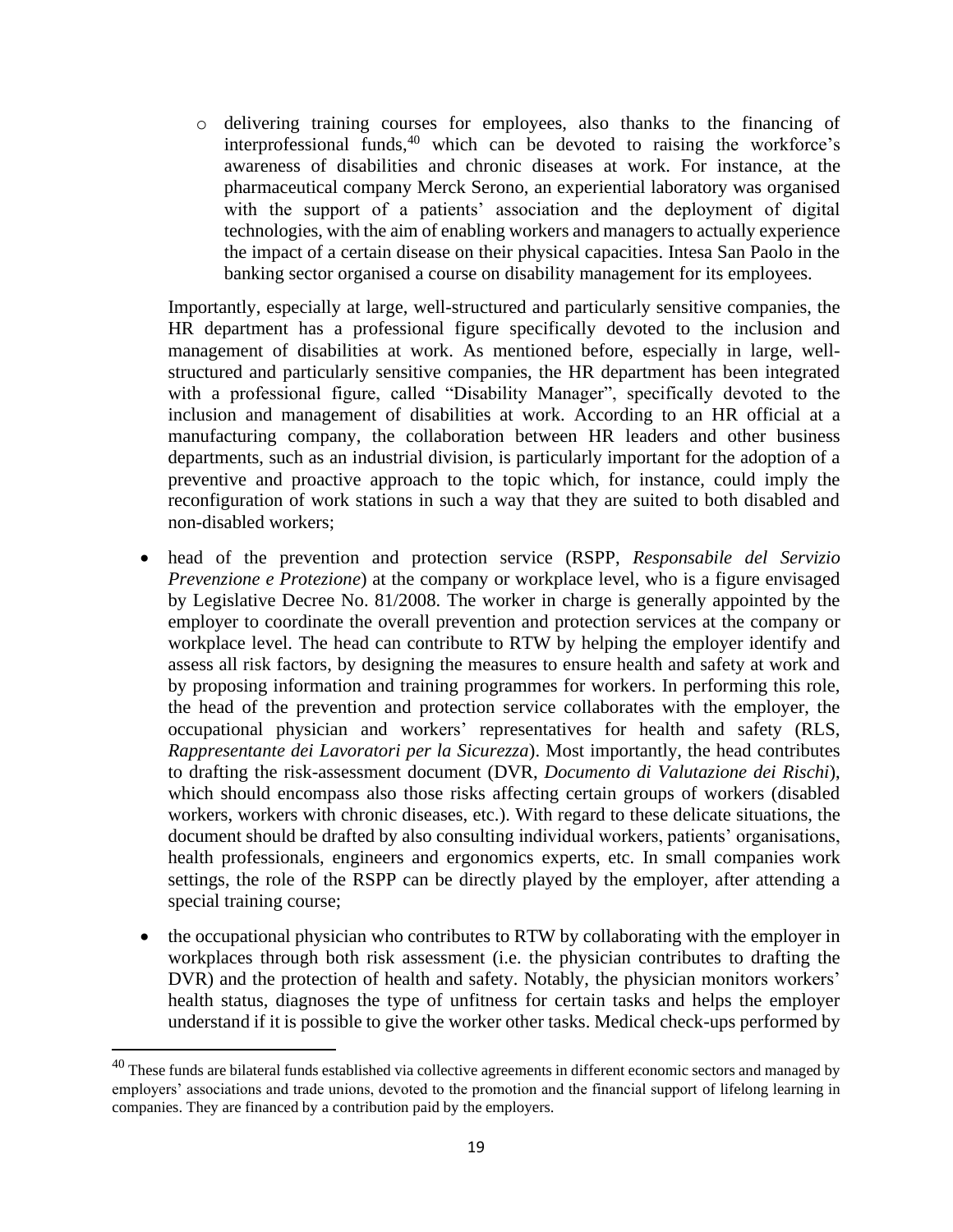the occupational physician on the worker are paid for by the employer. Yet, the role of occupational physicians in supporting the (re-)integration of people with diseases at work is sometimes questioned by trade unions and workers' representatives – as one workers' representative affirmed, the occupational physician usually takes the company's side;

- workers' representatives at the workplace level, which can take two different forms in Italy – an RSA (*Rappresentanza Sindacale Aziendale*) and an RSU (*Rappresentanza Sindacale Unitaria*). The former is regulated by the 1970 Workers' Statute and can be set up in each workplace by those trade union organisations that have signed (or participated in the negotiation on) $41$  a collective agreement applied in the workplace. Each RSA is conceived as a representative in the workplace of each trade union organisation and is entitled to specific rights and prerogatives. Conversely, an RSU, which is conceived as a unitary labour-representation structure in the workplace encompassing all trade union organisations, applies to those workplaces covered by NCLAs signed by the employers' associations adhering to Confindustria (the main employers' confederation representing companies in industrial sectors) and the trade union federations affiliated with CGIL, CISL and UIL. Indeed, Confindustria and the three trade union confederations introduced the RSU with a 1993 cross-sectoral agreement; their role and composition have been confirmed, though with some changes, in the subsequent cross-sectoral collective agreements signed up to today. As a result, an RSU can be established in workplaces with more than 15 employees and its members are elected by workers among lists presented by the trade unions that have signed or adhered to the above-mentioned cross-sectoral agreements. Both RSAs and RSUs can contribute to RTW by discussing and sometimes reaching agreements with management concerning health and safety and organisational solutions (allocation to different tasks and training opportunities, working time adjustment and new forms of flexibility, remote working, etc.) for the adaptation of work settings to people with chronic diseases. What is more, they monitor and ensure the implementation of legislative and NCLA provisions at companies. Indeed, according to one representative from a private employment agency, companies with a labour representation body are largely more sensitive to these issues than non-unionised ones;
- workers' representatives for health and safety (RLS), which operate in each workplace (1 RLS for a workplace with up to 200 employees, 3 for workplaces with 201 to 1,000 employees and 6 for larger workplaces) and their role is regulated by Legislative Decree No. 81/2008. Further prerogatives can be attributed by collective agreements. They contribute to RTW as the employer must consult them before undertaking risk-assessment procedures together with the RSPP and the occupational physician. They also take part in the periodic meetings on health and safety protection that the employer has to organise at least annually. At companies or workplaces where an RLS has not been elected, these functions are performed by a territorial RLS. A site-level RLS operates in temporary work settings where more than one company performs tasks (e.g. construction sites);
- joint labour–management committees or observatories at the workplace level, which can be established via collective bargaining with specific competences in the analysis and management of welfare, work–life balance, corporate social responsibility and the

<sup>&</sup>lt;sup>41</sup> This clarification was given by the Constitutional Court with judgement No. 231/2013.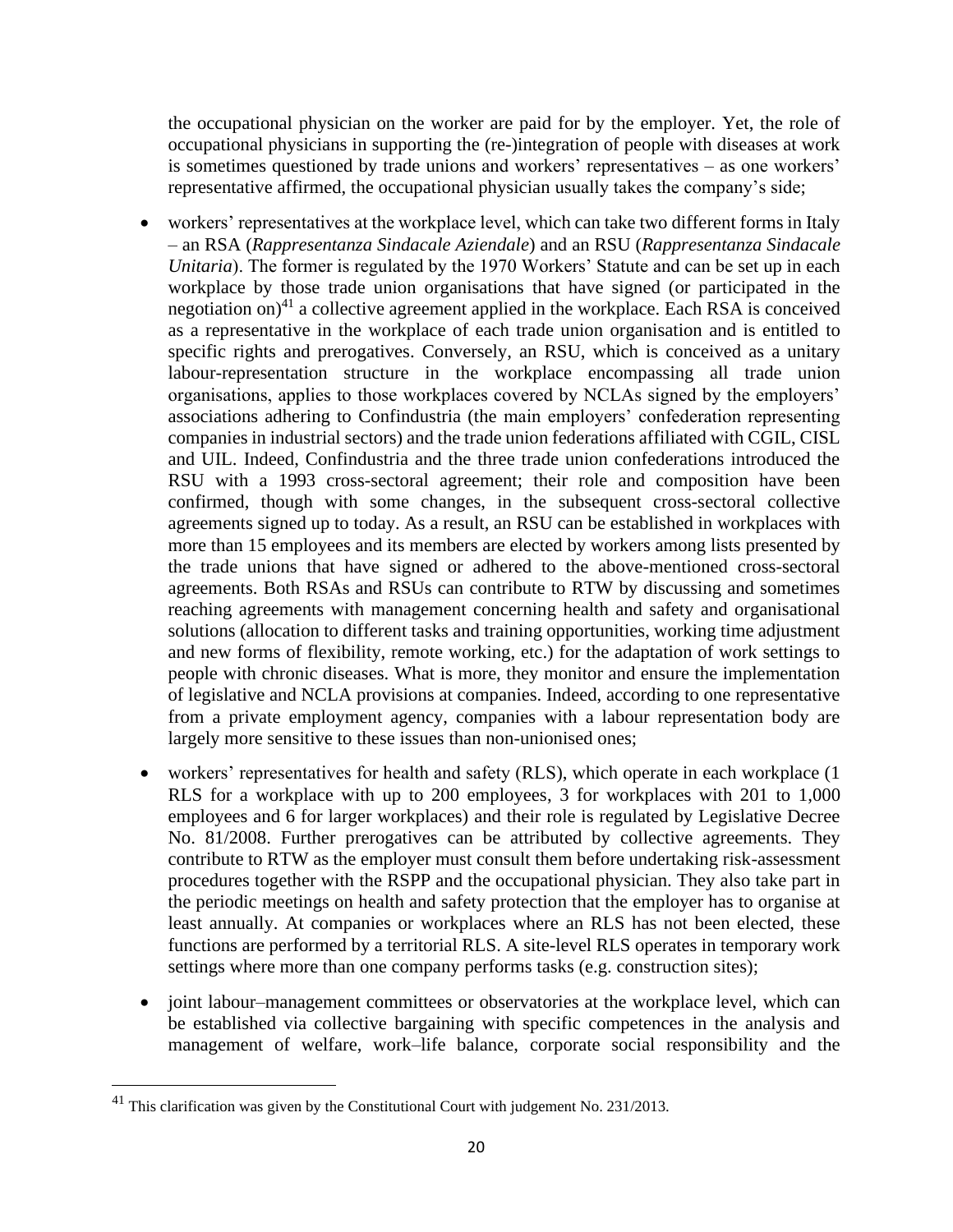inclusion of people with disabilities at work. Their promotion was stressed in the 2013 "Biannual action programme for the promotion of rights and the inclusion of people with disability" as well as in its second version in 2017. An example in this regard is represented by the observatory on disabilities established in 2017, by a collective agreement, in the pharmaceutical company Merck Serono and composed of a disability manager, an RSPP, an occupational physician and trade union representatives. Similar observatories have been established in other companies, especially in the pharmaceutical and banking sectors;

- trade unions and employers' associations, which contribute to RTW mainly by
	- o reaching national or territorial collective labour agreements that provide general rules and guidelines favouring the (re-)integration of people with chronic diseases at work in specific sectors or territories (e.g. extending the duration of the protected period for ill workers in need of treatment; the introduction of new leave and forms of working time flexibility). At the local level, they can also assist workers' representatives and employers in reaching company-level collective agreements that establish organisational and health and safety solutions for RTW. At companies where there are no workers' representatives, local trade union officials can also monitor and ensure the implementation of legislative and NCLA provisions. Finally, national sectoral social partners are also responsible for the establishment, via collective bargaining, of integrative health funds financed by employers (and in some cases, also by workers) and aimed at supplementing essential health provisions offered by the public system. However, certain funds end up replacing the role of the public health system in providing essential services (ADAPT, UBI Banca, 2019, pp. 65-122);
	- o carrying out awareness-raising, training and research activities to deepen their knowledge on the issue and sensitise companies and workers' representatives. Three examples in this regard could be mentioned:
		- the 2017 booklet "Unfitness for the task and workers' disability: New rights and contributions to the reasonable accommodation in the employment relationship", published by the trade union confederation CISL;
		- the training project "Disability & Work" promoted by Prioritalia Foundation (established by Manageritalia, a trade union federation representing managers in the tertiary sector) and AISM, aimed at training disability managers;
		- the 2012 brochure "Quello che è importante sapere per le lavoratrici e i lavoratori affetti da patologie oncologiche invalidanti" (What is important to know for workers affected by invalidating oncological diseases) produced by the office of the national councillor for equal opportunities, the trade union confederations CGIL, CISL, UIL, UGL and Confsal, AIMAC and FAVO.

Moreover, according to Legislative Decree No. 81/2008, at the local level, joint labour–management bodies (managed by both trade unions and employers' associations) can be established to support companies in the identification of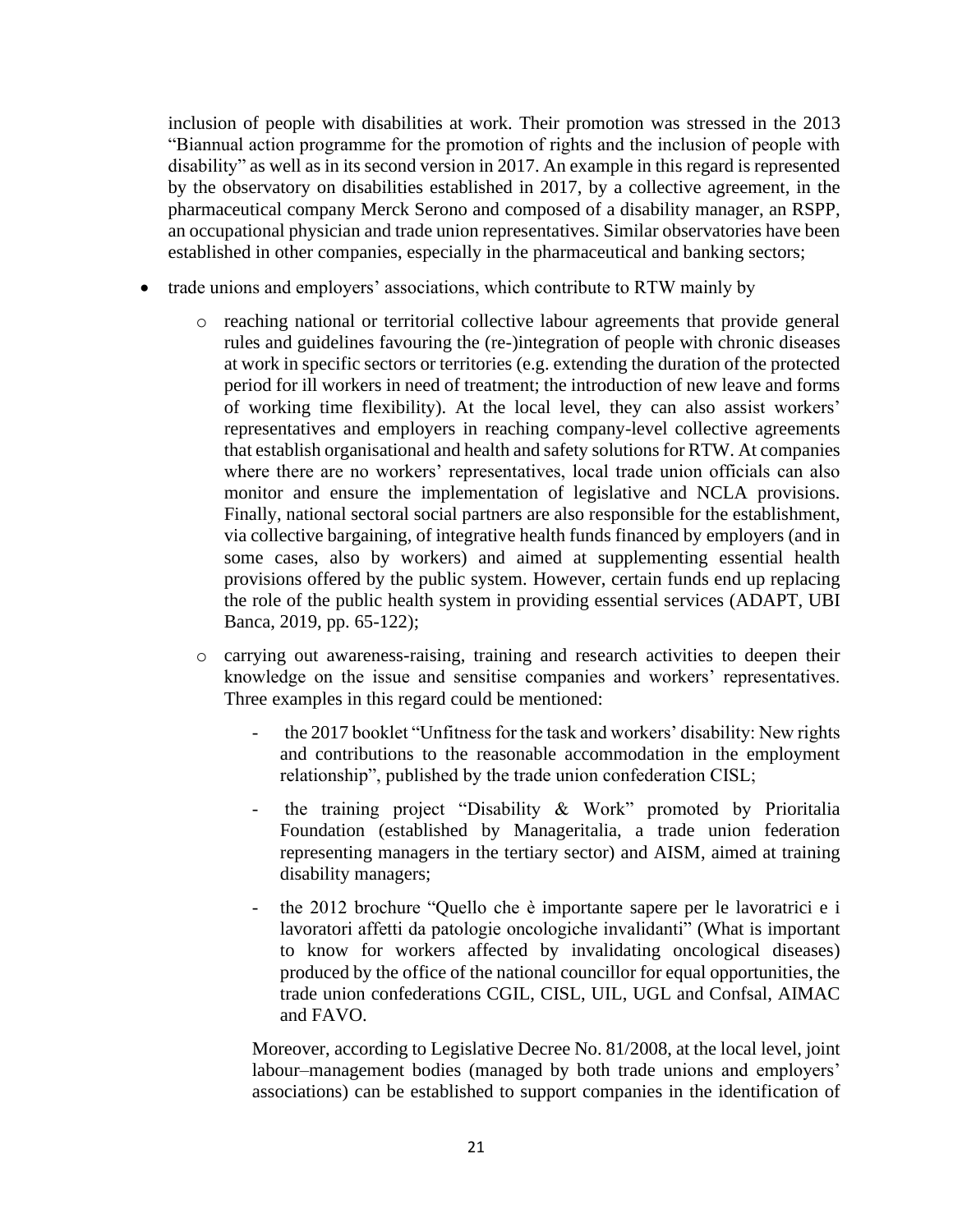technical and organisational solutions to ensure health and safety and, with the financial contribution of interprofessional funds, to deliver or promote training activities in this field. An example in this regard is represented, for the craft sector in the Emilia-Romagna region, by EBER (Ente Bilaterale Emilia-Romagna), which performs activities and provides services to companies also in the context of health and safety thanks to the regional joint labour– management entity OPRA (Organismo Paritetico Regionale);

- $\circ$  lobbying policy- and lawmakers. In this regard, it is worth mentioning that social partners are represented in the Orientation and Oversight Committee (CIV, Consiglio di Indirizzo e Vigilanza) at INAIL, which is charged with defining the programmes, guidelines, and strategic pluriannual objectives of INAIL as well as monitoring the proper management of the institute's financial resources; and
- o delivering assistance and consultancy services, also thanks to their territorial structures and their forensic physicians, to companies and workers in this field. Notably, the trade union patronage service INCA-CGIL (which helps workers gain access to their rights in a number of domains such as healthcare, social security and occupational diseases) is conducting interviews all over Italy to shed light on occupational diseases and to support workers in reporting their condition without fear of being dismissed. Plus, according to some trade unionists who participated in our discussion group, trade unions tend to act as a link between the worker with a chronic disease and the other relevant stakeholders (the HR department, occupational physician, trade union patronage, public authorities, etc.). Due to the fragmentation of actors and competences dealing with these issues, trade unions accompany the person throughout all the necessary steps that must be taken.

#### <span id="page-21-0"></span>*3.2 Views and level of involvement of industrial relations actors in RTW policy*

Overall, industrial relations actors are perceived as very important in RTW by the many stakeholders involved in these processes, especially considering the fragmented legislative framework in this field and the workers' need to be assisted and accompanied. Notably, both trade unions and employers' associations provide support to workers and companies in RTW and collaborate with each other to establish (mainly through collective bargaining at the national and decentralised level) solutions that facilitate RTW processes.

According to many stakeholders interviewed, social partners are becoming more and more aware of the importance of RTW for people affected by chronic diseases. Nevertheless, there is still a long way to go, since 75% of the trade union and employers' representatives responding to our survey expressed that they did not know of any national policy in this field. RTW issues were not perceived as a priority by many of the social partners' representatives surveyed: while they acknowledged their limited involvement in policymaking and implementation in this domain, they exhibited an ambivalent attitude concerning their possible greater engagement. On the one hand, they still wanted to focus mainly on other issues of interest representation; on the other hand, 50% of respondents wanted to strive for a more active stance in policymaking and implementation. Overall, the impression arising from the surveys and discussion groups is that employers' associations are largely indifferent towards these issues, whereas in some cases, trade union officials display a greater interest.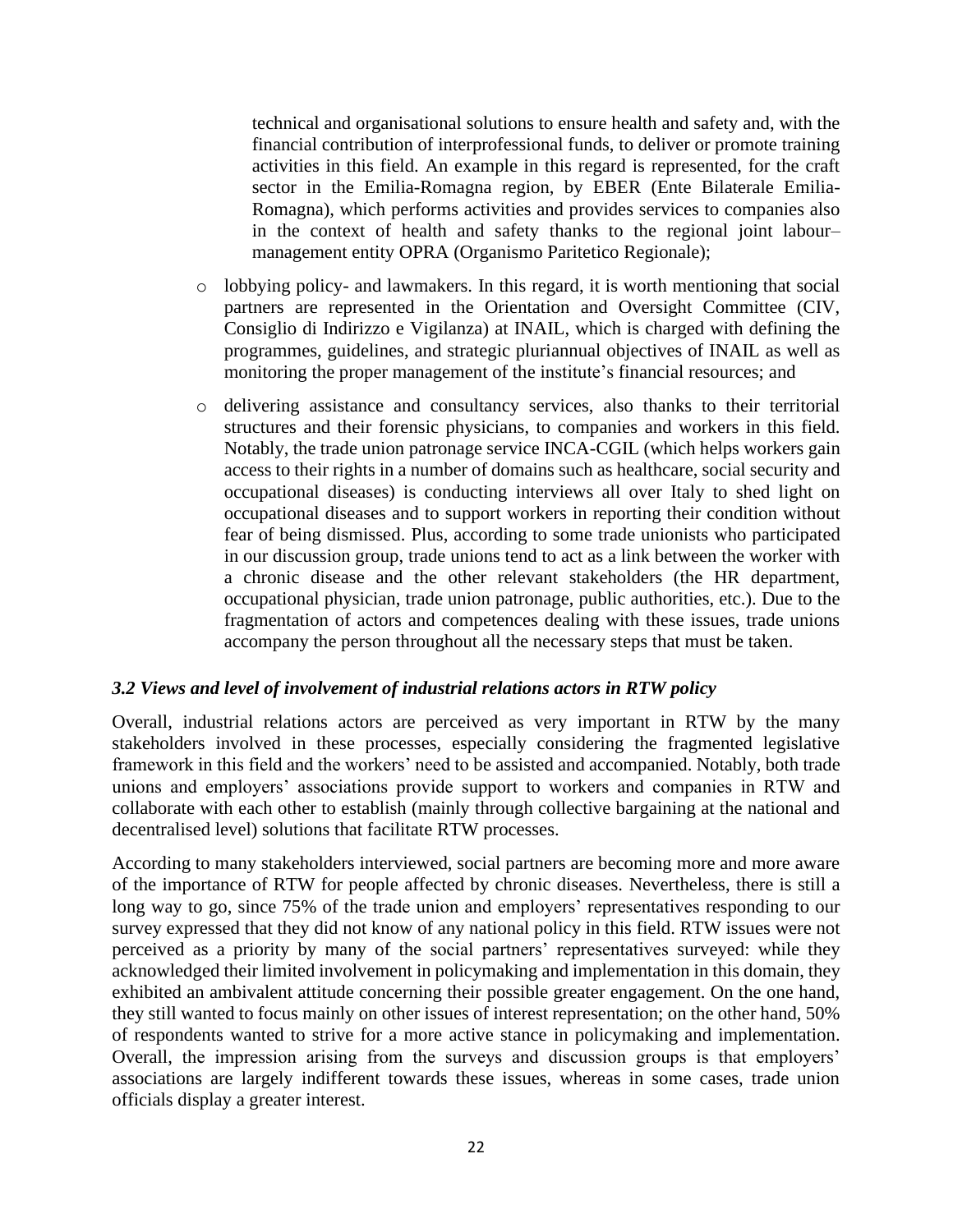Moreover, at the company level, employers largely exhibit prejudices about workers with chronic diseases, who are considered no longer efficient and productive. This is reflected in some employers' attempts to violate or circumvent certain norms and in the widespread perception among HR leaders and managers that the legislative framework in this field is more of a limitation than an opportunity. Additionally, some very important legislative provisions, such as those enshrined in Legislative Decree No. 216/2003 on reasonable accommodation, seem to be unknown to many employers. To complicate the picture, small companies' inclination to implement organisational solutions for RTW processes is further jeopardised by the lack of financial resources compared with those available to larger companies. <sup>42</sup> Among SMEs, workers' reassignment to other tasks is also more difficult given the little variety of available activities. In addition, according to a trade union official participating in a discussion group, even when central management at large enterprises formally exhibits its openness to the inclusion of people with disabilities or chronic diseases, this mentality is not always reproduced among branch-level managers dealing with practical cases.

Meanwhile, trade unionists are largely regarded as lacking specific knowledge of the different chronic pathologies that can affect workers and the various impacts they can have according to the age, contractual relationship and personal characteristics of the worker. Therefore, they tend to apply very general solutions and to simply focus on helping people receive the pensions related to their invalidity status. Overall, a protective, rather than proactive and preventive, approach to the issue seems to prevail within both companies and trade unions. In the words of an HR leader who participated in our discussion group, trade unions "largely activate themselves only in response to specific cases".

To overcome these problems and boost the involvement of industrial relations actors in this domain, training and awareness-raising initiatives are largely advocated by the stakeholders interviewed. Dialogue and cooperation between all the stakeholders involved in this field are sought for a further spread, improvement and coordination of RTW practices. However, it is worth specifying that this belief is shared mainly among those people who were engaged in RTW processes and who were either interviewed or were participants in our discussion groups, whereas most social partners' representatives who replied to our questionnaire but did not report any direct experience in this field were generally apathetic towards multi-stakeholder cooperation for RTW.

# <span id="page-22-0"></span>*3.3 The nature of interactions between industrial relations actors and other stakeholders in RTW policy*

Examples of how multi-stakeholder cooperation can overcome some of the cultural and information gaps constraining RTW are provided by the positive impact that private employment agencies frequently have on employers that deal with the (re-)integration of workers affected by

 $42$  However, it should be mentioned that the regional fund for the employment of disabled people, first introduced by Law No. 68/1999 and slightly amended with Legislative Decree No. 151/2015, can provide partial reimbursement for the expenses incurred by companies when making reasonable adjustments (including the introduction of new technologies and the elimination of architectural barriers) for workers whose invalidity status (certified by INPS) exceeds 50%.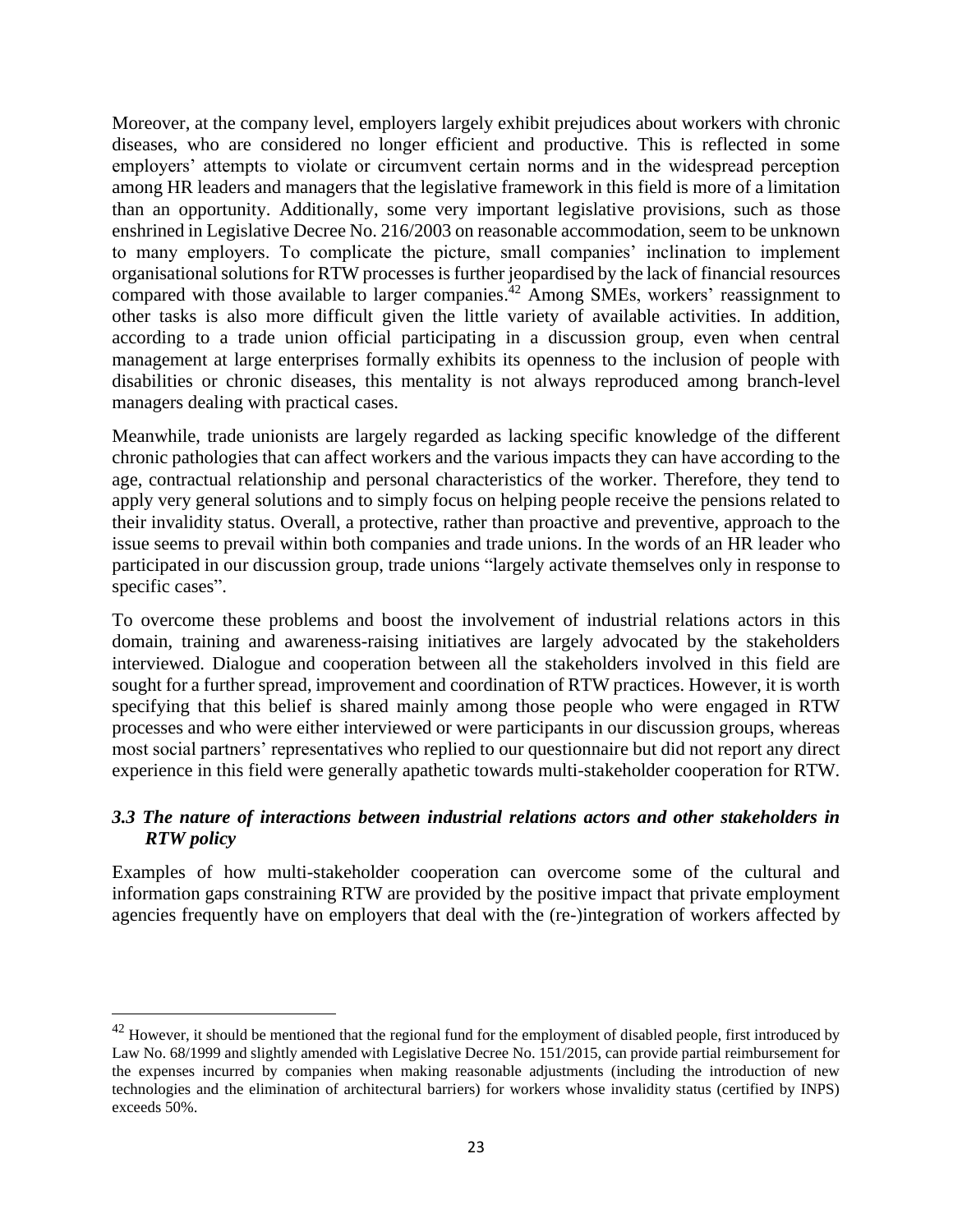chronic diseases. <sup>43</sup> In these cases, indeed, companies are often unprepared and in need of orientation and guidance. Employment agencies (especially if they are equipped with personnel specialised in the inclusion of disadvantaged people at work) do not just recruit a worker for the employer but can also support the employer in the implementation of organisational solutions, working time flexibility and the necessary task adjustments to integrate the worker. One representative's work at an employment agency "consists of discussing with the company and trying to erase preconceptions, by proving that certain limits can be overcome thanks, for instance, to the allocation of the worker to a different position. It happens very often that diseases described as unbearable by companies can actually be handled." Another relevant example that concerns an employment agency is provided by Mestieri Lombardia Bergamo, which specialises in the job placement of disadvantaged people. By being a non-profit entity and participating in the local consortium Sol.Co Città Aperta, it has become a landmark for the other cooperatives of the consortium when they deal with a person with a disability and/or a chronic disease. If internal reintegration is not possible, Mestieri Lombardia Bergamo helps identify those entities both within and outside the consortium that are able to include the worker.<sup>44</sup>

By contrast, the collaboration between industrial relations actors and patients' associations is still underdeveloped and limited to specific cases. In this sense, AISM represents a positive exception as it has cooperated with both the pharmaceutical company Merck Serono and the trade union foundation Prioritalia for the organisation of different training courses. It has also signed a territorial partnership agreement with the employers' association Unindustria of Rome, the ASPHI Foundation, the pharmaceutical company Merck Serono and the local trade union organisations FILCTEM-CGIL, FEMCA-CISL and UILTEC-UIL of Rome, with the aim of facilitating the recruitment of workers affected by multiple sclerosis to the Rome site of Merck Serono. These AISM initiatives are coherent with priority 6.2 of the association's agenda for 2020, which entails support for the RTW of people with multiple sclerosis and subsequently, the AISM engagement with social partners for collective agreements that better favour "work–care–life balance" solutions for these workers. 45

Research organisations focused on chronic diseases seem to experience even less chance of interaction with industrial relations players. As revealed by one representative from the Italian IRCCS Foundation Carlo Besta Neurological Institute, these occasions are largely limited to the collection of information required by the research projects carried out by the institute, within which researchers may conduct interviews with managers and trade unionists or workers' representatives. In addition to that, it is worth mentioning the educational role that the Carlo Besta Institute played, along with the Catholic University of Milan and the banking group Intesa San Paolo, in a 30-hour training course on disability management addressed at workers' representatives and HR leaders.

Other stakeholders that sometimes interact with industrial relations players in the field of RTW policies are regional and territorial public authorities and INAIL. Aside from the involvement of social partners in the Orientation and Oversight Committee of INAIL, an important example in

<sup>&</sup>lt;sup>43</sup> As previously mentioned, under Law No. 68/1999, the employer is obliged to hire a certain percentage of disabled workers according to the size of the enterprise. Plus, sometimes employers can deal with agency workers who have contracted a chronic disease. In these cases, companies can resort to employment agencies for help and assistance.

<sup>&</sup>lt;sup>44</sup> For further information, see the website of Sol.Co Città Aperta: [http://www.solcocittaaperta.it.](http://www.solcocittaaperta.it/)

<sup>&</sup>lt;sup>45</sup> For further information, see the AISM's Agenda on Multiple Sclerosis 2020: [https://www.aism.it/sites/default/files/Agenda\\_della\\_sclerosi\\_multipla\\_2020.pdf.](https://www.aism.it/sites/default/files/Agenda_della_sclerosi_multipla_2020.pdf)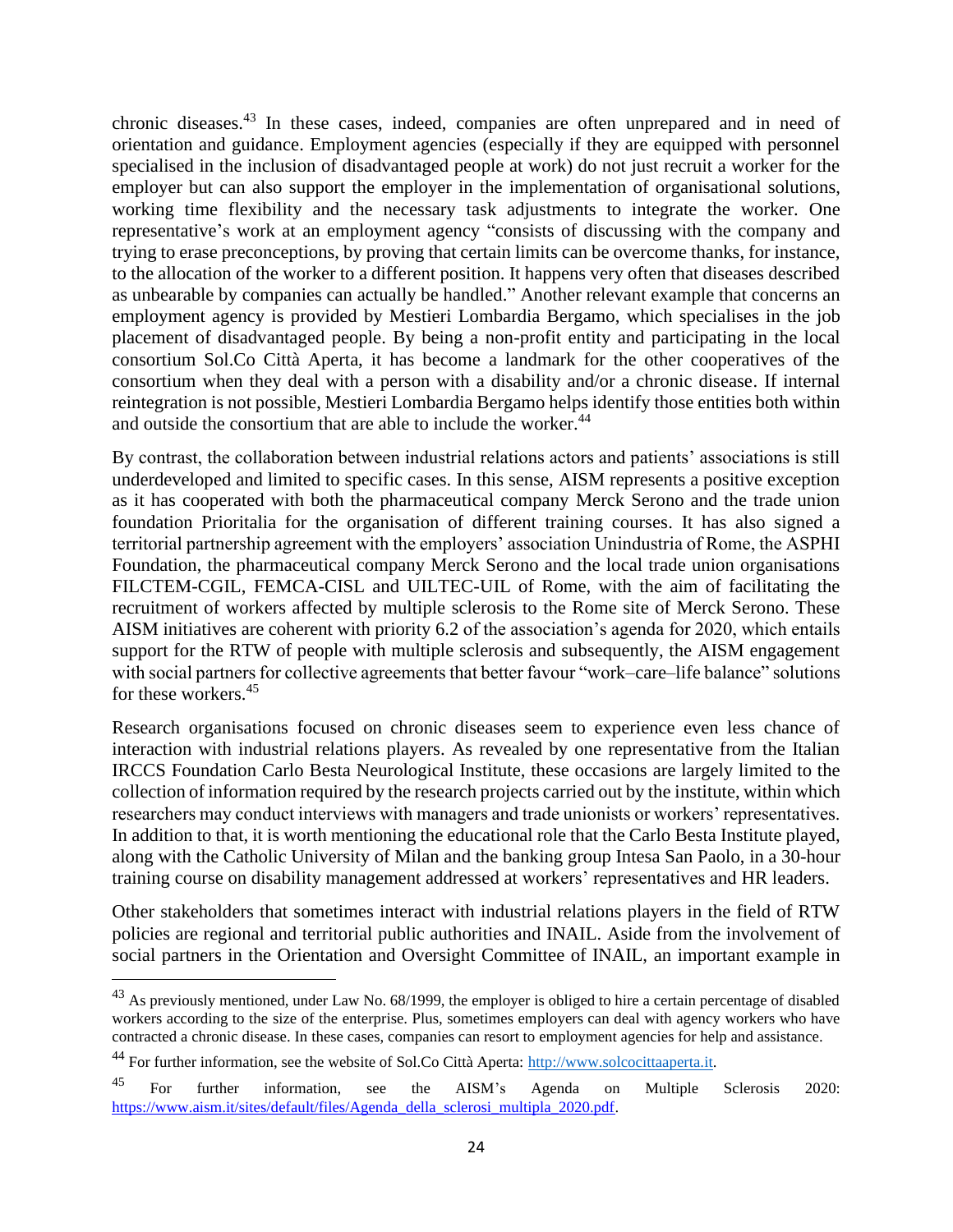this sense is represented by the Memorandum of Understanding signed on 8 January 2020 by the Lazio region, the regional directorate of INAIL, on behalf of the local trade unions and employers' confederations and some associations of disabled people. The memorandum concerns the use of INAIL funds for carrying out, with the support of the public employment centre, projects of (re- )integration at work of people with disabilities, which may imply the breaking down of architectural barriers, the adaptation of work stations and the organisation of training activities. The memorandum was signed at the premises of the pharmaceutical company Merck Serono, which adhered to its content. Another case is provided by the project Insieme per il Lavoro, resulting from the collaboration between the municipality of Bologna and the Archdiocese of Bologna and aimed at facilitating the job placement of dependent people. The project was launched in 2017 with the signature of a dedicated protocol and has developed thanks to the interaction with local trade unions and employers' associations (which are part of the steering committee) as well as with a network of enterprises willing to integrate these workers. Professionals from Insieme per il Lavoro support both workers and companies during the entire employment relationship and particularly in its initial phases, by also financing training activities and internships.<sup>46</sup> Yet, these important experiences seem to be quite rare in the Italian landscape and often focused on disabled or disadvantaged workers rather than on people with specific chronic diseases. Some HR leaders who participated in our discussion group complained about their poor and limited relationships with public entities like ASLs, INPS and INAIL. Notably, as one HR leader put it, "[i]f I call INAIL or ASL, I do not get any answers".

Finally, from the interview with a director of the Ministry of Labour and Social Policies, it emerged that trade unions and employers' associations have a steady and permanent dialogue with the legislature concerning labour and industrial relations issues; with specific regard to RTW, they were consulted before the introduction of some legislative provisions. Nevertheless, as previously mentioned, the questionnaire submitted to Italian social partners revealed a quite different picture, with most of the trade union and employers' representatives reporting that they were not involved in policymaking in this field (100% of employers' representatives reported they were not involved at all; 50% of trade union representatives responded that they "have marginal involvement in RTW policymaking").

# <span id="page-24-0"></span>*3.4 Outcomes of social dialogue with regard to RTW policy (covering national and if relevant sectoral/regional social dialogue)*

At the national level, social dialogue processes that have occurred between industrial relations actors and lawmakers have resulted in the introduction of some legislative provisions aimed at facilitating RTW. At the same time, as we have seen in the previous section, some important bipartite or multipartite social dialogue activities have been conducted at the regional or territorial level. In addition to the Memorandum of Understanding signed on 8 January 2020 in the Lazio region, we can mention the agreement signed in July 2015 by the Municipality of Alessandria and the local trade union confederations regarding the continuation of an active labour policy project for the inclusion of people with disabilities at work and the agreement signed in November 2011 by the Municipality of Pomezia, the social consortium Coin and the local trade union organisations to sustain a project for the job placement of 13 disabled people in the territory. Therefore, the main outcomes of social dialogue at the regional and local levels are projects inherent to active labour

<sup>&</sup>lt;sup>46</sup> Further information is available on the website of Insieme per il lavoro: [http://www.insiemeperillavoro.it.](http://www.insiemeperillavoro.it/)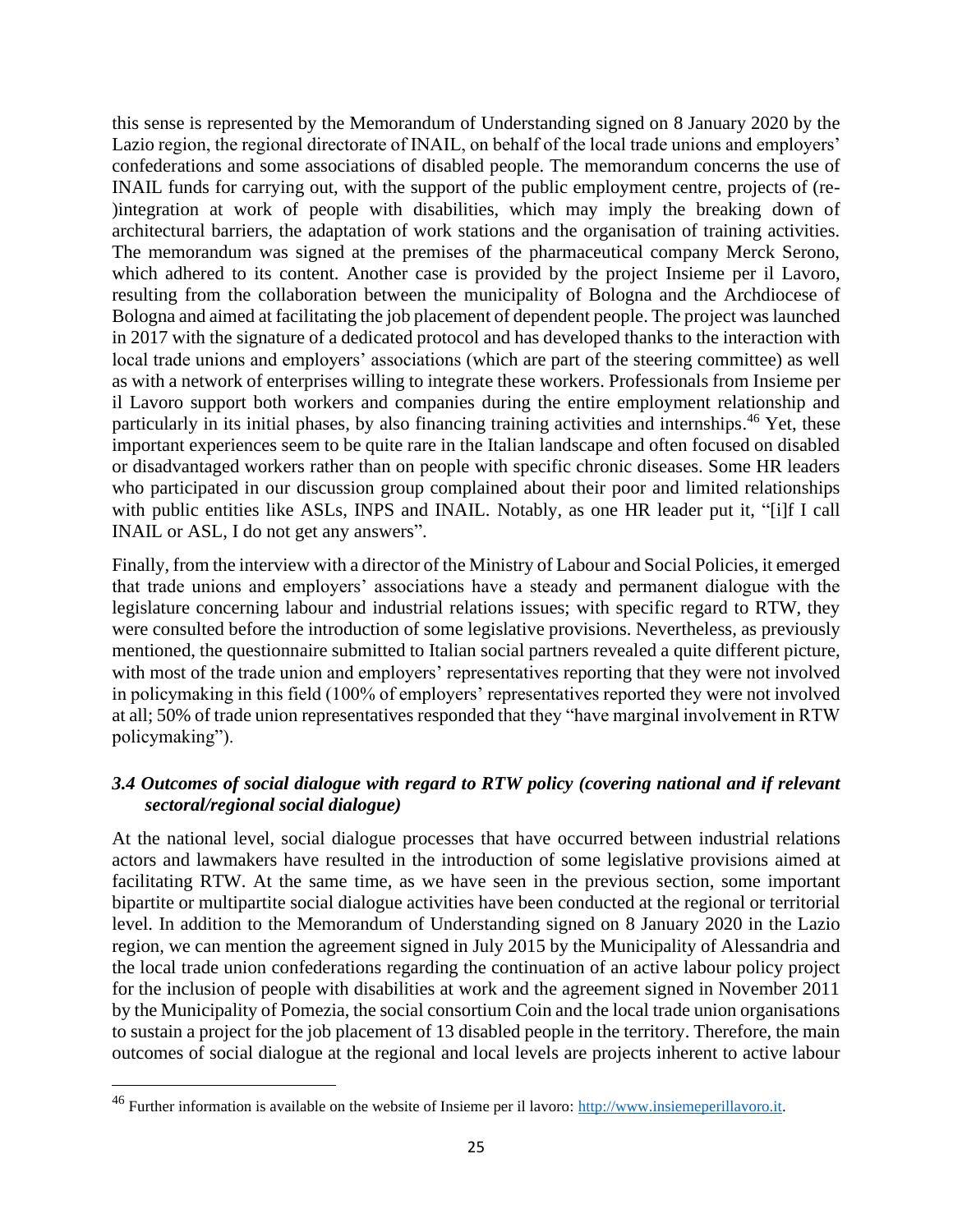market policies with specific regard to disabled or disadvantaged people. In accordance with this approach, the territorial collective agreement for social cooperatives in the area of Bologna signed on 6 April 2018 provides for an information and consultation procedure with workers' representatives concerning not only the number of people "with functional limitations" and the health and safety measures put in place in single cooperatives, but also possible reassignment opportunities (following ad hoc training and reskilling paths) to be implemented in synergy with social consortia (which cooperatives participate in) and those local cooperatives that are specifically devoted to the inclusion at work of disadvantaged people. This process can be coordinated and supported by the territorial bilateral committee, composed of both trade unions and employers' representatives. An example of these fruitful relationships in the social cooperation sector is given by the Bergamo consortium Sol.Co Città Aperta where, according to one HR leader of a cooperative that takes part in the consortium, the non-profit employment agency Mestieri Lombardia Bergamo (which specialises in the job placement of disadvantaged people) operates by helping social cooperatives of the consortium find a new occupation for those disabled workers who cannot be internally reassigned to other tasks.<sup>47</sup>

By contrast, with regard to national-level collective bargaining, the main provisions concern the protection of workers with disabilities or serious and chronic pathologies in the employment relationship. The majority of the national-level collective agreements signed by the most representative trade union organisations in Italy (which are those affiliated with CGIL, CISL and UIL) provide for measures that ensure the job retention of people affected by serious pathologies requiring periodic treatments. For instance, in the NCLAs for the food industry, electrical sector, professional firms, environmental services and social cooperatives, the periods of hospitalisation and absences related to life-saving therapies and long-term treatments are not considered in calculating the end of the so-called protected period (made up of the overall number of days of absence from work during which employees cannot be dismissed) in the case of workers affected by certified serious pathologies (oncological diseases, HIV, multiple sclerosis, muscular dystrophy, Cooley's anaemia, etc.). Similarly, some NCLAs (such as those for the banking sector, chemical and pharmaceutical sectors, glass industry, apparel industry, and stone materials) increase the length of the protected period, even up to 32/36 months, for workers affected by serious and chronic diseases. Moreover, once the protected period is over, NCLAs can provide ill workers with the possibility of benefitting from a non-paid leave of absence that can last for 4, 6, 12 months or even 24 months, as is the case in the banking sector.

Further provisions established at the national level regard the financial support for ill workers, including the NCLA for the metalworking sector, as well as that for the retail sector, which specify that absences related to serious and chronic diseases are not a determining factor for any wage cuts (which are instead established for a certain number of absences not ascribable to pathologies). On the other hand, the NCLA for the food industry grants workers affected by serious pathologies or medical necessities the opportunity to get their severance payment in advance.

Other clauses concern working time and particularly the right to change the employment relationship from full-time to part-time (as enshrined by Legislative Decree No. 81/2015), paid time off (also in compliance with Law No. 104/1992), forms of working time flexibility (e.g. the NCLA for the banking sector provides workers affected by oncological and degenerative diseases with greater flexibility on entry and exit from work in terms of working hours) and the exclusion

<sup>&</sup>lt;sup>47</sup> For further information, see the website of Sol.Co Città Aperta: [http://www.solcocittaaperta.it.](http://www.solcocittaaperta.it/)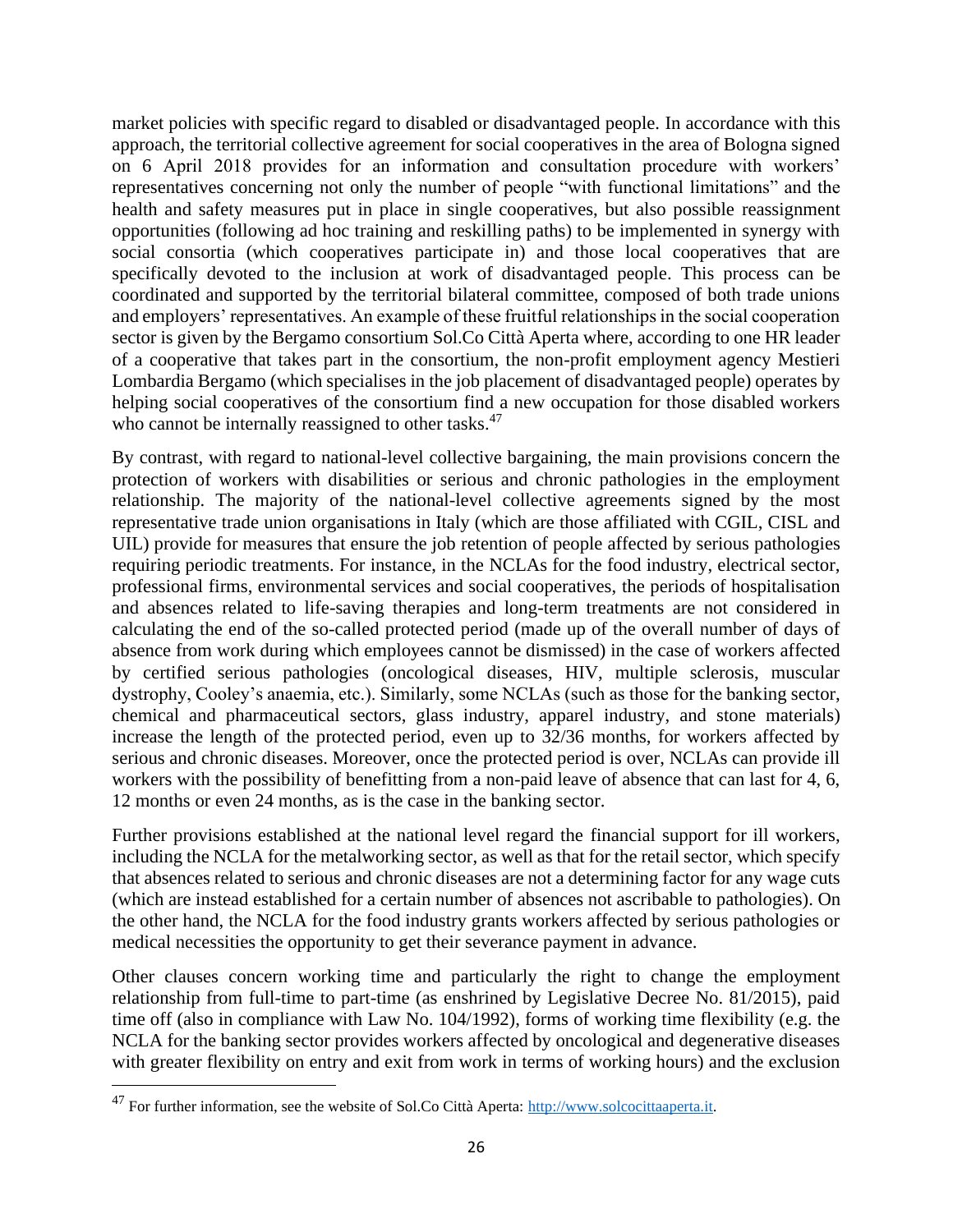of ill workers from certain work shifts (e.g. on Sundays). Plus, the NCLA for the banking sector considers telework to be a suitable tool to facilitate the integration of disabled people at work.

Among the many NCLAs covering economic sectors in Italy, those signed for the banking sector and the chemical and pharmaceutical ones appear to be the most sensitive to the problems faced by workers with disabilities and/or diseases. Indeed, in the chemical and pharmaceutical sectors, the NCLA offers guidelines for company-level collective bargaining, by suggesting the implementation of ad hoc training activities and job placement projects with regard to disabled people, the elimination of architectural barriers and the setting-up of dedicated, joint labour– management committees. The same NCLA envisages a role for the national observatory (composed of both trade union and employers' representatives) in the promotion of local-level projects for the removal of architectural barriers and the job placement of disabled and disadvantaged workers, by also considering existing financial opportunities and the national and regional legislation in this field. The NCLA for the banking sector promotes 'disability-friendly' working organisations, where the professional figure of the disability manager should be introduced and training courses should be tailored to the specific needs of disabled workers. The same NCLA for the banking sector extends the scope of the information procedure, held in annual meetings with workers' representatives at the company level also to the number of work stations that can be attributed to disabled people and the introduction of digital and technical tools useful to removing the communication obstacles for disabled workers. It also sets forth the establishment of a national labour–management observatory with the task of developing initiatives for disabled workers. These NCLA provisions can be particularly appreciated for their clear objective to foster social dialogue and industrial relations on these topics also at the local and company levels, by strengthening information and consultation procedures with workers' representatives, suggesting organisational solutions and guidelines, and providing coordination and support for these processes from the national level to the decentralised one – thus overcoming the widespread lack of sensitivity and engagement among employers and workers' representatives, which has been reported by some interviewees.

Moreover, it is worth highlighting the role played by integrative health funds, established by collective bargaining in different economic sectors, in supplementing essential health provisions offered by the public system, thus improving access to treatment for workers. These funds are financed by contributions paid by employers (and in some cases, also by workers) operating in the concerned sectors and offer health services to workers (mainly employees with open-ended contracts but also workers with fixed-term contracts after a certain seniority). In some cases, health services are guaranteed also to relatives of the workers covered by the NCLA that has introduced the integrative health fund. With specific reference to workers affected by chronic diseases, these funds can offer the following helpful measures: reimbursement of the expenses related to surgical operations or an allowance for each day of hospitalisation; reimbursement of expenses related to specialist examinations, diagnostic tests and analyses, and (as in the case of the FASA fund for workers in the food sector and the SAN.ARTI fund covering craftworkers) treatments and rehabilitative therapies for oncological diseases; reimbursement of expenses related to prosthetic replacements; monthly or annual allowances or reimbursement of nursing care in case of temporary or long-term lack of self-sufficiency, as in the case of the CASDAC fund in the banking sector; medical consultancy and assistance along with the monitoring of clinical values, especially for chronic pathologies, as in the case of the SANIMODA fund addressed at workers in the apparel industry; financial coverage of periodic medical check-ups and generic screenings specifically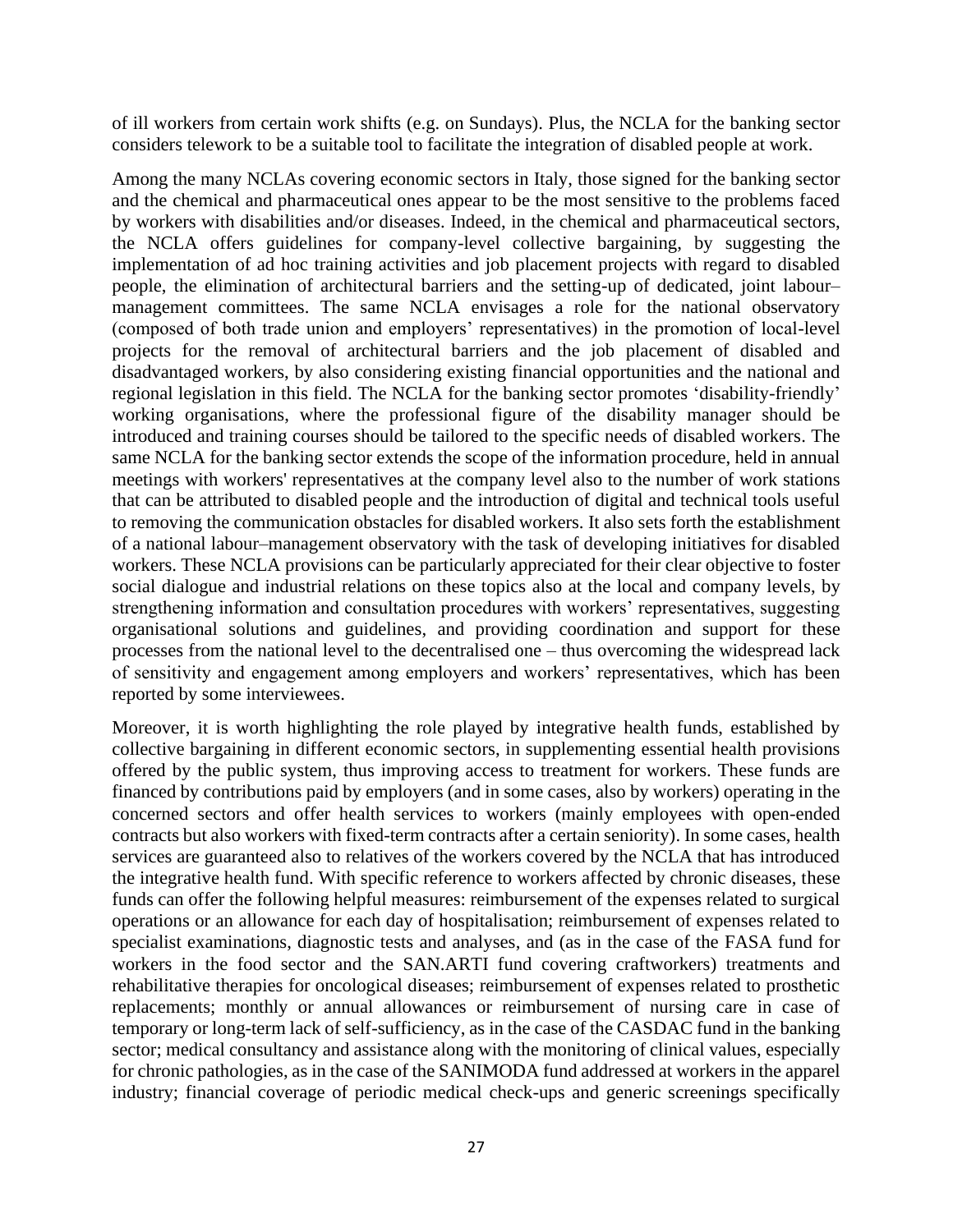targeted at women, men and the elderly, aimed at the prevention of different oncological diseases, such as skin and thyroid cancers and chronic pathologies due to functional overload, as in the case of MÈTASALUTE fund for metalworkers.

Finally, the NCLA of private employment agencies regulates a key, active labour-market solution, which consists of training courses organised by individual employment agencies, financed by the sectoral interprofessional fund FORMATEMP and addressed at potential candidates for temporary job experiences at companies. The financial coverage of these courses is guaranteed by FORMATEMP provided that at least 35% of participants are employed every year; importantly, disabled people are excluded from the calculation of this proportion so as not to compromise their possibility of training. This active labour policy appears to be quite unique among Italian national collective labour agreements, and is justified by the specific target of the NCLA: agency workers who are subject to discontinuous and flexible occupational paths.

## <span id="page-27-0"></span>*3.5 Views on the future potential for action on RTW and the contribution of industrial relations actors*

The role of industrial relations in RTW processes is not particularly promoted by Italian legislation. The fragmented rules concerning RTW processes occasionally refer to the contribution of social partners and collective bargaining. As in other action domains, the Italian industrial relations system is indeed characterised by the absence of law and a high degree of voluntarism. This has given rise to phenomena such as union pluralism, multiplication of collective agreements, and a lack of collective-bargaining governability (Leonardi, 2017). The involvement of social partners in policymaking is moreover defined as irregular and highly politicised (Visser, 2009). This institutional setting inevitably affects the degree and type of engagement of Italian industrial relations' actors in defining and managing RTW policies at all levels.

Notably, the involvement of social partners in this domain comes to depend essentially upon their sensitivity and awareness of the problem. These characteristics are facilitated by the relationships between social partners and other stakeholders, such as patients' associations, public and private employment agencies, research organisations and public authorities. However, these interactions, which are moreover important in this specific field given the multidimensionality of the issue (affecting the worker primarily as a person and a member of a family and a social community), are neither systemic nor particularly favoured by any coordination effort at the national level; rather, they seem limited to certain contexts and situations, deriving from the availability and interest of certain individuals.

The territorial level can thus be a laboratory of interesting experiences that need to be better detected and explored, as they are not led or encouraged all over the country by any national directive or decisive multi-stakeholder policy action. In the local settings mapped in this report, multi-stakeholder cooperation takes the form of concrete job (re-)integration processes addressed at people in very vulnerable and disadvantaged conditions, including those affected by chronic diseases, where different actors put their own skills and resources to service. Further research should be conducted to gather more local experiences and understand their determinants, enabling factors, and concrete results so as to investigate whether in Italy, where a comprehensive national approach does not seem likely at the moment and probably would not deliver homogeneous results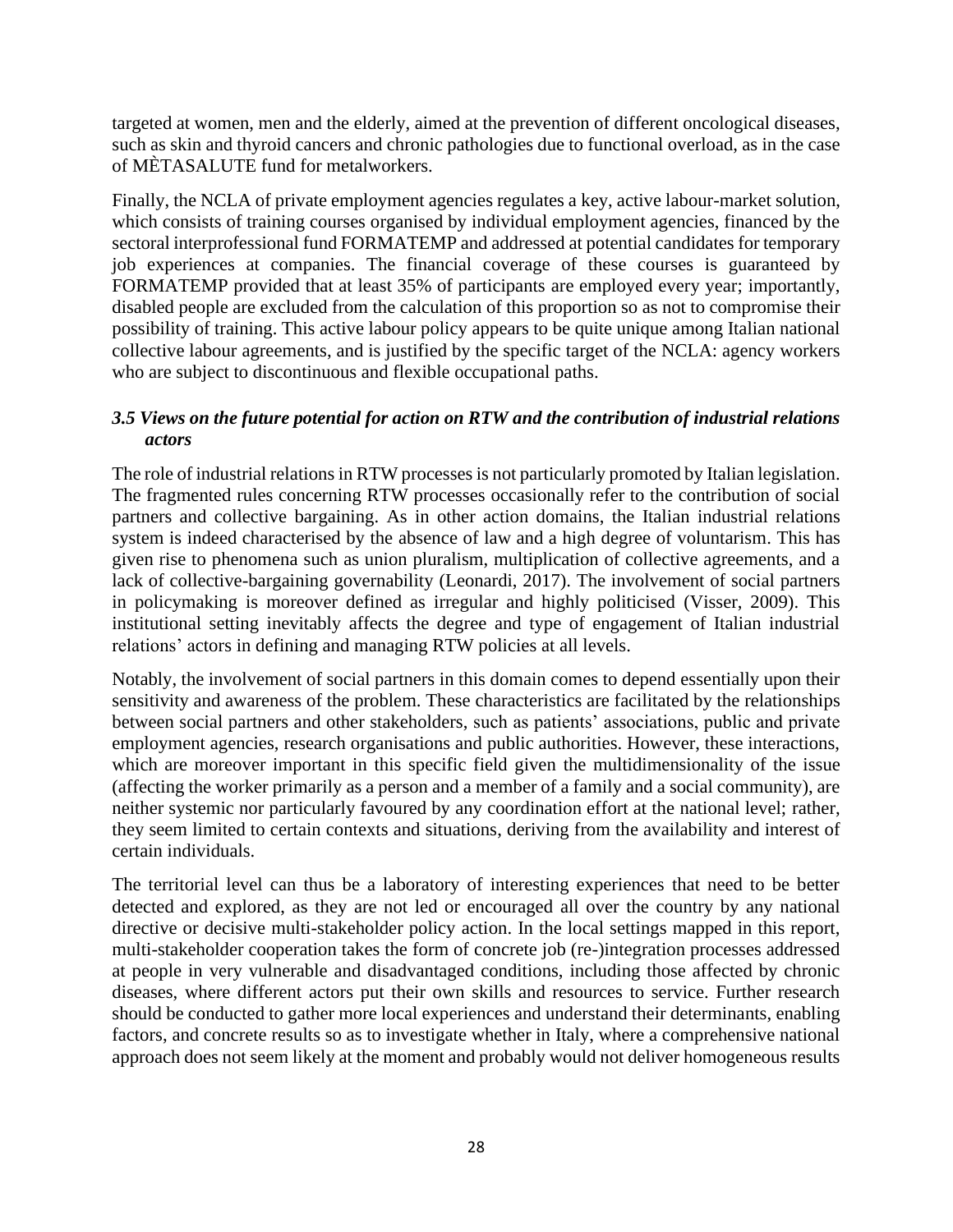either,<sup>48</sup> a multiplier effect of bottom-up territorial initiatives can occur and somehow be sustained. Nonetheless, that issue is not the focus of this report.

In addition to territories, sectors can represent a further dimension affecting the specific contribution of social partners to RTW policies. At this level, trade unions and employers' associations mainly interact with each other by negotiating and signing collective labour agreements aimed at guaranteeing job protection, financial support, work–care–life balance and enhanced access to healthcare for workers affected by serious diseases. The main focus is therefore on the provision of a set of rules for workers in need of treatment while being in a contractual employment relationship. Less attention is cast on those procedural and infrastructural elements, like joint labour–management bodies devoted to the issue, ad hoc training activities for managers and workers' representatives, targeted information and consultation processes, potentially sustaining the actual application of national-level provisions, which indeed are not always known and implemented at the company level. Relevant exceptions have nevertheless been detected in the NCLAs of the chemical-pharmaceutical and banking sectors. Also, unlike territorial social dialogue, sectoral collective agreements tend to concentrate on measures and solutions available for workers as long as they are employed in specific work settings, whereas only the NCLA for agency workers (probably because of its cross-sectoral nature) acknowledges the possibility of occupational transitions for disabled workers and deals with these situations.

With specific regard to the main targets of the above-mentioned sectoral-level provisions, it has been observed that they can be either disabled workers, workers affected by serious and chronic pathologies, workers hit by oncological and degenerative diseases, or workers in need of lifesaving therapies (Osservatorio AISM, 2017). While the concept of disability in the Italian legal and contractual system is generally associated with the recognition of a specific status by a public authority, serious and chronic pathologies are sometimes exemplified with references to specific diseases, which may need to be confirmed and certified. As a result, different sectoral collective agreements not only provide for different forms of protection but also address different worker categories that are not easily identifiable. To overcome this complexity and facilitate a simpler, more immediate and generalised application of available rights and provisions, a normalisation of concepts in NCLAs, with no need of particular interpretations or third-party certifications, and an extension of contractual safeguards to broader groups of workers (in line with the approach suggested by the UN Convention on the Rights of People with Disabilities of 13 December 2006 and recently acknowledged by the European Union) have been encouraged (Osservatorio AISM, 2017).

Finally, it should not be overlooked that union pluralism and the multiplication of NCLAs<sup>49</sup> create a further differentiation among the forms of protection made available to workers affected by chronic diseases and increase the risk that many sick workers do not benefit from the rights and provisions previously mentioned and established in the NCLAs signed by the main trade union organisations in Italy (CGIL, CISL and UIL). To counter this phenomenon, social partners have undertaken important steps over the last years towards the measurement of trade union representativeness and the subsequent identification of those NCLAs signed by most

<sup>48</sup> This characteristic has a long history in Italy (cf. Locke, 1995).

<sup>&</sup>lt;sup>49</sup> Today, the number of NCLAs in Italy exceeds 900. Most of the NCLAs are signed by worker organisations, not adhering to CGIL, CISL or UIL, which are the most representative trade unions in Italy. These NCLAs also provide lower financial and normative standards to workers (CNEL, 2019).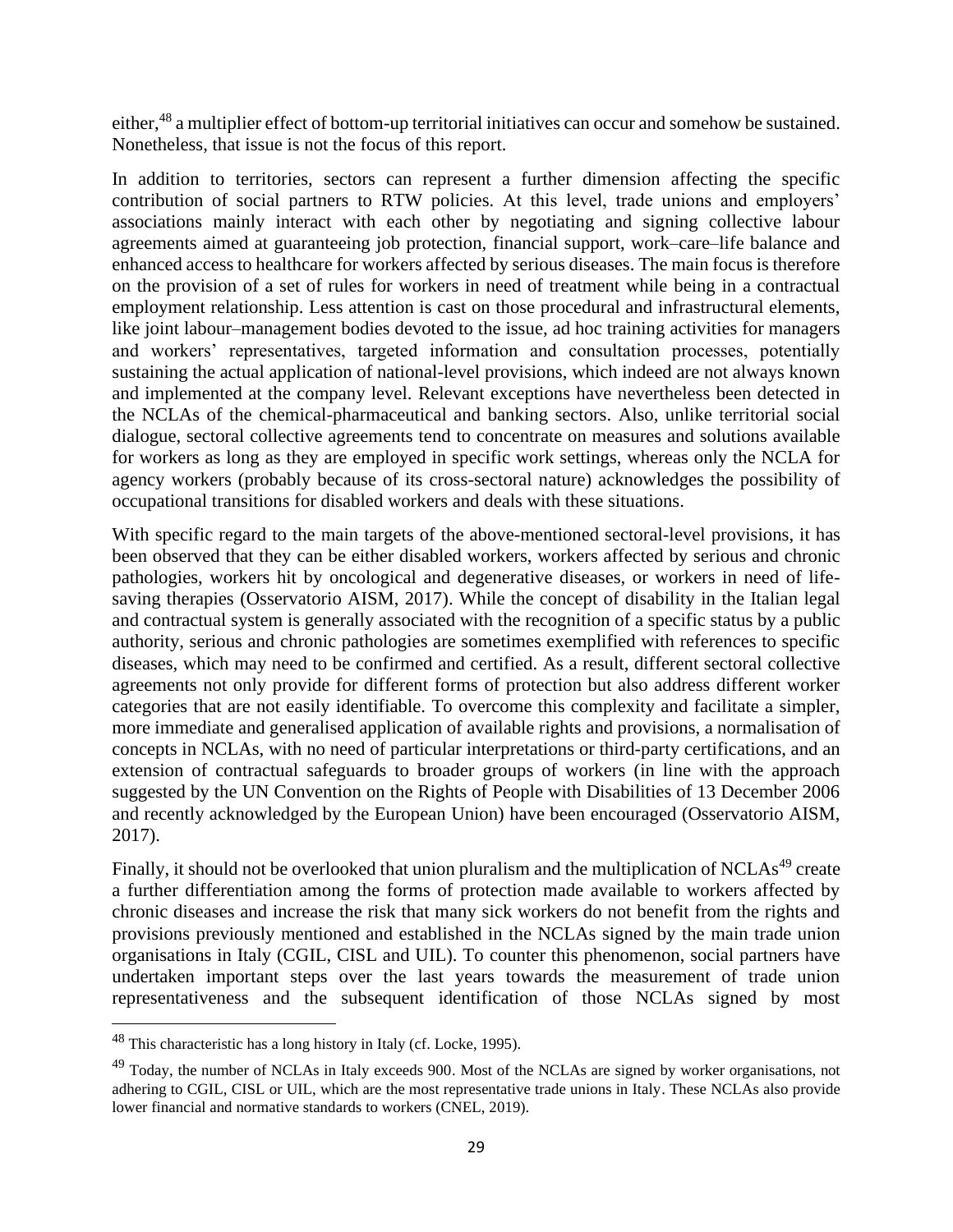representative trade unions, which Italian legislation refers to in a number of provisions, concerning e.g. the identification of the contractual wage level to be used for the calculation of social security contributions and the possibilities of deviation from legal standards.<sup>50</sup> However, these measurement processes are still ongoing, and solutions are not easy to find, especially if the intention is to balance the protection of worker rights and the elimination of social dumping via collective bargaining with the maintenance of freedom of association and union pluralism, as fundamental features of the Italian system of industrial relations. In this regard, more concrete actions of social partners at the local level aimed at finding both economically and socially sustainable solutions to territorial problems, thus reducing companies' temptations to apply alternative and low-cost NCLAs, are highly recommended (Tomassetti, 2019).

#### <span id="page-29-0"></span>**4. The return to work process at the company level and the involvement of social partners**

#### <span id="page-29-1"></span>*4.1 Workers' experiences with the return to work process at the company level*

Considering the workers' types of diseases, the online survey revealed that cancer/oncological diseases (50%) are the most diagnosed chronic illness, followed by "others" (27%), arthritis (20%), chronic respiratory diseases (7%), cardiovascular diseases (7%), mental disorders (3%) and diabetes (3%). None of the respondents had been diagnosed with musculoskeletal diseases, and 3% of workers did not specify their disease. Among the most serious diseases that workers had experienced with a considerable impact on their career and work, cancer/oncological diseases were selected by 43% of respondents, followed by "other diseases" (26%), which, though not specified in detail, include cardiovascular diseases (9%), arthritis (9%), and musculoskeletal disease, chronic respiratory diseases, and diabetes (each one picked by 4% of workers). None of the respondents chose mental disorders.

For the purpose of this report, 68% of workers participating in our survey were concerned about returning to work, while 32% of them reported that they were not worried. The main reasons for these concerns were related to the fact that the employer might not be willing to adjust working conditions to post-illness conditions (41%). Workers could also be afraid of being left without any support from the employer if their productivity, concentration, and work performance did not fully meet the employer's expectations (29%). Other reasons for concern were represented by the risk of being required to return to work at full productivity right after treatment and without any adjustment period (24%), as well as the possible need to work long hours shortly after a long-term

<sup>50</sup> An intersectoral agreement on representativeness was reached on 28 June 2011 by Confindustria, CGIL, CISL and UIL, which set criteria for industry-level and company-level bargaining. These criteria were confirmed in the crossindustry collective agreement signed on 10 January 2014, followed by an agreement signed with INPS in 2017 that, however, expired on 16 March 2018. Moreover, on 28 February 2018, Confindustria, CGIL, CISL and UIL signed another agreement, stressing again the relevance of making effective the criteria for the measurement of trade union and employer association representativeness, also in a view of contrasting pay and social dumping via collective agreements signed by non-representative worker and employers' organisations. Therefore, more recently, in 2019, Confindustria, CGIL, CISL and UIL signed an agreement with INPS and INL (National Labour Inspectorate), which attributes to INPS a prominent role in the measurement of trade union representativeness. This assessment should be used by both INPS and INL to identify those NCLAs signed by most representative trade unions, which Italian laws sometimes refer to for the recognition of contributory and normative incentives. A very similar agreement was later signed with Confapi, representing small and medium-sized enterprises. Further intersectoral collective agreements have been signed over the past few years by CGIL, CISL and UIL with other employer confederations (such as those covering the services sector, cooperatives and craft companies) for the measurement of trade union representativeness.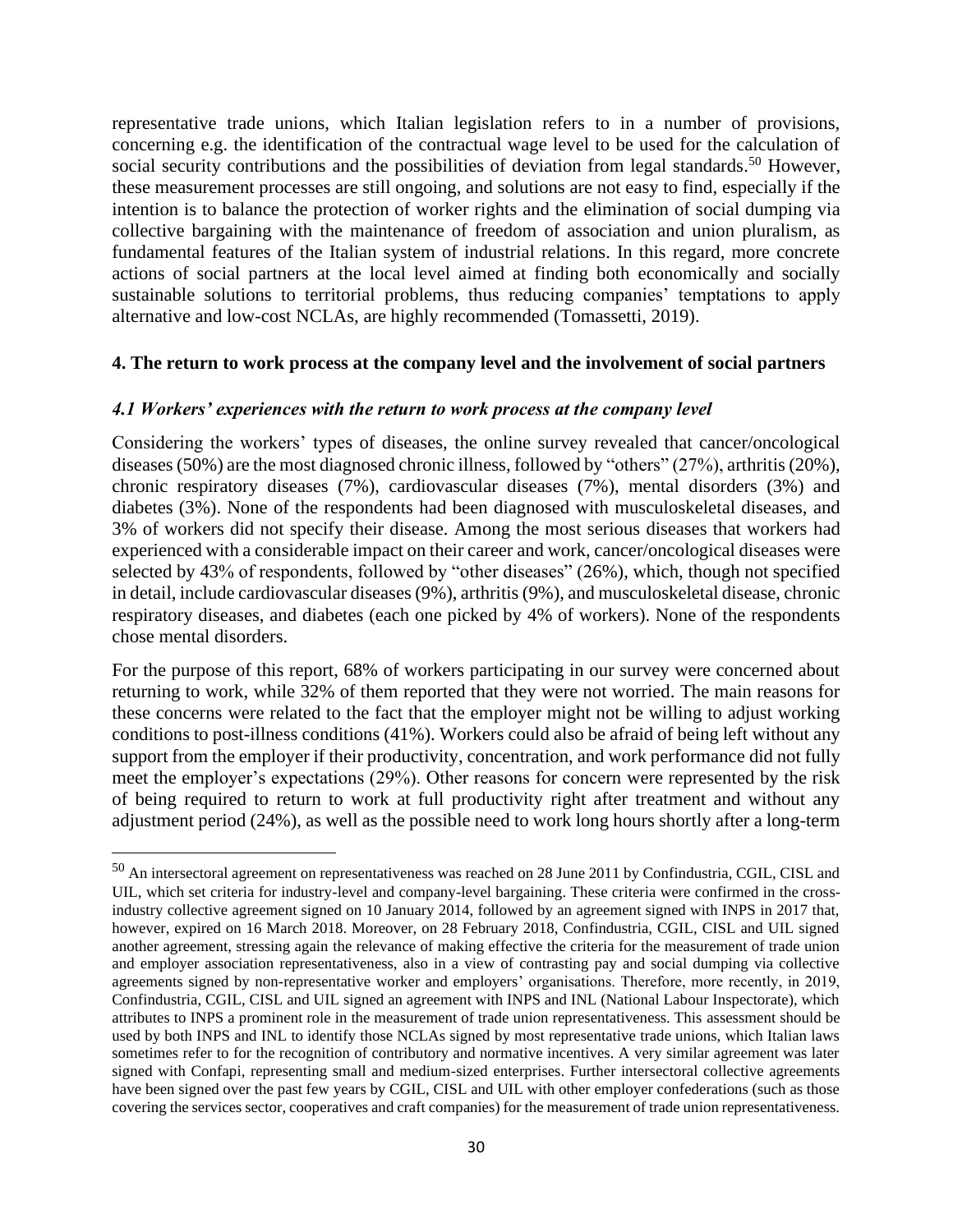absence (24%). Furthermore, workers were afraid of not being provided with any support in the event that they experienced problems with productivity, concentration and work performance (24%), discrimination by their colleagues (12%), or financial discrimination that prevented them from getting financial bonuses due to their lowered productivity (12%). Among respondents, 6% selected other possible reasons, though without clarifying their nature.

As regards the relationships between the sick worker and the company during the period of leave due to treatment, it is worth underlining that 68% of workers reported that during their treatment they were in touch with their colleagues, 32% with the direct manager (team leader, line manager and similar), 12% with the general manager or the HR department and only 8% with trade unions or employee representatives. Finally, it is notable that 16% of them were in contact with no one but the employer during their sickness leave.

According to the workers surveyed, the most important people or institutions that should help them return to work after the treatment of a chronic disease are the team leader or the line manager (36%), the HR department (29%), a patients' organisation (18%), a psychologist or an occupational therapist at work (11%), a psychologist or an occupational therapist outside the company (11%), a rehabilitation institute (7%), a labour market authority (7%), the employer (7%), and a trade union (7%). The remaining respondents either generally suggested "other people/organisations" without any specification or indicated that they did not have a clear opinion (4%), or that they "don't need support and [did] not contact any of the above persons or organisations" (7%).

With reference to the workers' concrete experience with return to work following a long period of absence, for 64% of cases the initiative to return to work was taken by workers themselves, for 24% of cases it was prompted by specialists treating their disease (oncologists, psychiatrists, cardiologists, etc.), for 12% of cases by general practitioners, for 4% by the boss, for 4% by the family and for 4% by someone else. None answered that the initiative to return to work was prompted by friends, colleagues, an NGO or similar organisation dealing with that type of illness (e.g. Italian League against Tumours), a rehabilitation institute, rehabilitation nurse or physiotherapist, a trade union representative or other employee representative (e.g. a shop steward, employee delegate, works council representative). The first actor with whom workers discussed returning to work after their illness was the specialist treating the disease (oncologist, psychiatrist, cardiologist, etc.) (38%), followed by the general practitioner (29%), family (21%), other (8%) and trade unions (4%). None of the respondents indicated friends, colleagues, an NGO or similar organisation dealing with their specific type of illness (e.g. Italian League against Tumours) or a rehabilitation institute, rehabilitation nurse, or physiotherapist.

It is thus no wonder that according to many respondents, the most important roles in facilitating their return to work after a sickness leave were played by the specialists treating the disease (for 50% of workers this actor was crucial in enabling the experience of returning to work) and family (45% of workers rated family as crucial) (Figure 1). Also quite relevant were the roles played by rehabilitation institutes, rehabilitation nurses, and physiotherapists (considered pivotal by 20% of workers), general practitioners and colleagues (in these two cases in particular their role was considered important in combination with other actors, 25%). Less relevant was the role played by NGOs or similar organisations dealing with specific types of illness (while 65% of workers evaluated them as not important, 10% said they had a very limited role and another 10% of workers viewed these actors as vital) and the role of trade union representatives or other employees'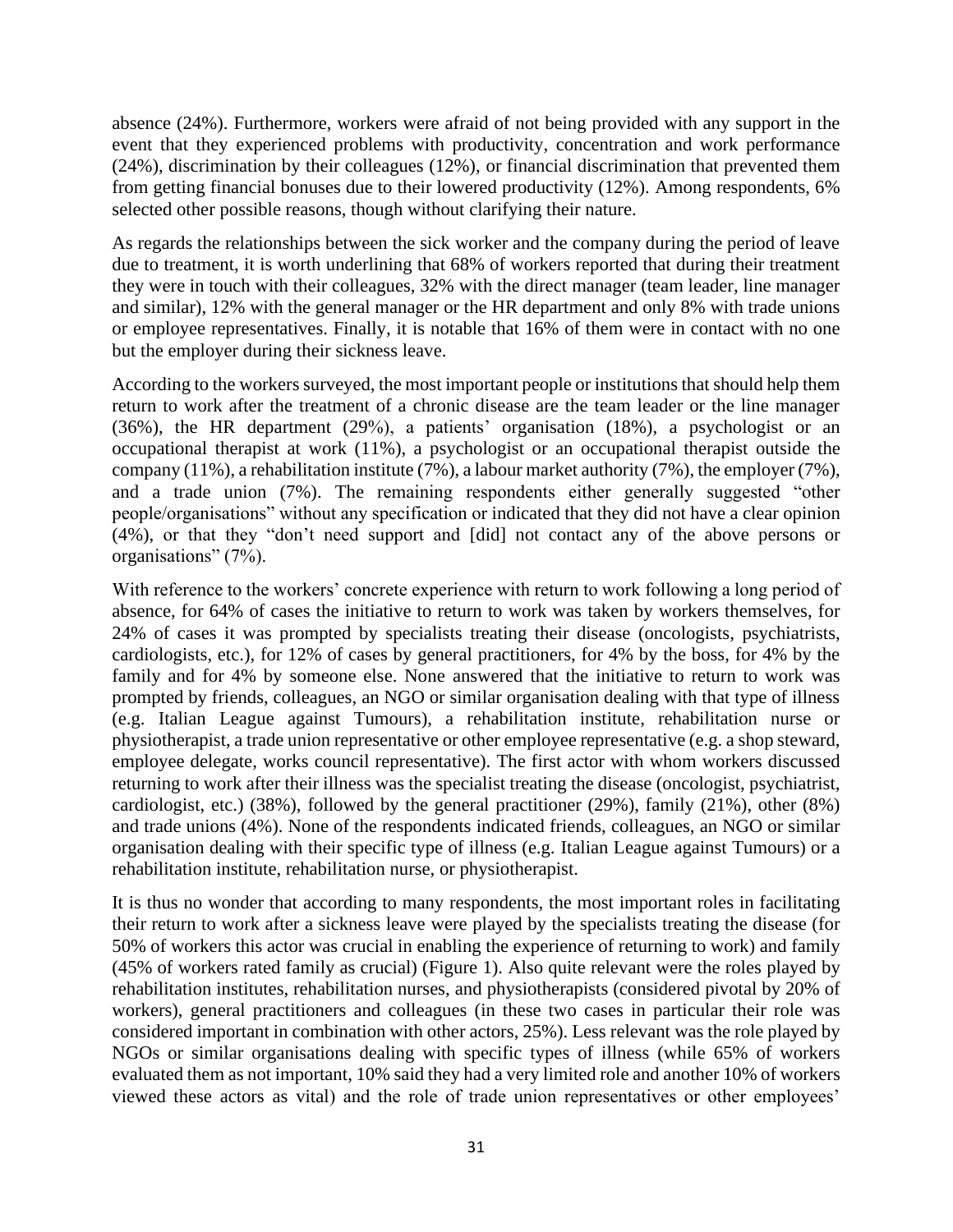representatives (60% of workers deemed them to be unimportant, 15% saw their role as very limited and for only 15% of respondents were they important but only in combination with other actors).



**Figure 1. Workers' evaluation of the role of different actors in facilitating return to work after sickness leave (Q48)**

With regard to the support received by workers from employers in returning to work, the majority of workers (28%) were not satisfied at all and 20% were partly satisfied as they deemed the support offered to be limited. By contrast, 24% of them claimed to be satisfied as they had received the expected advice and support, but only 16% of workers reported being very satisfied and that the support received had exceeded their expectations. A middle position was taken by 12% of workers, moderately satisfied because the support offered was not remarkable, yet they had not expected more.

With specific reference to the workers' opinion about the help and support received from their trade union in returning to work, almost half of the respondents reported that they were not satisfied at all (48%) whereas another 24% of them were partly satisfied with the limited support offered. On the other hand, 24% of the interviewed workers were satisfied and thought that they had received the expected advice and support even though nobody was truly satisfied. Finally, 4% of the workers stated that they were moderately satisfied because the support offered was not extensive, but they had not expected more. Almost all of the workers who were not trade union members (83%) did not wish to join a trade union after being diagnosed with a chronic disease in order to support or facilitate their return to work after treatment. Such data are also relevant if we consider that there is a trade union active in almost all the workplaces where respondents work (80%). These figures seem to underline the weakness of trade unions in supporting RTW in the perception of workers. Indeed, although the vast majority of workers thought that "the trade union should always be ready to address health-related issues of workers" (50% strongly agreed; 25% agreed) and that "support for RTW should be an important element in the agenda of negotiations between the trade unions and the employer" (45% strongly agreed; 30% agreed), in only 6% of cases did workers indicate that there had been actual negotiations between their employer and trade

*Source:* REWIR workers survey, own calculations; number of respondents: 20.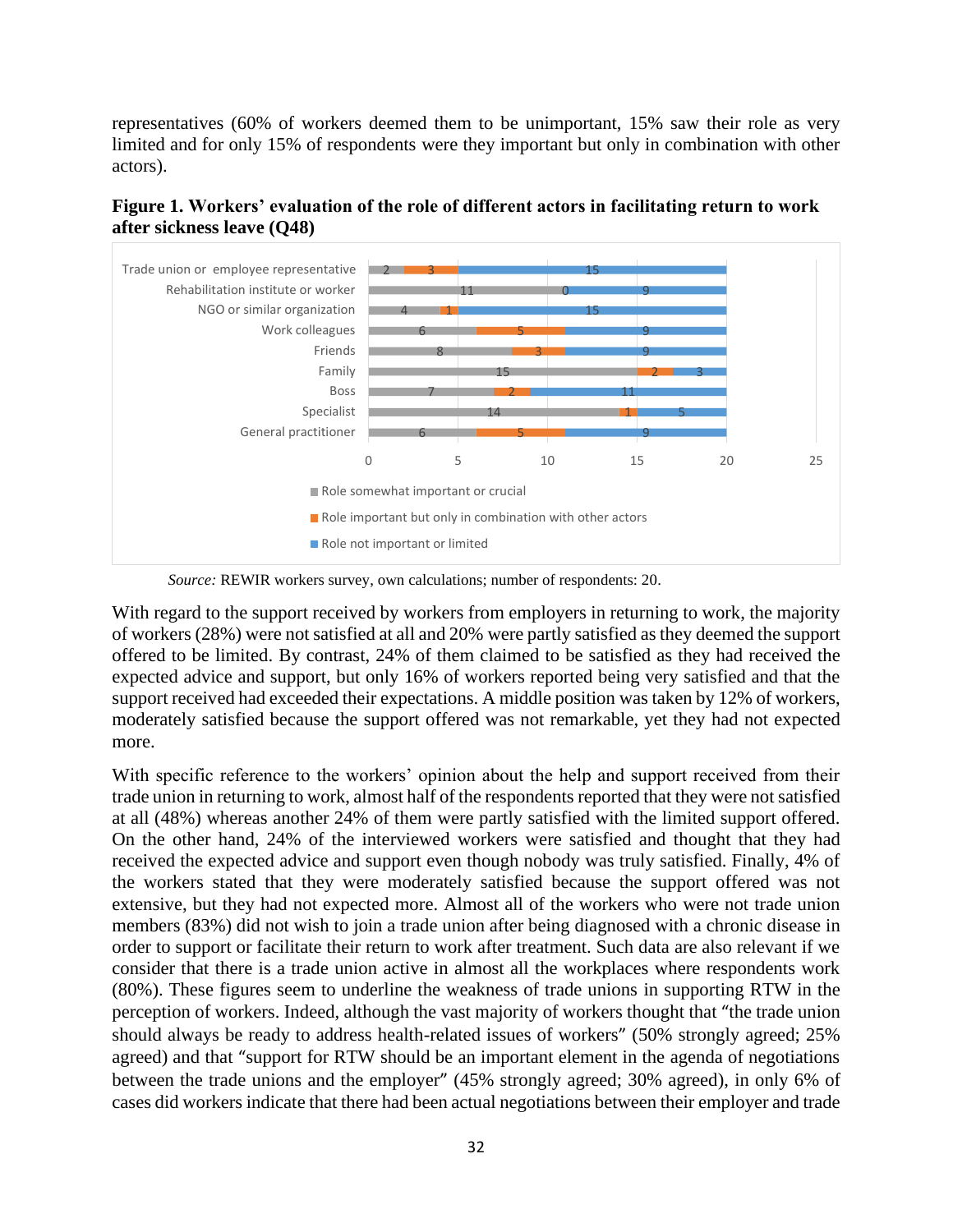union/employee representatives about adjustments to work tasks and responsibilities after returning to work. Besides that, most of the respondents had an indifferent opinion (30%) about the capacity of trade unions to facilitate RTW in Italy. Finally, only 25% of respondents had knowledge of other cases where the action of a trade union proved to be helpful in facilitating the return to work of workers after the treatment of a chronic disease. This figure may show a lack of sharing of the successful experiences.

Another important part of the questionnaire submitted to workers concerned the actual development of the process of return to work, its characteristics and ways of implementation. In this regard, the respondents were equally divided between those who, after a long-term illness, returned to the same job position (47%) and those who did not (47%).

Looking at the work adjustments to work assignments (tasks/duties) received after returning to work (Figure 2), most workers did not receive the necessary adjustments with regard to tasks/duties (no support in this field, 35%; very limited support, 22%; some support, 9%; reasonable support, 26%; extensive support, 9%). As for adjustments to the work environment, a large number of workers did not receive any support in this area (no support, 43%; very limited support, 17%; some support, 13%; reasonable support, 17%; extensive support, 9%). Similar considerations applied to adjustments to the type of employment (no support, 43%; very limited support, 13%; some support, 19%; reasonable support, 17%; extensive support, 17%). Additional factors include ratings concerning the possibility to postpone some deadlines (no support, 47%; very limited support, 17%; some support, 9%; reasonable support, 13%; extensive support, 13%); the findings on the adjustments to daily working time, which were more positive (no support, 30%; very limited support, 17%; some support, 17%; reasonable support, 17%; extensive support, 17%); the measures adopted to introduce flexibility to working time in order to facilitate medical examinations or treatments (no support, 30%; very limited support, 13%; some support, 13%; reasonable support, 17%; extensive support, 26%); and those adjustments aimed at reassigning some of their tasks/responsibilities to their colleagues (no support, 35%; very limited support, 13%; some support, 13%; reasonable support, 26%; extensive support, 13%).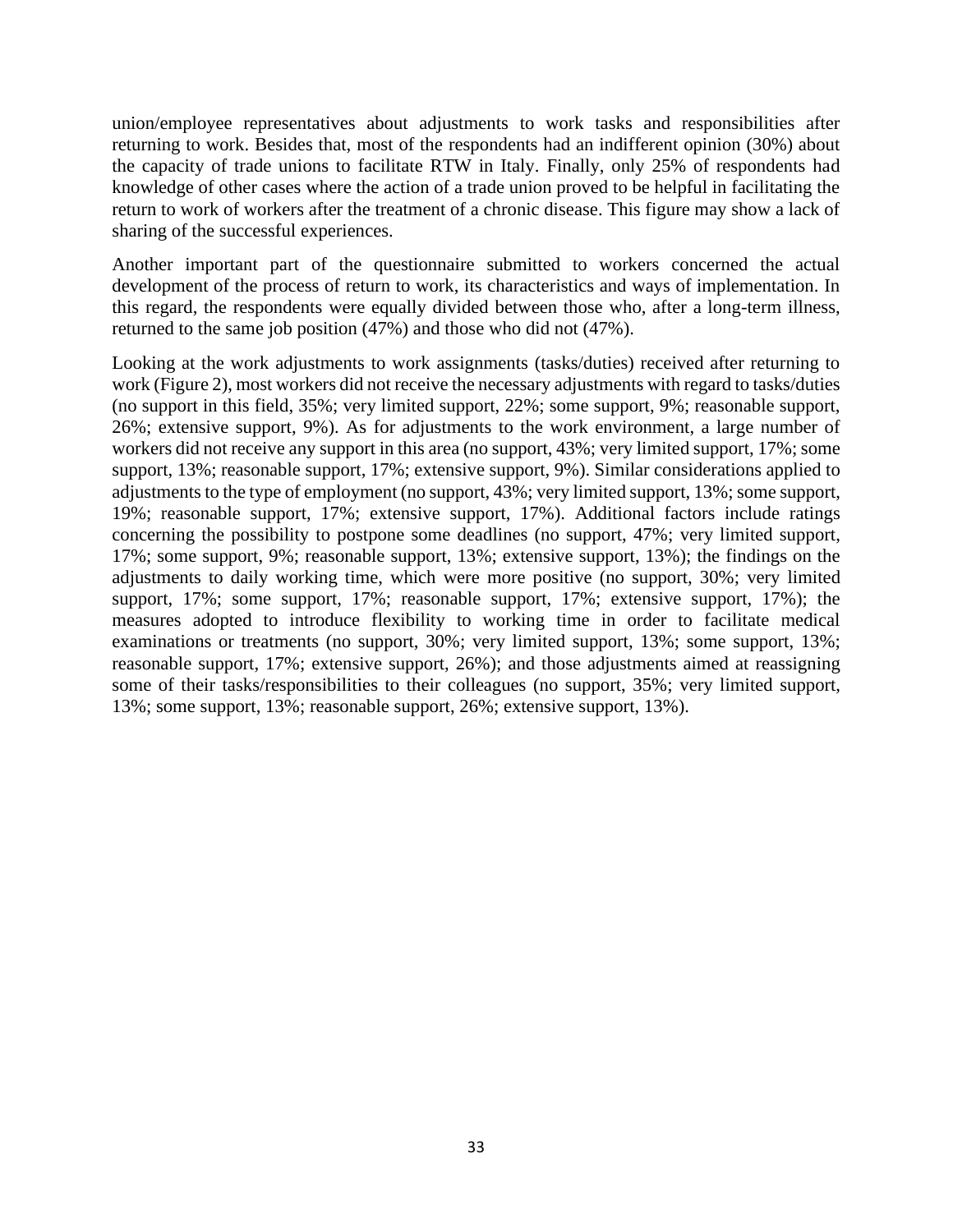

# **Figure 2. Adjustments received by workers when returning to work after a long-term illness (Q47)**

*Source:* REWIR workers survey, own calculations; number of respondents: 23.

In addition to the findings that emerged from the online survey submitted to workers within the framework of this project, it is important to highlight that the impact of cancer on working conditions and job retention grows with the increase of pre-existing vulnerability, as cancer has greater negative effects on flexible and temporary workers, on women and on workers who are approaching retirement (FAVO, 2019, pp. 15, 20).

A recent Italian survey showed that the professional situation of patients in most cases (about 80%) remains unchanged before and after the diagnosis of oncological disease, although there is a decrease in their income. Only 50.2% of respondents reported that they had been able to maintain the same remuneration level prior to the disease: the average decrease in the overall income (not only deriving from work) was 39.5%, with drops of between 20% and 50% of income; in some cases the drop in income was even higher, for 11.3% of respondents (FAVO, 2019, p. 20). In Table 5, the decreases in incomes are divided according to the respondents' jobs. As shown, craftworkers, self-employed workers and freelancers cited the most significant reductions in their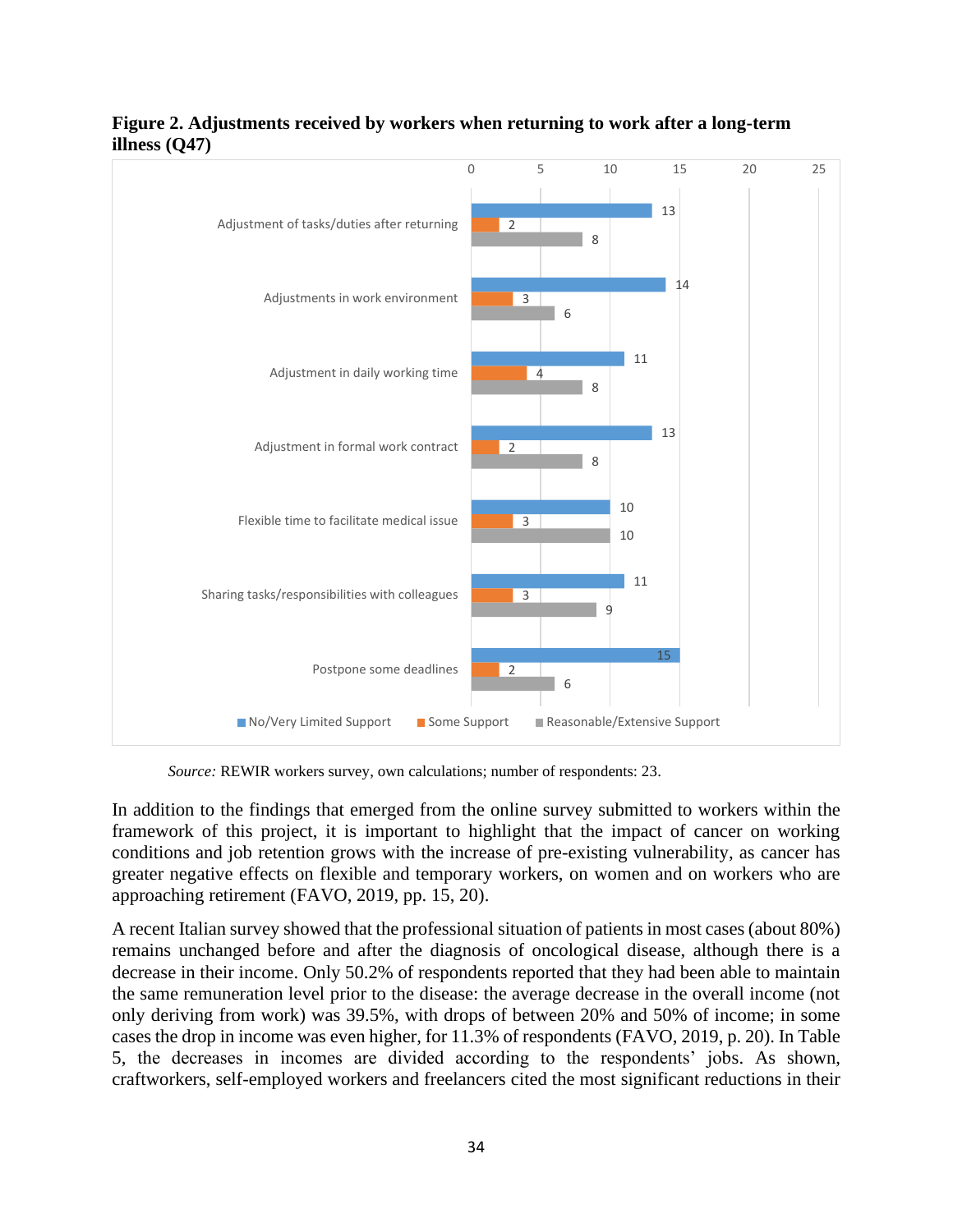incomes. Among the employed people, there was a significant difference between employees on open-ended contracts, those on fixed-term ones and people employed in flexible forms of work.

**Could you indicate how much your income has decreased since the start of the disease (as a percentage, by**

| professional category) |              |               |                        |                 |                                                      |                                         |                                                        |                        |                 |                  |                 |
|------------------------|--------------|---------------|------------------------|-----------------|------------------------------------------------------|-----------------------------------------|--------------------------------------------------------|------------------------|-----------------|------------------|-----------------|
|                        | <b>Total</b> | Em-<br>ployed | Self-<br>em-<br>ployed | <b>Inactive</b> | Em-<br>ployed<br>on open-<br>ended<br>con-<br>tracts | Em-<br>ployed<br>for a<br>fixed<br>term | <b>Workers</b><br>with<br>flexible<br>forms of<br>work | Self-<br>em-<br>ployed | Free-<br>lancer | Craft-<br>worker | <b>Retailer</b> |
| No<br>reduc-<br>tion   | 50.          | 61.1          | 40.9                   | 30.7            | 58.0                                                 | 32.9                                    | 47.1                                                   | 27.6                   | 36.7            | 40.9             | 50.0            |
| Up to<br>20%           | 18.5         | 21.7          | 18.9                   | 10.0            | 19.8                                                 | 22.9                                    | 5.9                                                    | 13.8                   | 13.9            | 13.6             | 17.9            |
| $21 - 50%$             | 20.0         | 14.8          | 22.0                   | 31.3            | 18.0                                                 | 21.4                                    | 17.6                                                   | 24.1                   | 27.8            | 18.2             | 21.4            |
| 51-80%                 | 5.5          | 1.3           | 10.2                   | 12.0            | 1.7                                                  | 14.3                                    | 17.6                                                   | 17.2                   | 12.7            | 4.5              | $0.0\,$         |
| <b>Beyond</b><br>80%   | 5.8          | 1.1           | 7.9                    | 16.0            | 2.4                                                  | 8.6                                     | 11.8                                                   | 17.2                   | 8.9             | 22.7             | 10.7            |

**Table 6. Income decrease by professional category**

*Source:* Own translation and adaptation of FAVO (2019), Graphic no. 6.

The professional situation of self-employed workers, craftworkers and people employed in flexible forms of work experienced very severe changes after the onset of the disease. Only 35% of flexible workers remained in the same professional category. Among the other flexible workers, those who lost their jobs and those who devoted their time to housework represented 35% (equally distributed), whereas 11% applied for retirement. Almost 50% of workers suffering from cancer as a group became inactive after diagnosis. Similar, albeit minor, changes affected those who were fixed-term workers at the time of the diagnosis, as 38.6% of them had become inactive at the time of the survey (2018). In particular, 20% of fixed-term workers were unemployed, and 10% of these unemployed workers had applied for retirement (FAVO, 2019, p. 20). Considering the interviewees as a whole, in 54.1% of cases the disease did not negatively affect career and education, while 76.5% of flexible workers and 62.9% of fixed-term workers reported that the disease had negatively impacted their professional activity. The switch to working part-time concerns, on average, 30.9% of workers diagnosed with cancer, but that share rises to 53.8% for people employed in flexible forms of work, 60.0% for traders, 50.0% for craftworkers and 48.8% for freelancers. In addition, it is interesting to note that having a disease led to other important work-related effects, such as worsened performances at work (36.8% of the interview sample).

Finally, the survey points out that having a disease represents a greater factor of weakness in the labour market for those workers in a weaker contractual position as well as for women, who lost working days twice as much as men, and for workers aged between 55 and 64, 45.8% of whom lost from 6 months up to 1 year of work in 2019 (FAVO, 2019, p. 20).

### <span id="page-34-0"></span>*4.2 Perspectives of HR, line managers and other relevant company actors on return to work processes at the company level and interactions between employers and employees*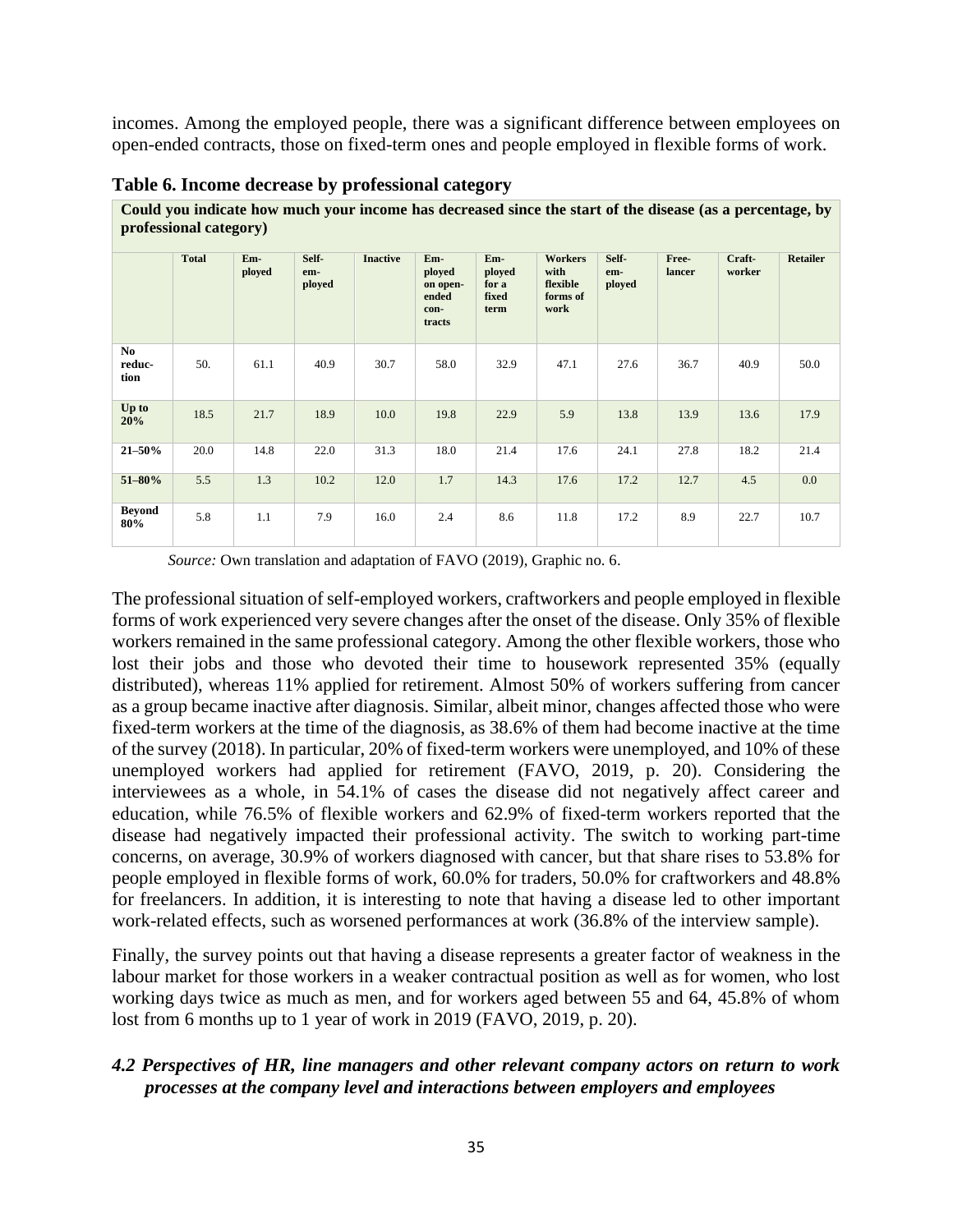The importance of regular contacts with workers during their absence is largely acknowledged by the HR leaders and managers who answered our questionnaire. Indeed, despite the fact that they work mainly in large enterprises (53% of respondents work in companies with more than 250 employees), they are generally informed of the employee's specific chronic disease directly by the concerned employee, either via formal communication (36%) or during an informal conversation (28%). Fewer employers are instead informed by an employee's own occupational physicians (10%) or by organisation's medical specialist (15%). Regular contacts with the worker during the worker's absence are not always ensured through formal channels (such as standard HR requests for medical updates) but sometimes via informal phone calls and friendly conversations (41%). On these occasions, workers are generally informed of work-related issues (61%), while in fewer cases, they are truly engaged in decision-making and planning processes on work-related topics (41%). Therefore, during their absence, it seems that employees retain mainly a passive connection with work.

During these periods of absence, managers are forced to implement important organisational measures that generally imply a rearrangement of the workflow and a redistribution of job tasks among other workers (74%) (Figure 3), and to a lesser extent the replacement of the sick worker (13%), as well as financial difficulties (10%).



**Figure 3. Perceived effect of an employee absence on the organisation (Q12)**

*Source:* REWIR managers' survey, own calculations; number of respondents: 38 (multiple response options).

It is thus no wonder that many of them expressed that they appreciated and encouraged RTW processes during treatments (70%). While dealing with workers on sick leave, HR leaders and managers found consultancy services from an external expert or patients' association useful, as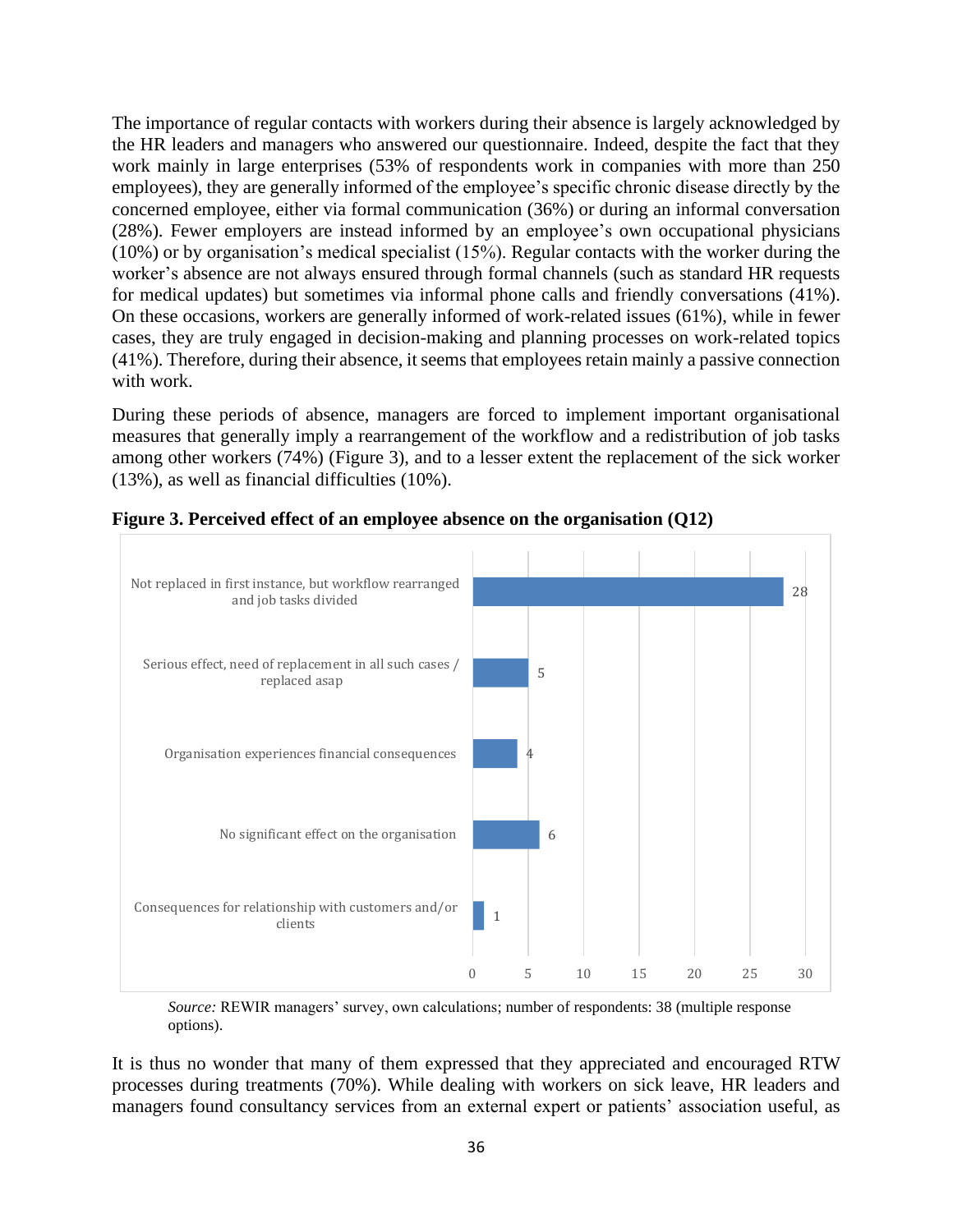well as information or advice on the specific chronic disease and proper adjustments implemented at the workplace. We pointed out earlier the important contribution by private employment agencies. However, the latter kind of support is frequently perceived as missing by many companies, along with legal advice on sick leave and external counselling.

According to the survey submitted to managers, RTW processes are generally initiated by workers (56%) or managers/employers (38%) and anticipated by either a thorough discussion or informal conversation between workers and managers, which allow for shared planning of specific RTW paths. As shown in Figure 4, although the majority of companies provide workers with a phased RTW (52%), this process is largely not written in any specific document or made adaptable to individual situations. RTW processes tend thus to take the form of one-size-fits-all solutions, indistinctly addressed at all workers (44%).



**Figure 4. Availability of return to work procedures at the company (Q20)**

*Source:* REWIR managers' survey, own calculations; number of respondents: 32–34.

They are managed by HR leaders (68%) even though the role of line managers and team supervisors was conceived as equally important (56% with this perception, similar to that reported among workers); less responsibility was attributed to dedicated health and safety committees. As one HR leader explained during a discussion group, the prevailing approach to RTW processes seemed to be essentially reactive in facing a specific situation. By contrast, the collaboration between HR leaders and other business departments, such as an industrial division, should be encouraged for the adoption of a preventive and proactive attitude to the topic which, for instance, could imply the reconfiguration of work stations in such a way that they are suited to both disabled and non-disabled workers.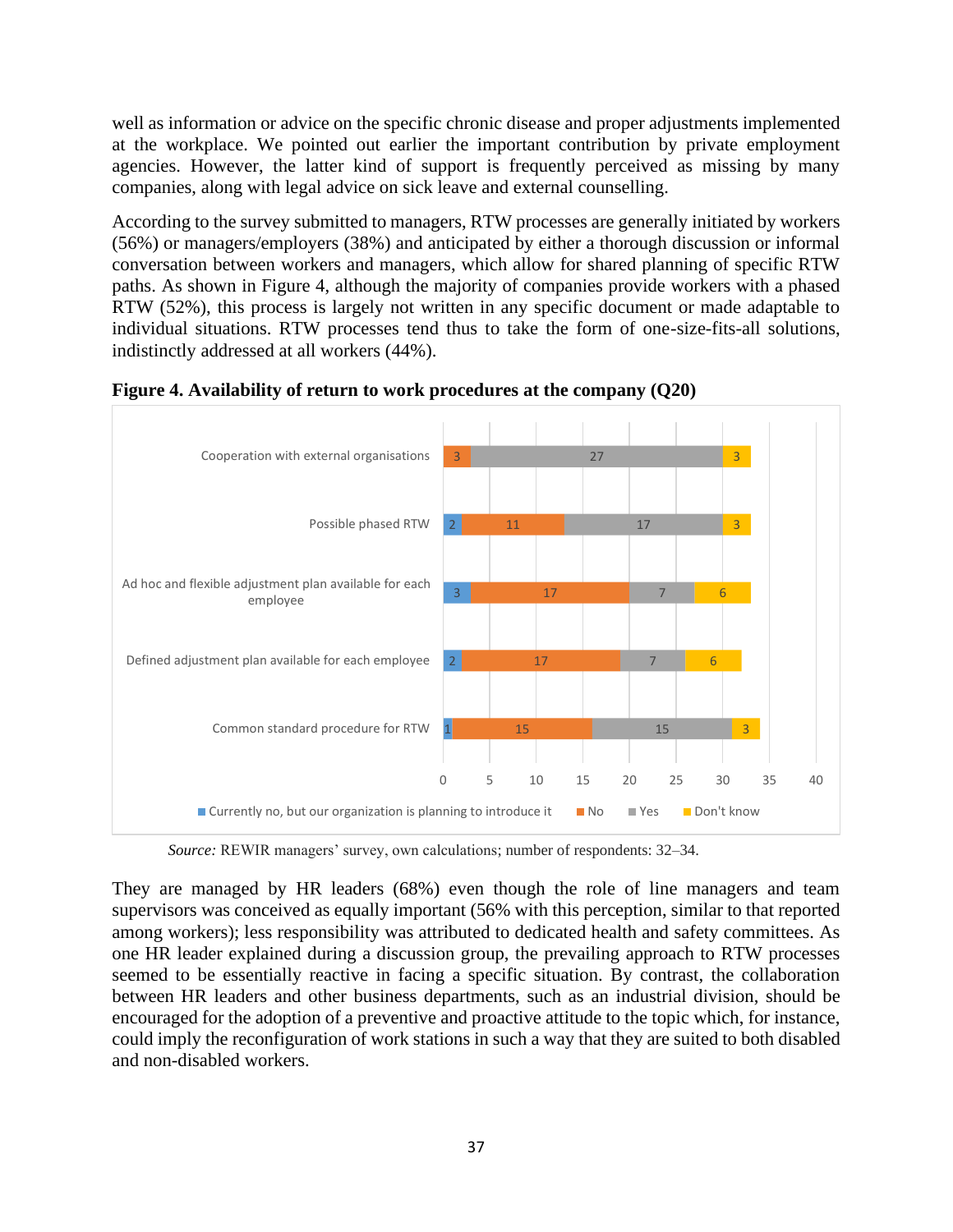In the majority of cases (82%), companies cooperate with external organisations when handling RTW situations (Figure 4). Indeed, collaboration with external stakeholders as well as relationships between managers and employees affected by chronic diseases were considered pivotal in these processes and many respondents indicated that both aspects (29% and 41% respectively) should be further improved. These findings are in line with the considerations on multi-stakeholder cooperation (as explained earlier in this report) that emerged during interviews and discussion groups with managers, trade unionists and workers' representatives.

As regards the specific content of RTW processes, adjustments to working duties were perceived as relevant, and according to many respondents, these adjustments should be binding by law (74%) rather than simply subject to managers' discretion (53%). Indeed, many respondents (26%) thought that individuals returning to work after a chronic disease would not be able to perform the same duties as before, while 46% of these respondents did not have a clear opinion on this topic. Some HR leaders and managers were also convinced that workers with a chronic disease are less committed to work (29%) and the vast majority of them thought that workers affected by a chronic illness are likely to be absent from work more often than their colleagues (76%). This in turn may be perceived as increasing the workload of their colleagues, and according to 44% of respondents, "the worker returning to work with reduced duties increases the workload of colleagues". Subsequently, adjustments to working time, work tasks or workload are necessary and hence reported by the majority of respondents (about 80%) (Figure 5).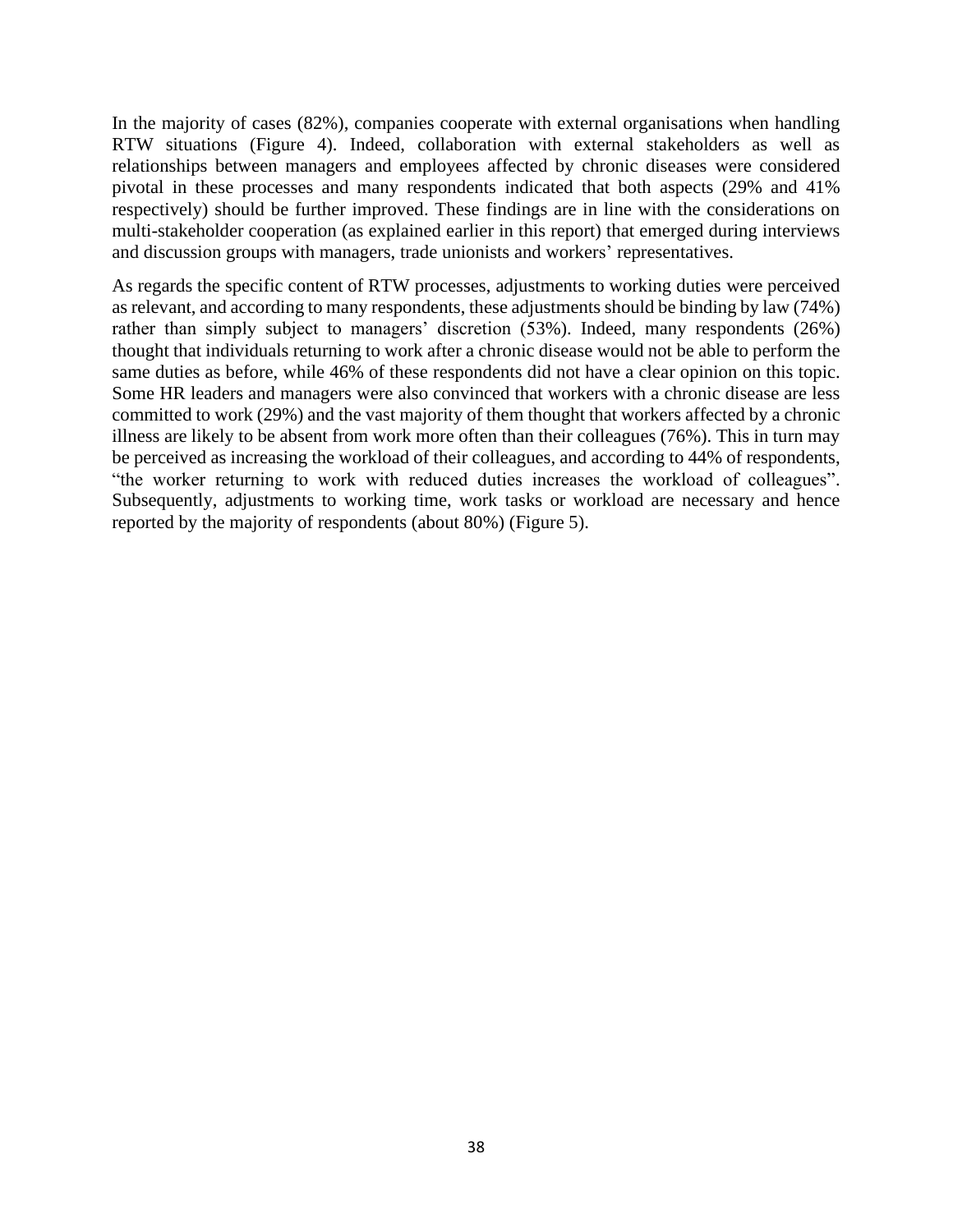#### **Figure 5. Support offered by the company to the employee returning to work (number who agree/strongly agree) (Q16)**



*Source:* REWIR managers' survey, own calculations; number of respondents: 37 (multiple response options).

In many cases, training for the employee returning to work after a chronic disease is offered as well (about 50%), while it is far less common to also find training initiatives targeted at other workers on how to deal with RTW processes (around 28%) (Figure 5).

These results are, however, sometimes at odds with the degree of satisfaction in these fields perceived by workers and reported in the previous sections. According to the survey of workers (Figure 6), their experience with return to work process was complicated and in the majority of cases companies were not prepared to put in place the necessary adjustments in line with the workers' health conditions and there was a lack of coordination of this process between companies and doctors. Moreover, respondents underlined the weak support received from companies and trade unions during the RTW process with specific reference to mentoring and guidance practices. It is not a surprise that fewer than half the respondents reported feeling welcomed when returning to the workplace.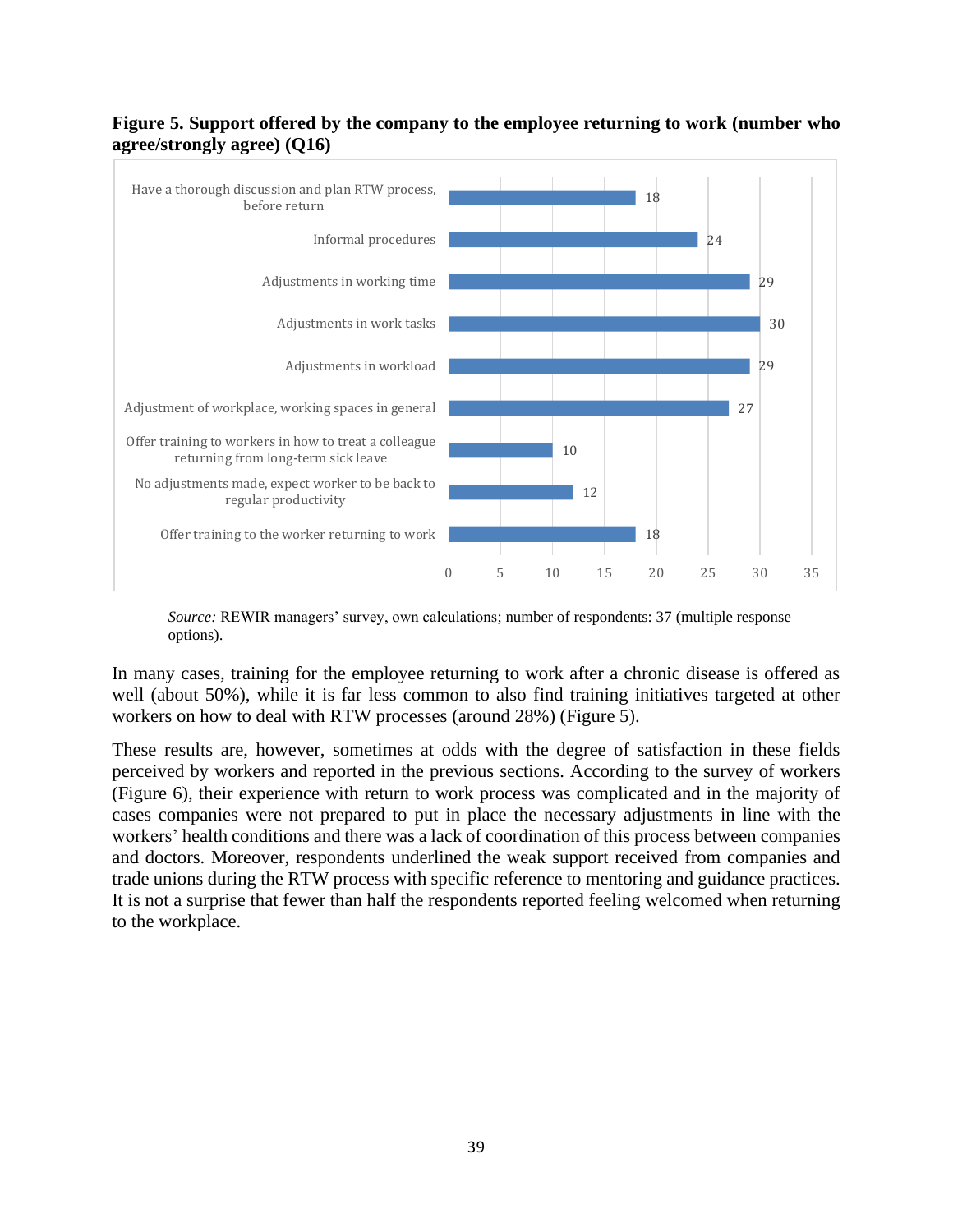

**Figure 6. Workers' experiences with the return to work process (Q44)**

*Source:* REWIR workers' survey, own calculations; number of respondents: 17.

Experiences of RTW processes and practices at the company level are better described in the following section, which covers investments in new technologies, wage protection, and welfare measures for the prevention of specific diseases. The following section also describes better access to treatment. Interestingly, one HR leader participating in a discussion group suggested converting training from merely an adaptive measure for upskilling or reskilling a worker after a long period of absence into a more proactive process that gives value to the personal skills developed by the worker because of the disease. A similarity was detected between this approach and the emerging programmes for new mothers, such as MAAM (Maternity as a Master), aimed at using life experience to enrich work.

Still, we should not overlook the considerable share of managers expecting the worker to be back to usual productivity, with no need for adjustment (around 33%). Nor should we overlook the respondents who did not have a clear opinion on this point (31%). The confusion around this topic potentially hints at the inadequacy of current definitions and assessments of labour productivity when it comes to workers affected by chronic diseases. These methodologies and plans are indeed rather abstract and standardised with no consideration of individual health and mental conditions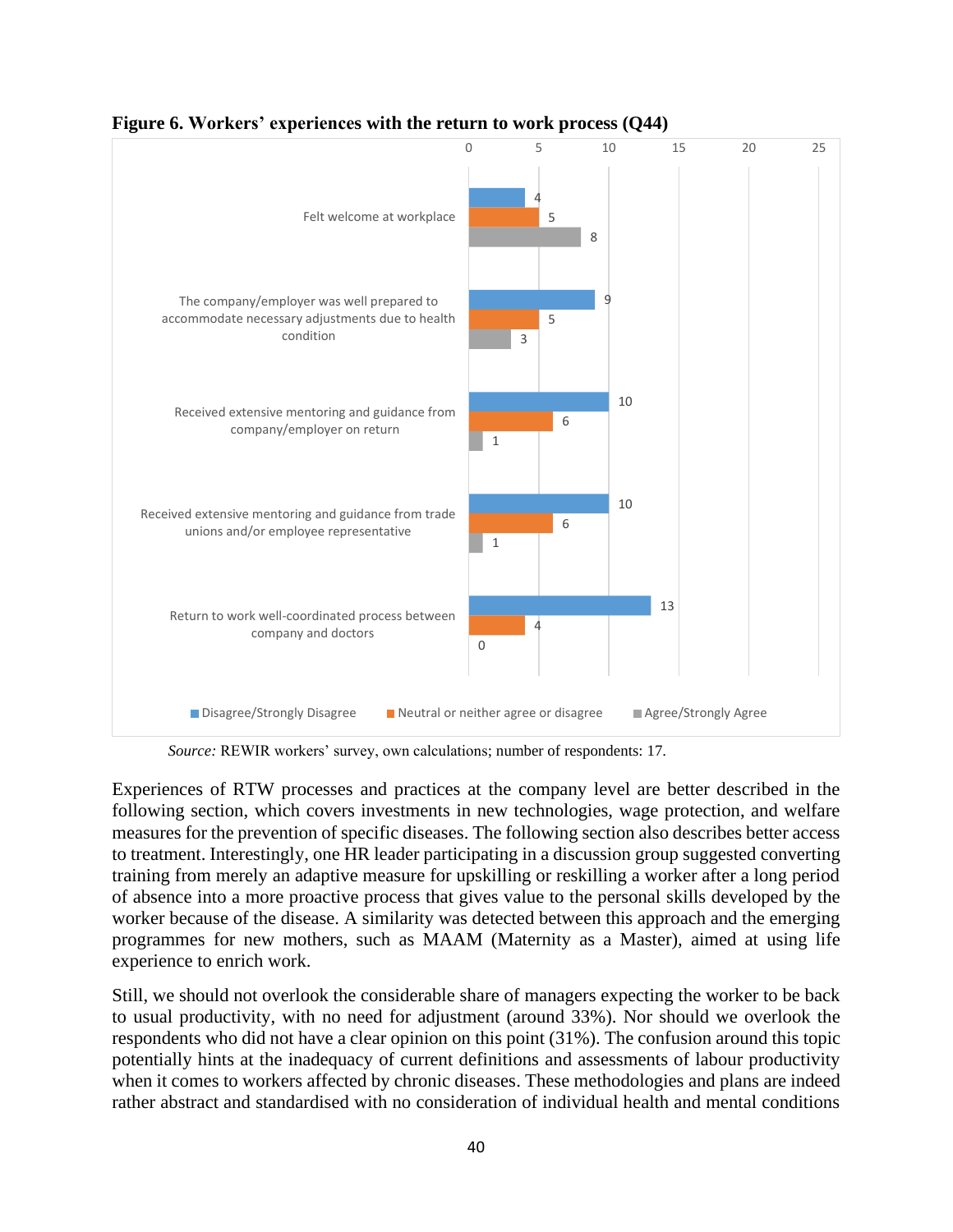at work and the various organisational or adjustment measures, which should not be neglected when assessing the work performance (and its sustainability) of people with chronic diseases in a given context (Tiraboschi, 2015).

# <span id="page-40-0"></span>*4.3 Experience with (and good practices in) facilitating return to work at the company level and the role of industrial relations*

RTW policies for workers affected by chronic diseases do not constitute a prominent topic in company-level collective bargaining in Italy.<sup>51</sup> Indeed, although managers found it important to include a workers' representative as a part of a committee addressing occupational health and safety (62%) and cooperation with workers' representatives in this field was largely considered helpful for increasing workers' motivation (54%) and improving the quality of relationships between workers and managers (54%), regular interaction with workers' representatives was not always an attractive option for HR leaders and managers who responded to our questionnaire. Such interaction takes a long time and is less flexible than unilateral decision-making (33%); it also entails the risk of additional requests on the side of labour (37%). As a result, when these issues are tackled in collective agreements at the company or workplace level, this is mainly due to the management's sensitivity to the workers' problems (this sensitivity is increasing, according to one HR leader interviewed, with the progressive ageing of the workforce in companies) and its willingness to share its commitment in this field with workers' representatives. Another relevant prerequisite for negotiations over these topics, according to people taking part in our discussion groups, is constituted by worker representatives' awareness of these issues and their inclination to actively contribute to dealing with them.

However, as one HR leader observed, not all steps of a RTW process are formalised in a collective agreement: there are some reasonable adjustments that may imply significant investments by the company in new technical facilities and equipment, which are not included in collective agreements. Moreover, RTW processes can be managed by social partners even outside the regulatory framework of collective agreements. For example, the reassignment of a worker to different activities within a social cooperative has not been written in any agreement, even though it has been handled by both the employer and trade union representatives. As demonstrated from the questionnaire for managers and HR leaders (Figure 7), indeed, workers' representatives can be involved in either regular (23%) or ad hoc meetings (33%) concerning RTW practices, and the most beneficial results are not only binding collective agreements (29%) but also training sessions for both managers (52%) and workers' representatives (22%) on dealing with workers affected by chronic diseases, information leaflets distributed to workers (26%), and inputs on the labour side on how to improve a company's internal RTW policies (22%).

<sup>&</sup>lt;sup>51</sup> The scope of the analysis is represented by the ADAPT database of company-level collective agreements. Today, the database gathers approximately 3,000 collective agreements. The findings from the database are in line with the results from the workers' survey, as 82% of respondents said that there are no negotiations between their employer and trade union/employee representatives about adjustments in work tasks and responsibilities after returning to work.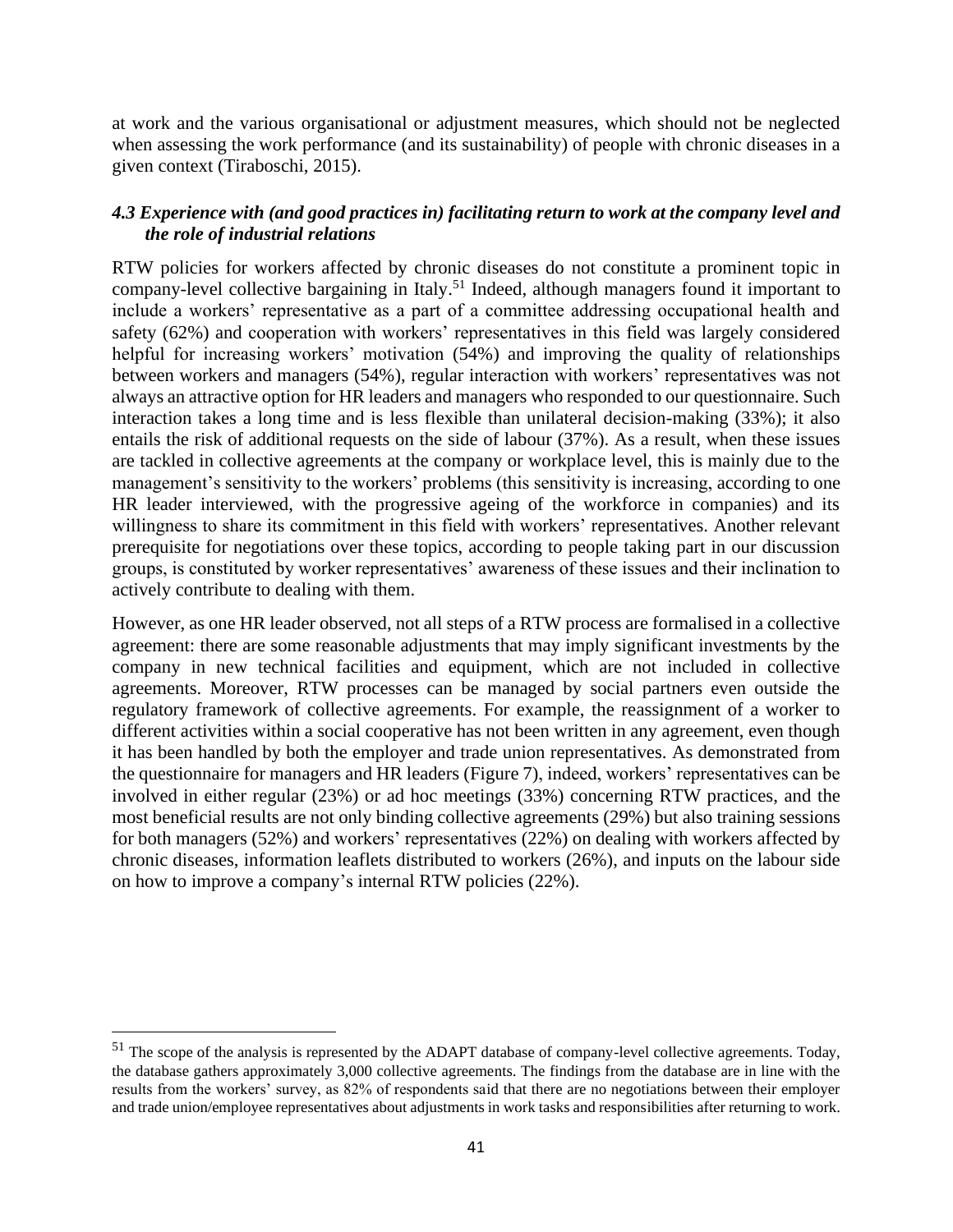## **Figure 7. Perceived beneficial outcomes from interaction with unions/employee representatives on return to work (Q28)**



*Source:* REWIR managers' survey, own calculations; number of respondents: 27 (multiple response options).

Though employers occasionally consult workers' representatives, employers still prefer to unilaterally activate and implement RTW activities, sometimes in collaboration with external experts and organisations.<sup>52</sup> Important examples in this sense are the actions performed by the banking group Unicredit, which raises awareness of initiatives on disability (online courses, days dedicated to disability management, focus groups, etc.). as well as training paths and professional mobility for deaf and blind people. The introduction of technological tools allows blind and deaf people to execute their tasks (Stefanovichj, 2017). Similarly, according to one HR leader, a company specialised in energy and automation succeeded in building a dedicated path, made up of sound devices and sensors, to allow a partially sighted worker to enter the workplace, in lieu of simply offering him the possibility of working from home. Indeed, remote working was not perceived as a satisfying option by the worker as it would have implied detachment from the social fabric of the company. In recent years, further RTW initiatives have been promoted by the energy groups Eni and AIMAC, with the participation of INPS, Sodalitas Foundation and the Provincial Council of the Association of Labour Consultants of Milan. The project, partly financed by the Ministry of Labour, is entitled "Una rete solidale per attuare le norme a tutela dei lavoratori malati di cancro sui luoghi di lavoro" (A solidarity network to implement the norms protecting cancer patients in workplaces) and it is aimed at identifying regulatory solutions in favour of Eni workers who may have had oncological diseases. The project also focuses on raising awareness among workers and managers of these problems so as to promote better policies of job integration. The project is part of the PROJOB initiative launched by AIMAC. Moreover, it is worth mentioning in this field the digital platform "Know and Believe", built in partnership with AIMAC and addressing enterprises and health funds for the organisation of awareness-raising campaigns, collaborative events, online training courses and other initiatives to boost the prevention of

<sup>&</sup>lt;sup>52</sup> As seen before, RTW processes can be handled by employers with the support of professionals from employment agencies, whereas training courses to raise awareness of workers and managers of the topic can be organised by employers with the contribution of patients' associations. The appreciation of this kind of external support was also clear from the questionnaire submitted to HR leaders and managers.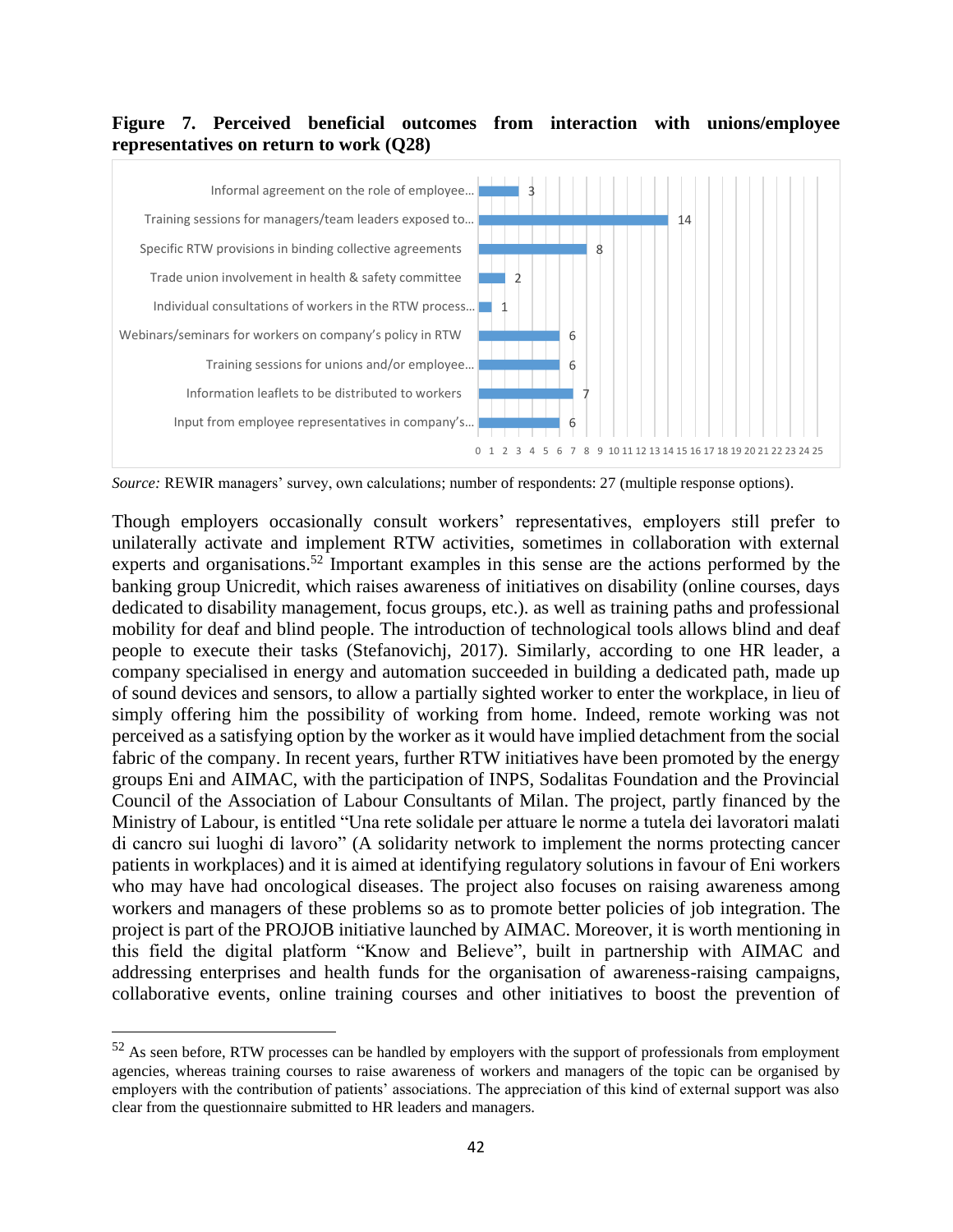oncological diseases, hence reducing their social costs. Among the main clients of this platform, we detect large groups in the banking and telecommunication sectors and consultancy firms.<sup>53</sup>

In addition to these actions carried out by companies mainly outside the industrial relations' field, it should be stressed that company-level collective bargaining can offer a normative framework for HR leaders and workers' representatives when coping with RTW processes, as it makes available organisational solutions and tools that can be used in specific cases. As discussed below, collective provisions in companies mainly concern job and wage protection during long sick leave and periods of absence, work–life balance when periodic treatments and medical examinations are needed, improved access to healthcare to both prevent and cure possible diseases, and, though in fewer cases, the establishment of dedicated bilateral committees and professional figures charged with the launch and coordination of comprehensive projects for the (re-)integration of people with disabilities.

In more detail, among the different company-level collective agreements that address this issue, the main clauses regard increases to the length of the protected period or the job retention guarantee until the complete recovery of a worker affected by an oncological disease. Further norms established by collective bargaining concern work–life balance and notably, the provision of nonpaid sick leave and additional paid time off to undergo medical examinations and treatments (sometimes reserved explicitly for workers with serious and chronic diseases), and the possibility for certain categories of workers (including workers with disabilities and/or a chronic disease) to benefit from the time off entitled to individual workers (according to NCLAs) but not used by them and voluntarily transferred to the so-called solidarity working time account (legally introduced by Legislative Decree No.  $151/2015^{54}$ ). Other organisational solutions collectively agreed for workers with chronic diseases may include the exemption from working on Sundays, Saturdays or on certain shifts, the priority of access to remote work and the possibility to be transferred to other company sites closer to home or to be assigned different tasks in case of unfitness for previous activities (also in compliance with Legislative Decree No. 81/2008).

Specific attention is paid, in company-level collective agreements, to wage protection during periods of absence, particularly in the form of an integration of up to 100% of the normal wage (by adding an employer's financial contribution to the sickness compensation paid by INPS from the fourth day of absence) and the guarantee of full performance-related pay albeit with the various days of absence from work (which, in cases other than serious diseases, would determine a proportional reduction in the bonus). With regard to variable pay plans, it is interesting to note that some agreements offer workers the opportunity to convert part of the performance-related bonus into paid additional time off; this solution could be particularly relevant for RTW processes.

Other provisions, though less frequent in company-level collective agreements, involve dedicated training courses for workers after long periods of absence and prevention campaigns for the promotion of healthy lifestyles (e.g. the introduction of healthier and greener menus in canteens),

<sup>53</sup> For further information, see the website[: http://www.knowandbe.live/.](http://www.knowandbe.live/)

<sup>&</sup>lt;sup>54</sup> Legislative Decree No. 151/2015 formally acknowledged the possibility for workers to transfer unused time off, on solidarity grounds, exclusively to workers who need to assist their sick children. However, collective bargaining has expanded the scope of application of this tool. Plus, it should be noted that solutions of this kind were introduced by collective agreements even before the adoption of Legislative Decree No. 151/2015, as was the case for many transport companies. For further information, see Stefanovichj (2017).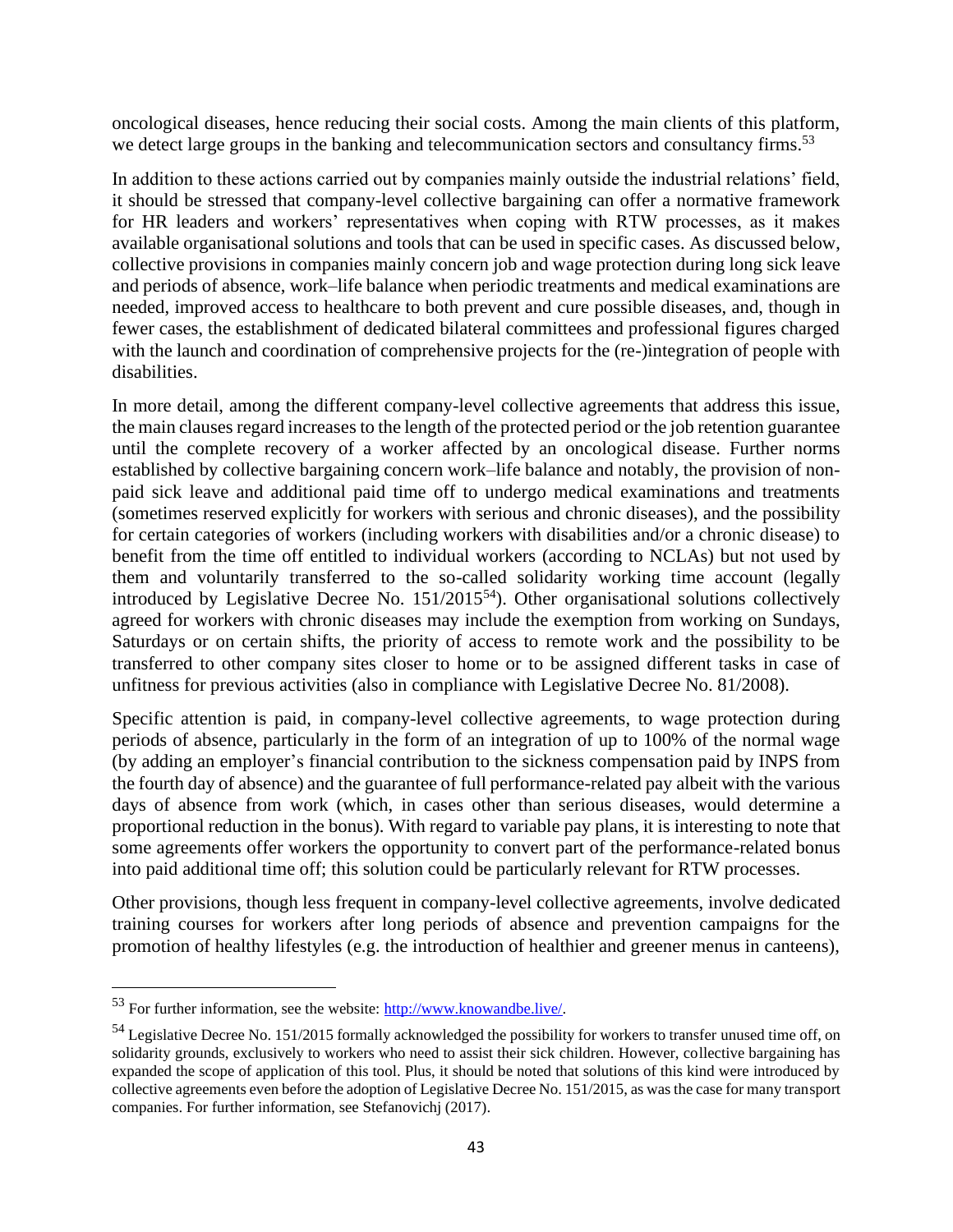also in collaboration with external experts and organisations.<sup>55</sup> Overall, as regards welfare measures, the Italian Budget Law from 2016, while confirming fiscal and contributory incentives for social provisions and services offered by companies to their employees, formally acknowledged a role for collective bargaining in this field. With specific reference to measures potentially targeted at workers affected by chronic diseases, the direct provision or reimbursement of medical examinations, analyses and check-ups as well as the contributions directed to health funds and insurance policies against the risk of non-self-sufficiency or serious pathologies, offered and paid by employers to their employees either unilaterally or in compliance with collective agreements, are not subject to the payment of labour income-related taxes. That is why welfare plans that include these kinds of services have increasingly been made available by companies, often with the support of dedicated welfare platforms (ADAPT and UBI Banca, 2019). As seen at the national level, also company-level collective bargaining can establish integrative health funds. Yet, given the large diffusion of sectoral funds and the employer's obligation, stated in different NCLAs, to pay related contributions and register employees in them, a decrease in the number of company-level funds has been reported (ADAPT and UBI Banca, 2019, pp. 65-122). An important exception concerns the energy company Eni, which not only financially supports the sectoral health fund, named FASIE, but also provides its employees with an additional fund, called FASEN, which offers integrative social and health measures such as medical screenings and examinations for the prevention of serious diseases. By and large, these welfare measures are primarily devoted to increasing access to healthcare for workers from the perspective of both prevention of serious diseases and their proper treatment, rather than to directly facilitating RTW policies.

Finally, it is worth mentioning the experiences of those companies (largely concentrated in the chemical, pharmaceutical and banking sectors) that have established, via collective bargaining, the professional figure of the disability manager and joint labour–management observatories or committees on disabilities, entrusted with the task of launching awareness-raising campaigns on the issue targeted at all workers and designing welfare, training and organisational solutions for an effective (re-)integration of people with disabilities. Following the setting-up of these roles and bodies, that, as mentioned above, were promoted in the 2013 and 2017 "Biannual action programme for the promotion of rights and the inclusion of people with disability", these companies have sometimes reached collective agreements regarding the launch, in partnership with patients' associations, of specific projects for the inclusion of people affected by chronic diseases at work.<sup>56</sup> As noted earlier, an example in this regard is represented by the territorial partnership agreement signed in 2018 by AISM, the employers' association Unindustria of Rome, the ASPHI Foundation, the pharmaceutical company Merck Serono and the local trade union organisations FILCTEM-CGIL, FEMCA-CISL and UILTEC-UIL of Rome. Another example is included in the 2018 agreement signed by the banking group Intesa San Paolo, which envisages both a project for the inclusion of workers affected by autism in collaboration with a specialised association and an alternate training path for students with intellectual disabilities. Interestingly, the agreement provides for the possibility for the latter initiative to be financed by the fund for

<sup>55</sup> For instance, the company-level collective agreement signed at Lamborghini on 16 July 2019 envisages an information campaign targeted at workers for the promotion of proper nutrition and lifestyles in collaboration with the AIRC Foundation, specialised in research on cancer.

<sup>56</sup> The reference to these partnership agreements at the territorial level was moreover included in Article 1 of Legislative Decree No. 151/2015.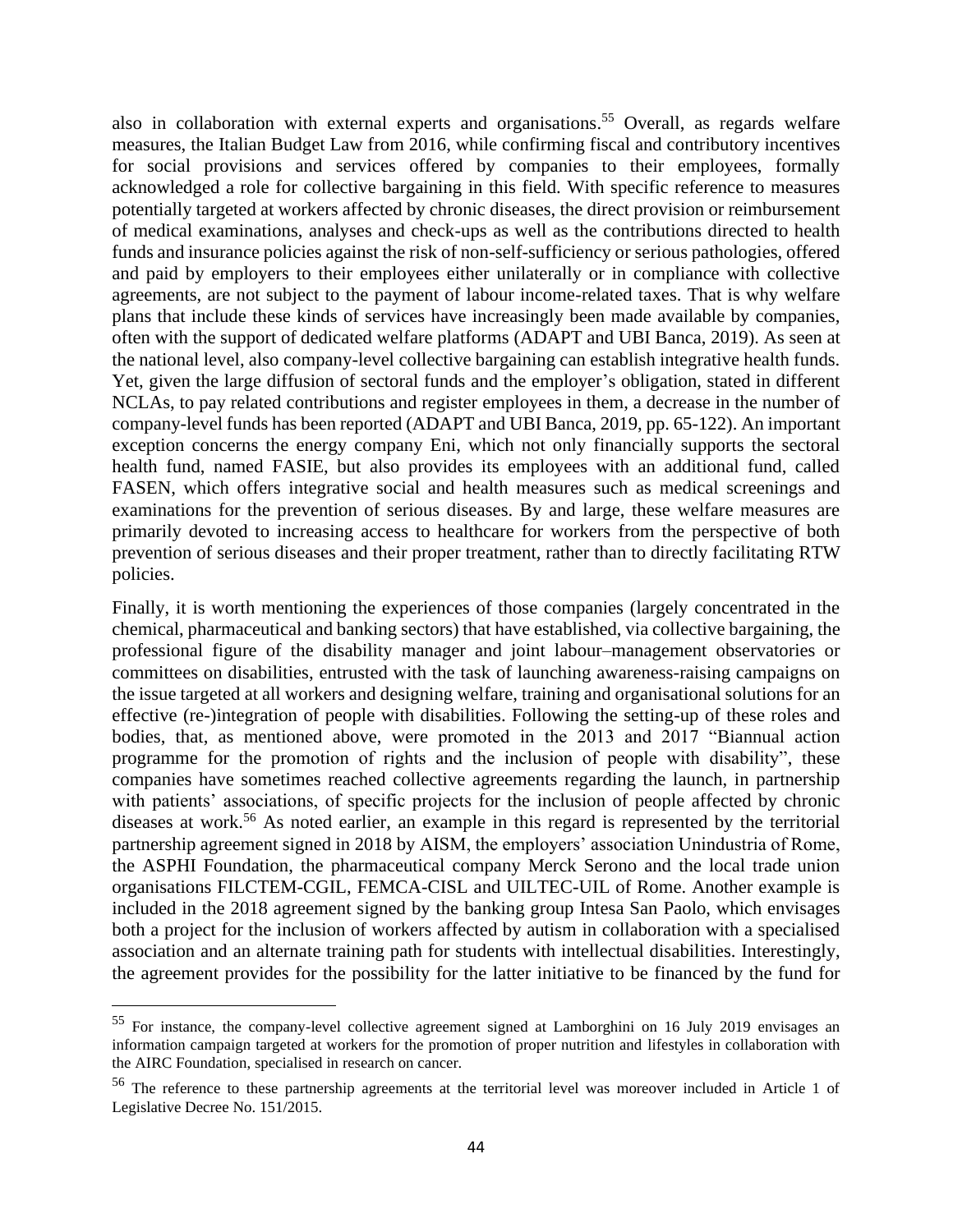employment (Fondo per l'Occupazione, FOC), established by national-level social partners in the banking sector in 2012 and aimed at subsidising projects for outplacement and worker reskilling as well as initiatives for the inclusion of young people at work. Moreover, a small part of the workers' monthly wage (amounting to  $\epsilon$ 1) can be voluntarily devoted to a solidarity company account (partly financed also by the employer) that is used to fund these initiatives for the inclusion of people with disabilities at work.

#### <span id="page-44-0"></span>*4.4 Views on the future potential for social dialogue to support the creation and implementation of return to work policies at the company level*

Despite the fact that, according to managers participating in our discussion group, company-level solutions are theoretically more suited to face very individual- and context-specific RTW processes, the role of social dialogue and industrial relations in RTW processes at the company level in Italy is generally limited. This condition apparently derives from both scant interest by management in involving workers' representatives in these issues and limited attention paid by trade unions to this field of action. Subsequently, employers and managers tend to act unilaterally in this area or, at best, in collaboration with external organisations and consultants. But within the context of a very fragmented legislative framework and widespread preconceptions around the impact of chronic diseases on work, company-led RTW processes do not seem to be extensively developed (mainly limited to large and well-structured companies and concentrated in certain economic sectors) and when actually implemented, they frequently end up not satisfactorily producing adjustments and results for workers.

Many managers do acknowledge their difficulties in this field and partly blame the institutional framework. Indeed, many of the respondents to our questionnaire asked for clearer rules (39%) and greater legislative and institutional support for these processes, also considering that legislation serves as a framework, but "does not directly specify which steps our organisation needs to make in facilitating RTW" (65%). Notably, legislation is perceived as currently being too general (21%), unclear, confusing (10%) and not very helpful to management (10%), which sometimes considers it a burden (10%) and tries to circumvent or violate some provisions as emerged from the discussion group we held in Italy (Figure 8). According to the surveyed managers, there should be a clear and specific legal framework for actions in this field, perhaps accompanied by better institutional guidance and more chances for cooperation with external stakeholders (including patients' associations and physicians) so as to favour successful RTW processes at the company level.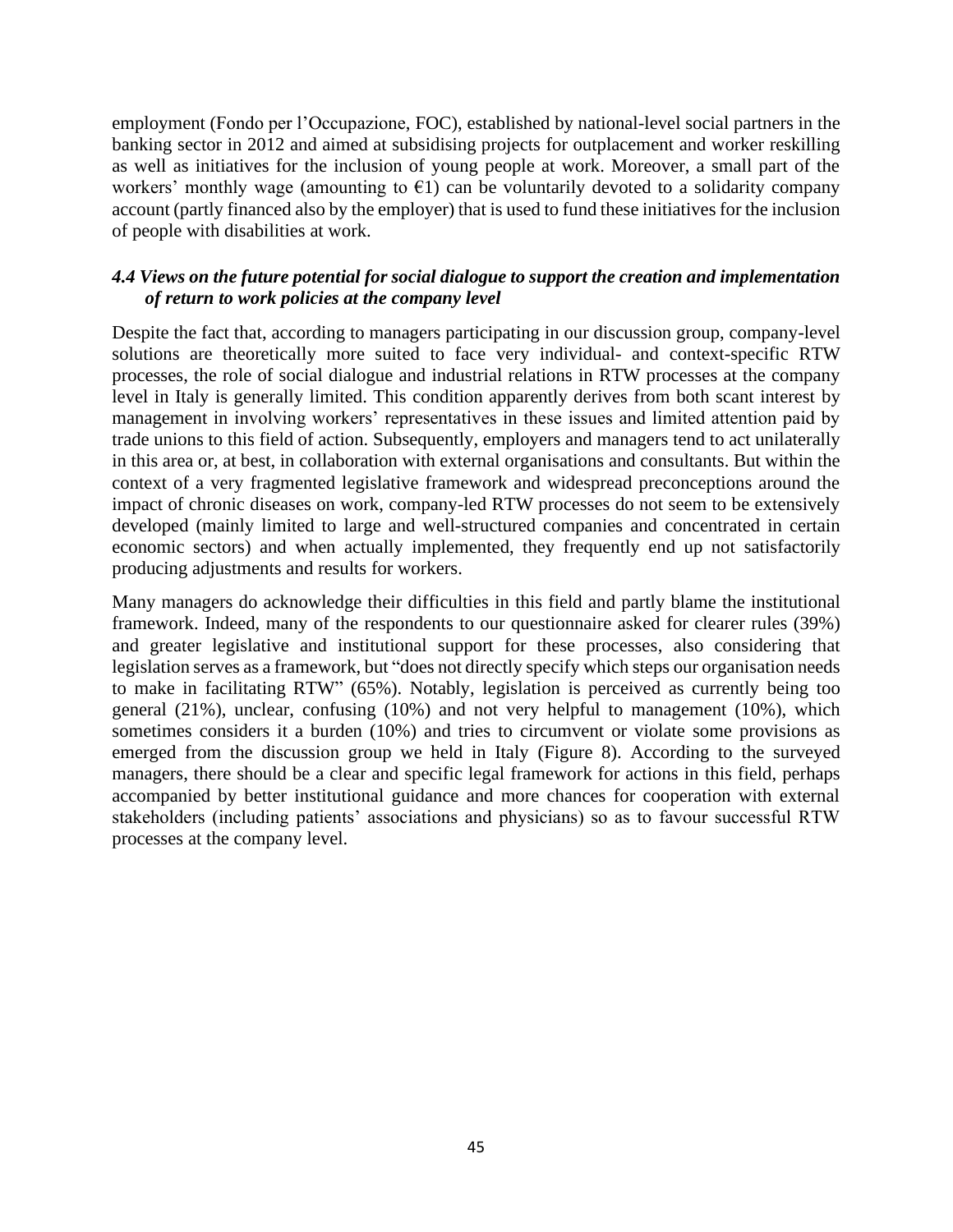#### **Figure 8. Perceived support offered by legislation to organisations in managing return to work after chronic illness (Q29)**



*Source:* REWIR managers' survey, own calculations; number of respondents: 29 (multiple response options).

The impression indeed is that legislative provisions and incentives on RTW are not lacking in Italy, but they are not set out in a unitary framework that is easily understandable and applicable by employers. The latter instead are not adequately informed of the existing rules (which not only represent limitations but also, sometimes, even opportunities) in this field and RTW issues are largely neglected at the company level mainly due to the lack of sufficient knowledge and preparation of managers. It is not by chance that the most successful experiences have been generated by management in partnership with external professionals and organisations (including research institutes, employment agencies and patients' associations). This finding confirms, as discussed earlier, the importance of employers receiving guidance and support while addressing these very delicate issues, and proves that RTW after a chronic disease is a multidimensional topic, which should be tackled from a variety of perspectives (i.e. the welfare and healthcare system, labour market and labour relations) and through the synergetic contribution of as many stakeholders as possible.

In line with these considerations, it is important to highlight that the space left by workers' representatives, who are not particularly engaged in RTW processes, may increasingly be filled by other stakeholders in this field, which nonetheless do not traditionally operate in work environments and probably lack the necessary skills and sensitivities to successfully act in these contexts. Indeed, workers who responded to our questionnaire and reported in our survey that they had not been effectively supported by trade unions during their diseases, often found guidance and advice among medical specialists, general practitioners and family members, with whom they maintained stable relationships during their periods of absence and interacted even at the beginning of the RTW process.

These findings paint quite a sad picture for workers' representatives in Italy: not always capable of assisting the worker with a chronic disease during an absence from work and the subsequent reintegration process, and therefore progressively losing their supporting role for workers to the advantage of other social players. This is even more alarming as RTW after a chronic disease is bound to be more and more central in future work settings in Italy and coordinated multi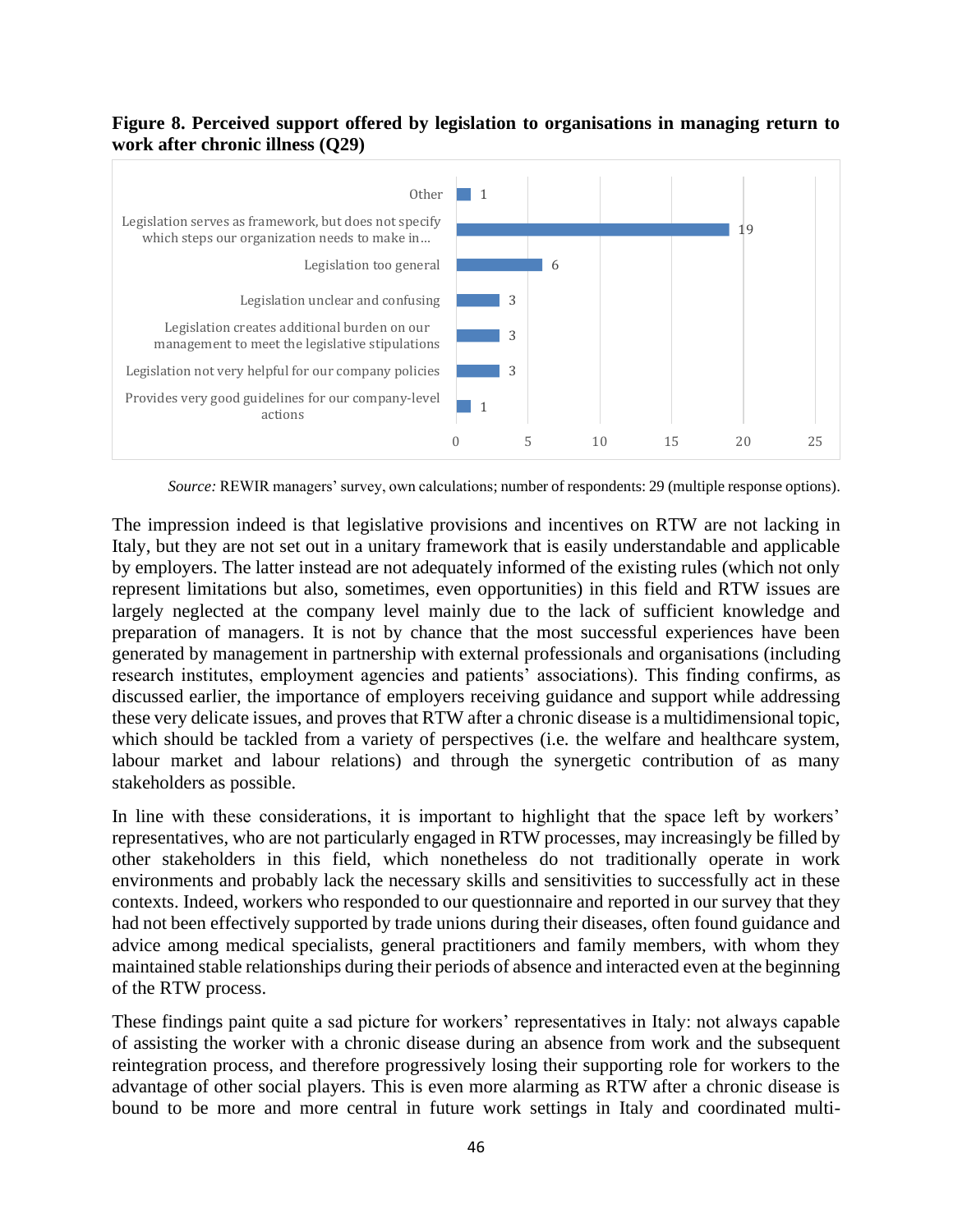stakeholder actions in this field have already proved to be particularly effective. Fortunately, as emerged from the online survey, many workers have not given up on expecting a more concrete role for trade unions in this field. In detail, trade unions were largely expected to address healthrelated issues at work (75%) and focus on RTW policies in collective bargaining (75%) (Figure 9). Interestingly, though, for only 30% of respondents did collective bargaining represent the most preferred form of support they expected to receive from their representatives. Though not clearly expressed in the survey, it is reasonable to claim that workers would appreciate their representatives simply participating in regular or ad hoc meetings with managers, providing their inputs on these delicate issues, and offering them individual guidance during their periods of absence and subsequent reintegration phases.



#### **Figure 9. Workers' opinion of the role of unions and their dialogue with employers for facilitating return to work (Q49)**

*Source:* REWIR workers' survey, own calculations; number of respondents: 25.

#### <span id="page-46-0"></span>**5. Conclusions**

From desk research and the collection of data and information as described in the previous sections, it emerges that the Italian legislation on chronic diseases and labour rights generally does not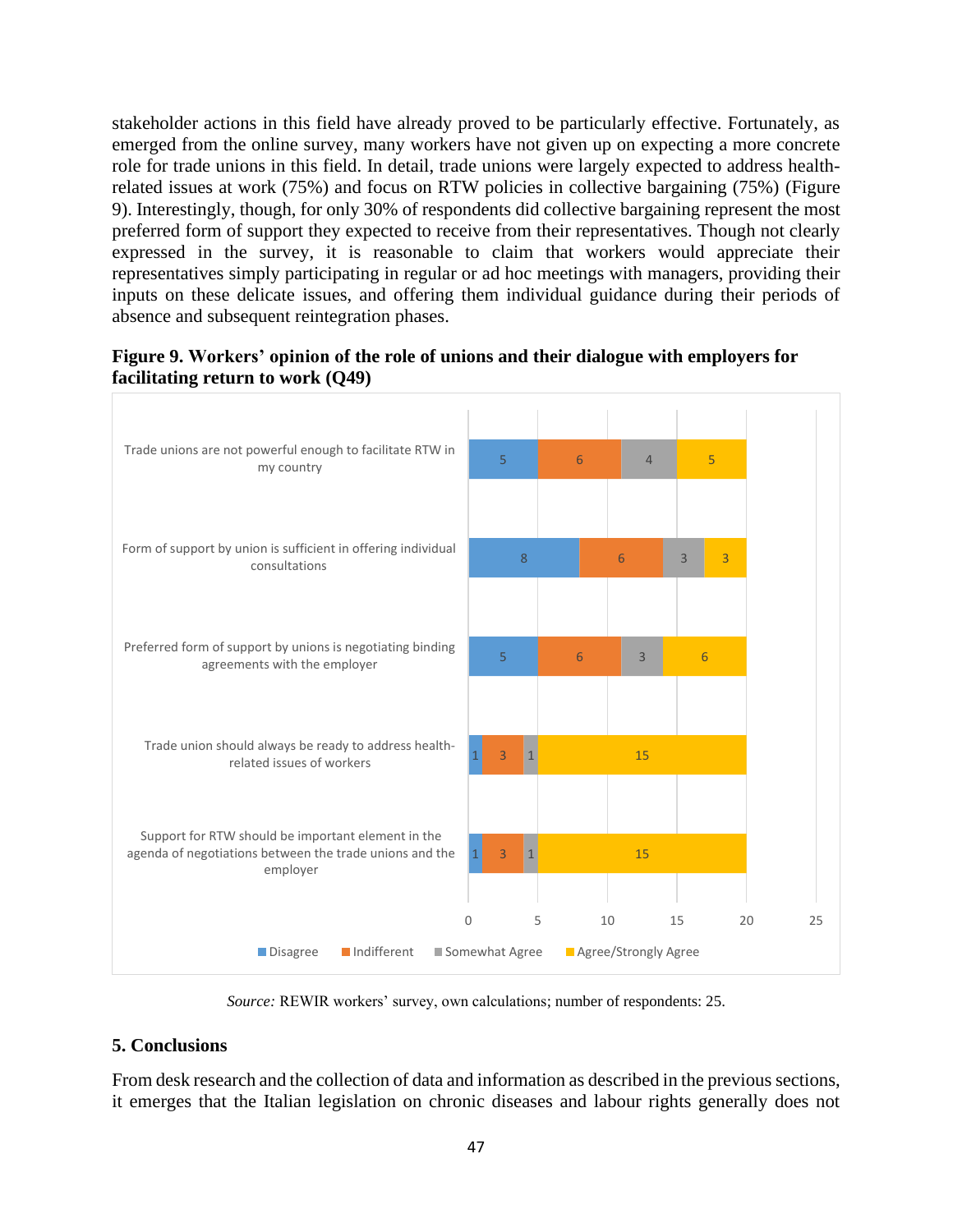support the role of industrial relations in this area and social partners argue that the policymaking processes still poorly provide for their involvement. The legal framework on RTW after a chronic disease in Italy is also greatly fragmented, which results in all the key players at the local level (line managers, the HR division, company consultants and trade unionists) needing to have a thorough knowledge of the legislation and the ability to properly deal with its application. However, both employers and social partners (i.e. trade unions and employers' representatives) often lack this legal expertise. Furthermore, they are usually not very interested in these topics and prefer to focus their action on more traditional issues.

It is thus no wonder that the role of collective bargaining in this area is rather limited and traditional, being mainly based on generalised responses to diseases. National collective labour agreements signed by the three main trade union organisations (CGIL, CISL and UIL), indeed, tend to provide workers with chronic diseases employment and wage security, a fair work–life balance and – thanks to supplementary health funds – better or additional healthcare services. Although measures agreed in this field mainly relate to these social areas, some differences can be detected across different sectoral-level NCLAs as regards the scope and generosity of these solutions and their main targets (workers who are either disabled, affected by serious and chronic pathologies or by oncological and degenerative diseases, or in need of life-saving therapies, etc.). More particularly, AISM, an association representing people affected by multiple sclerosis, has reported the lack of clear and homogeneous definitions across different NCLAs of the worker categories intended to be the beneficiaries of RTW measures and other forms of protection (Osservatorio AISM, 2017). This has proved to lead to great confusion in their application and, consequently, to the risk of discrimination across companies and economic sectors. Moreover, within an industrial relations system characterised by a low degree of legal institutionalisation and union pluralism (Leonardi, 2017; Leonardi et al., 2017), workers can be subject to so-called pirate labour contracts (concluded by colluding trade union associations) or to NCLAs other than those involving CGIL, CISL and UIL, which generally do not provide workers with chronic diseases the same protection standards as those listed above (ADAPT, 2020, pp. 263-307).

With reference to decentralised collective bargaining, it is worth pointing out that in Italy, territorial and company-level collective bargaining on RTW after a chronic disease is largely underdeveloped and depends on the willingness and availability of individual trade unions, employer representatives and managers. As a consequence, when taking place, company-level collective bargaining is essentially limited to large and well-structured companies (generally equipped with the necessary financial and technical resources to address these issues), which are moreover concentrated only in specific sectors (such as the chemical, pharmaceutical, energy and banking sectors).

As observed at the sectoral level, collectively agreed solutions at the company level are usually aimed at providing workers with protection within their existing employment relationship and do not support, nor do they cover, any possible employment transitions. By contrast, active labour market policies and job (re-)integration programmes are found to be more frequently designed and implemented at the territorial level, where social partners often engage with other relevant stakeholders in joint initiatives or projects, which are not always formalised in collective agreements and can be discovered through online desk research or direct interviews with the participants. Similarly, at the company level, employer and workers' representatives are sometimes found to cooperate with each other in RTW processes even outside the framework of formal collective agreements. As a result, RTW processes for workers suffering from chronic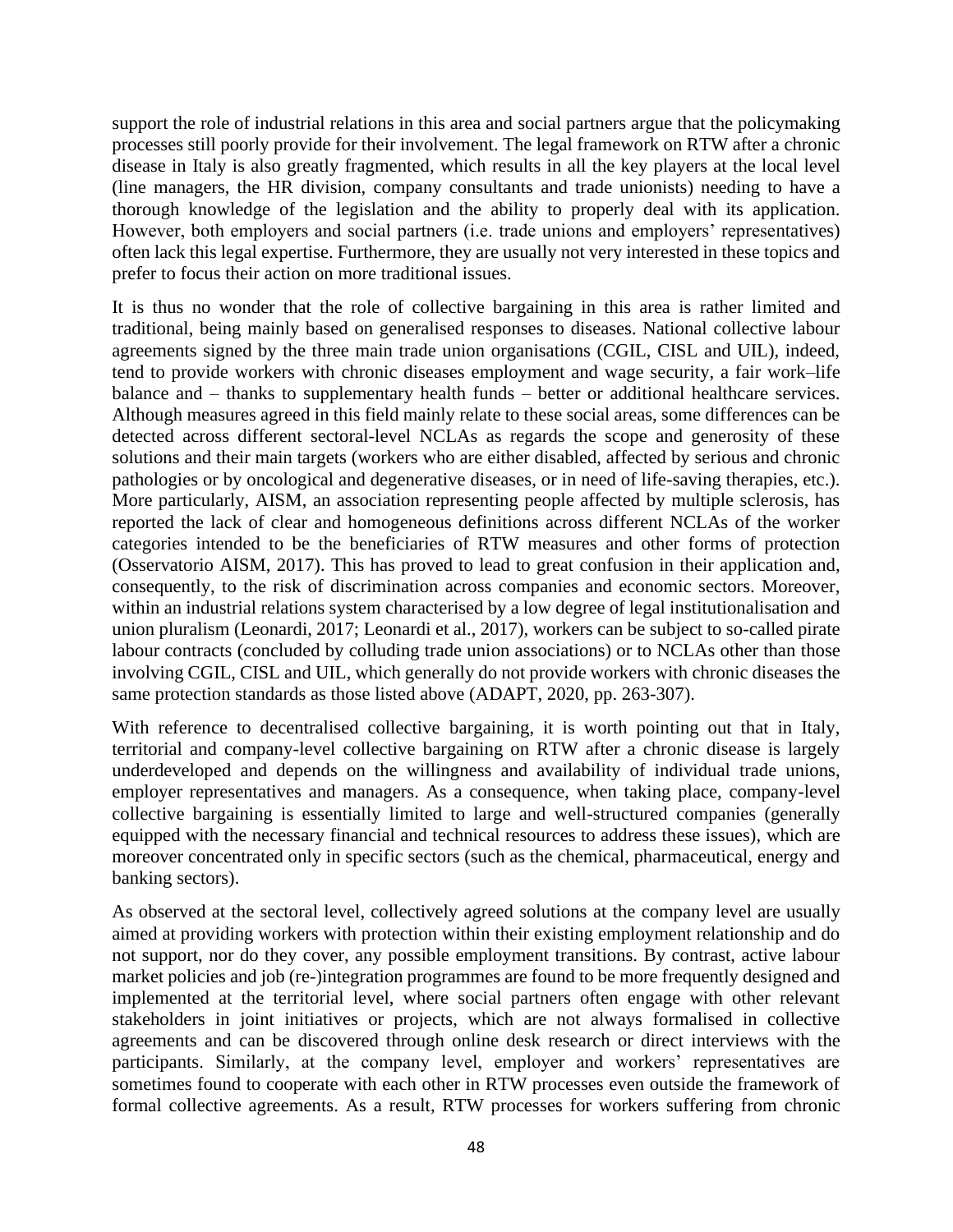diseases in Italy still seem to be largely managed on an informal basis, especially at the decentralised level. Within companies, these processes are moreover mostly addressed unilaterally by company managers – at best, with the support of a few external experts – while the involvement of workers' representatives is quite rare. This situation is likely to marginalise worker voices in RTW processes, thus reasonably explaining the already polarised workers' views on the support received from employers. The situation also explains the workers' largely negative perceptions of workplace accommodations after a long-term absence and the role of representatives in these dynamics, as emerged from the online survey.

Partly contributing to the prevailing informality in the management of these issues as well as the lack of a homogeneous, widespread commitment by social partners to RTW, is the absence of any form of coordination starting from the central/national industrial relations level. Relevant exceptions can be found in the NCLAs for the chemical-pharmaceutical and banking sectors, where trade unions and employers' associations have tried to enhance the role of a national bilateral observatory in promoting and coordinating active labour market projects at the local level, as well as in encouraging companies to adopt disability management plans. It is thus not by chance that, as seen before, the most relevant collectively-agreed RTW solutions have been implemented by companies operating in these sectors. However, both these agreements seem to lack a clear provision on a monitoring system aimed at checking the actual implementation of suggested measures.

In the light of these findings, it is desirable that social partners at the central/national level take action to foster the role and improve the ability of local players on this topic. As demonstrated in previous sections, successful results can be achieved – especially when social partners engage in collaborations with research institutes, patients' associations, public institutions and other relevant stakeholders in this field. The main efforts should thus be oriented towards deepening social partners' knowledge of the existing legal framework, strengthening multi-stakeholder cooperation and coordination across different levels, and promoting a preventive and proactive approach to RTW issues. This should be done (perhaps by taking advantage of the resources allocated by the Italian government for these purposes),<sup>57</sup> even prior and not only in response to the emergence of a critical situation, by redesigning work environments to make them more inclusive and sustainable for all and by rethinking the notions of productivity, work performance, fulfilment of the task and suitability for work, inter alia, for their greater adaptation to the needs of workers affected by chronic disease. This is even more urgent considering that workers facing RTW are largely worried about not being able to sustain their usual productivity and performance levels, and that a considerable portion of surveyed managers expect workers to be back at their previous productivity pace with no adjustments.

Interestingly, by tackling these central issues and preparing the ground for smoother job (re- )integration processes for people with chronic diseases, social partners could find out they are taking an important step towards not only prolonged professional careers in the face of negative pressures that the ageing of the workforce is already posing for public health and welfare systems (Iodice, 2020), but also greater sustainability of work and a more human-centred approach to economic growth and development. These results could be beneficial to our economy in general

<sup>57</sup> For instance, according to the Budget Law 2019, employers' associations, trade unions, bilateral bodies and nonprofit organisations can present INAIL projects for informing and training employers and workers as regards the topic of reintegration at work of people affected by a work-related disability and apply for INAIL funds.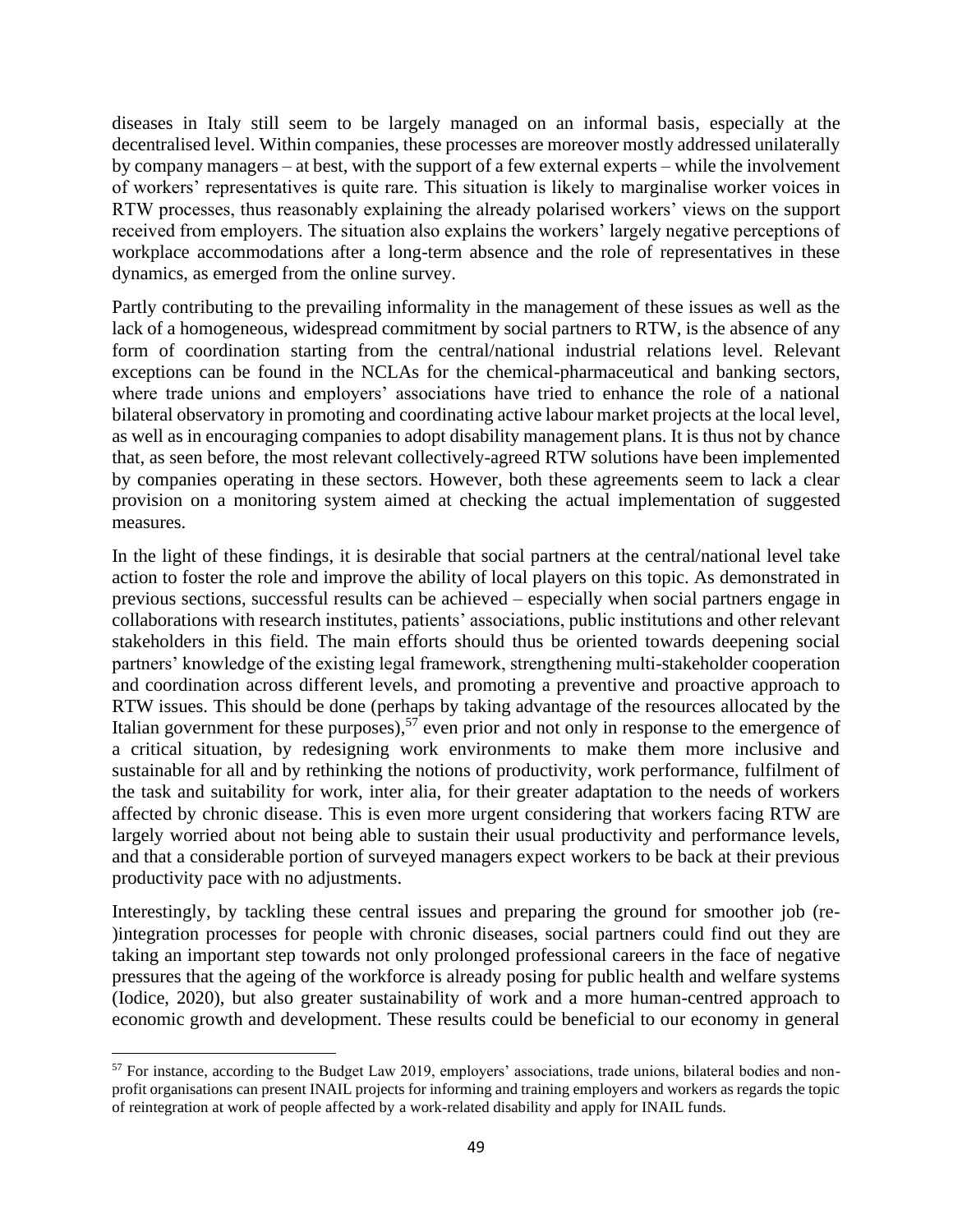and to all workers, given the many personal changes and events (disease, maternity, caregiving, etc.) potentially impacting their careers and performance levels, which they can experience throughout their life. It is also in the light of these considerations that we can agree with and further advance AISM's suggestion for sectoral-level social partners to overcome the disparities in protection standards caused by the various beneficiaries identified in different NCLAs and extend rights and prerogatives to more comprehensive and less departmentalised worker categories (Osservatorio AISM, 2017). The potential wide and generalised effect of this approach must not, however, overlook the specific characteristics of each condition and the particular needs of each person with a chronic disease, for whom even encompassing and well-structured RTW plans need to have their specific measures carefully tailored. Finally, as collective agreements mainly provide protections for workers within their existing employment relationship (in terms of, e.g. job and wage security, work–care–life balance), greater attention should be paid by social partners to periods of transition (such as periods of absence from work due to treatment and periods of transition to a different job), within which workers may feel lost and in need of external support (which today they largely find in relatives, physicians, colleagues and professionals from patients' associations). Again, it is at this level that, given the widespread condition of vulnerability in postindustrial societies<sup>58</sup> and from the perspective of transitional labour markets,<sup>59</sup> the maturity, innovativeness and readiness of industrial relations players and institutions will be measured.

<sup>&</sup>lt;sup>58</sup> According to Ranci (2002), the socioeconomic transformations of post-industrial societies (e.g. precarious and more discontinuous working careers, fragile social and family networks, unresponsive social institutions) have engendered a condition of frequent and prolonged vulnerability, which derives from the unstable inclusion of individuals in the main channels of social integration and resource distribution (i.e. work, family, welfare systems), thus jeopardising their autonomy and capacity for self-determination. This condition would call for a rethinking of current models of social protection, which should not merely be based on the recognition of rights but also on the strengthening of individuals' capabilities.

<sup>&</sup>lt;sup>59</sup> By transitional labour markets we mean a new conception of the labour market as an open social system and of labour itself as a category that contains different possible statuses and conditions of workers. This is linked to the wide ongoing transformations of work and to the growing fragmentation and discontinuity of working careers, so the issue is how to provide workers with the tools that enable them to deal with these occupational transitions. In this context, the traditional job position, meant as a stable employment over time, loses its centrality while elements such as professionalism and employability increase in importance (Casano, 2018).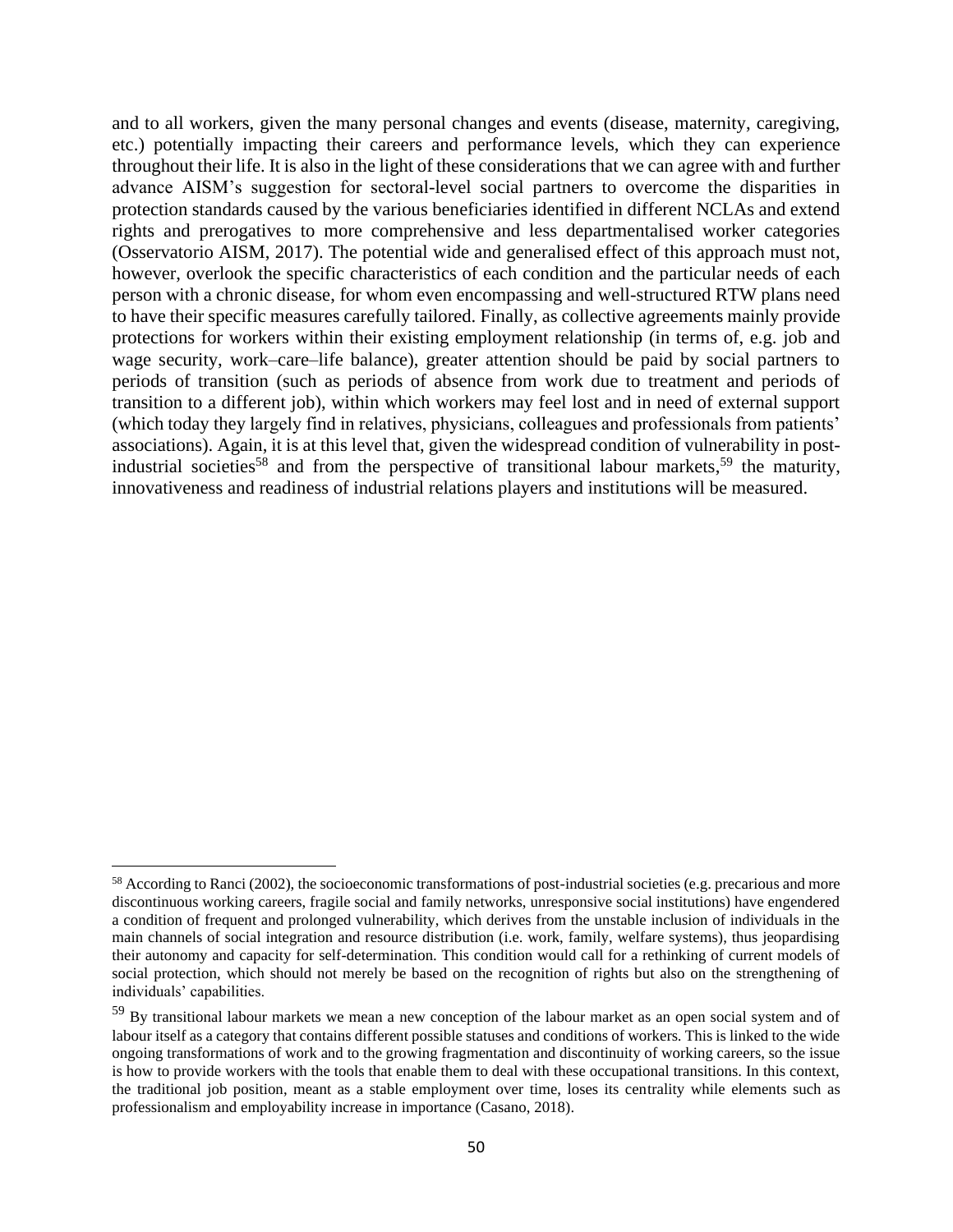## **Bibliography**

ADAPT (2020), *VI Rapporto sulla contrattazione collettiva in Italia (2019)*, Adapt University Press.

ADAPT, UBI Banca (2019), *Welfare for people. Secondo rapporto su Il welfare occupazionale e aziendale in Italia,* Adapt University Press.

Bono, R. (2020), "La giurisprudenza nazionale a tutela del lavoratore disabile tra divieti di discriminazioni e obbligo di soluzioni ragionevoli", in Del Punta, R., Gottardi, D., Nunin, R., Tiraboschi, M. (eds.), *Salute e benessere dei lavoratori: profili giuslavoristici e di relazioni industriali*, ADAPT University Press, pp. 67-81.

Caprile, M., Sanz de Miguel, P., Rioboo Leston, I., Welz, C., Rodriguez Contreras, R. (2017), "Mapping varieties of industrial relations: Eurofound's analytical framework applied", Eurofound, Luxembourg, Publications Office of the European Union [\(https://www.eurofound.europa.eu/publications/report/2018/mapping-varieties-of-industrial](https://www.eurofound.europa.eu/publications/report/2018/mapping-varieties-of-industrial-relations-eurofounds-analytical-framework-applied)[relations-eurofounds-analytical-framework-applied\)](https://www.eurofound.europa.eu/publications/report/2018/mapping-varieties-of-industrial-relations-eurofounds-analytical-framework-applied).

Casano, L. (2018), "Supporting Occupational Transitions in "The New Geography of Work"*:*  Limits and Possible Developments of the Italian Labour Market Reform", *E-Journal of International and Comparative Labour Studies*, Vol. 7, No. 1, pp. 1-19.

Colombo, S., Regalia, I. (2016), *Changing joint regulation and labour market policy in Italy during the crisis: On the edge of a paradigm shift?*, in European Journal of Industrial Relations , pp. 295-309.

Corral, A., Durán, J., Isusi, I., (2014*),* "Employment Opportunities for People with Chronic Diseases", Eurofound, Luxembourg, Publications Office of the European Union [\(https://www.eurofound.europa.eu/publications/report/2014/employment-opportunities-for](https://www.eurofound.europa.eu/publications/report/2014/employment-opportunities-for-people-with-chronic-diseases)[people-with-chronic-diseases\)](https://www.eurofound.europa.eu/publications/report/2014/employment-opportunities-for-people-with-chronic-diseases).

CNEL (2019), *10° Report periodico dei Contratti Collettivi Nazionali di Lavoro vigenti depositati nell'Archivio CNEL.*

European Commission (2012), "The 2012 Ageing Report: Economic and Budgetary Projections for the 27 EU Member States (2010-2060)", European Economy, n. 2, European Union [\(https://ec.europa.eu/economy\\_finance/publications/european\\_economy/2012/pdf/ee-2012-](https://ec.europa.eu/economy_finance/publications/european_economy/2012/pdf/ee-2012-2_en.pdf) [2\\_en.pdf\)](https://ec.europa.eu/economy_finance/publications/european_economy/2012/pdf/ee-2012-2_en.pdf).

European Commission (2017), "Joint Statement on "Improving the employment of people with chronic diseases in Europe", Framing paper, https://ec.europa.eu/health/sites/health/files/policies/docs/2017 chronic framingdoc en.pdf

51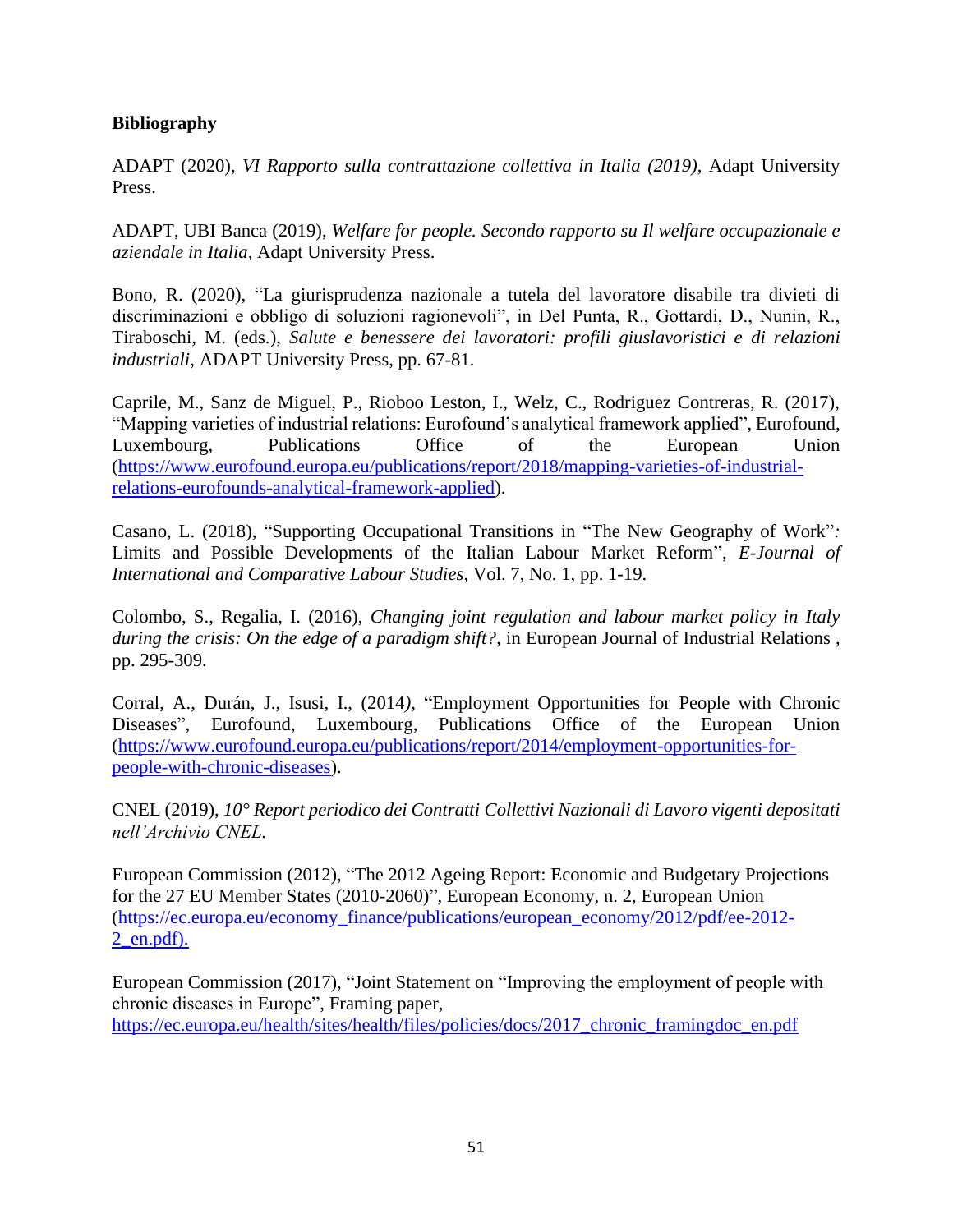FAVO – Osservatorio sulla condizione assistenziale dei malati oncologici (2019), "11° Rapporto sulla condizione assistenziale dei malati oncologici", Roma, [\(https://www.quotidianosanita.it/allegati/allegato9903144.pdf\)](https://www.quotidianosanita.it/allegati/allegato9903144.pdf).

Fernández Martínez, (2017), "L'evoluzione del concetto giuridico di disabilità: verso un'inclusione delle malattie croniche*?"*, *Diritto delle Relazioni Industriali*, n. 1, pp. 74-97.

Iodice D. (eds.) (2020), *Intergenerational Divide and Employee Solidarity. Inclusive Bargaining as a Drive for Change in the Digital Era*, ADAPT University Press.

IRS – Istituto per la Ricerca Sociale (eds.) (2019), *Il collocamento mirato e le convenzioni exart. 14: Evidenze e riflessioni*.

Istat (2019), "Annuario statistico italiano 2019", [\(https://www.istat.it/it/files//2019/12/C04.pdf](https://www.istat.it/it/files/2019/12/C04.pdf) ).

Kubo, J., Goldstein, B.A., Cantley, L.F., Tessier-Sherman, B., Galusha, D., Slade, M.D., Chu, I.M., Cullen, M.R., (2014), "Contribution of health status and prevalent chronic diseases to individual risk for workplace injury in the manufacturing environment", *iOccupational and Environmental Medicine*, pp. 159-166.

Leonardi, S. (2017), "Trade unions and collective bargaining in Italy during the crisis", in Lehndorff, S., Dribbush, H., Schulten, T. (eds.), *Rough waters – European trade unions in a time of crises*, ETUI, pp. 83-108.

Leonardi, S., Ambra, M. C., Ciarini, A. (2017), "Italian collective bargaining at a turning point", Working Paper CSDLE "Massimo D'Antona". INT, No. 139.

Locke, R. M. (1995), *Remaking the Italian economy*, Cornell University Press.

OECD (2009), "Sickness, Disability and Work Keeping on Track in the Economic Downturn, 2009", OECD Publishing [\(http://www.oecd.org/employment/emp/42699911.pdf\)](http://www.oecd.org/employment/emp/42699911.pdf).

OECD (2017), "Pensions at a glance", OECD Publishing [\(https://www.oecd-ilibrary.org/social](https://www.oecd-ilibrary.org/social-issues-migration-health/pensions-at-a-glance-2017_pension_glance-2017-en)issues-migration-health/pensions-at-a-glance-2017 pension glance-2017-en).

OECD (2019a), "Pensions at a glance", OECD Publishing, [\(https://www.oecd](https://www.oecd-ilibrary.org/docserver/b6d3dcfc-en.pdf?expires=1594636624&id=id&accname=guest&checksum=568CE69CBFBCFDBF7760D2646AA2A7AA)[ilibrary.org/docserver/b6d3dcfc](https://www.oecd-ilibrary.org/docserver/b6d3dcfc-en.pdf?expires=1594636624&id=id&accname=guest&checksum=568CE69CBFBCFDBF7760D2646AA2A7AA)[en.pdf?expires=1594636624&id=id&accname=guest&checksum=568CE69CBFBCFDBF7760D](https://www.oecd-ilibrary.org/docserver/b6d3dcfc-en.pdf?expires=1594636624&id=id&accname=guest&checksum=568CE69CBFBCFDBF7760D2646AA2A7AA) [2646AA2A7AA\)](https://www.oecd-ilibrary.org/docserver/b6d3dcfc-en.pdf?expires=1594636624&id=id&accname=guest&checksum=568CE69CBFBCFDBF7760D2646AA2A7AA).

OECD (2019b), "Pensions at a glance. L'Italia a confronto", OECD Publishing, [\(https://www.oecd.org/italy/PAG2019-ITA\\_it.pdf\)](https://www.oecd.org/italy/PAG2019-ITA_it.pdf).

OECD (2019c), "Health at a Glance 2019 - OECD INDICATORS*"*, OECD Publishing, [\(https://www.oecd-ilibrary.org/docserver/4dd50c09-](https://www.oecd-ilibrary.org/docserver/4dd50c09-en.pdf?expires=1593417199&id=id&accname=guest&checksum=3DD754357610C69C02C68D1DD05500EB)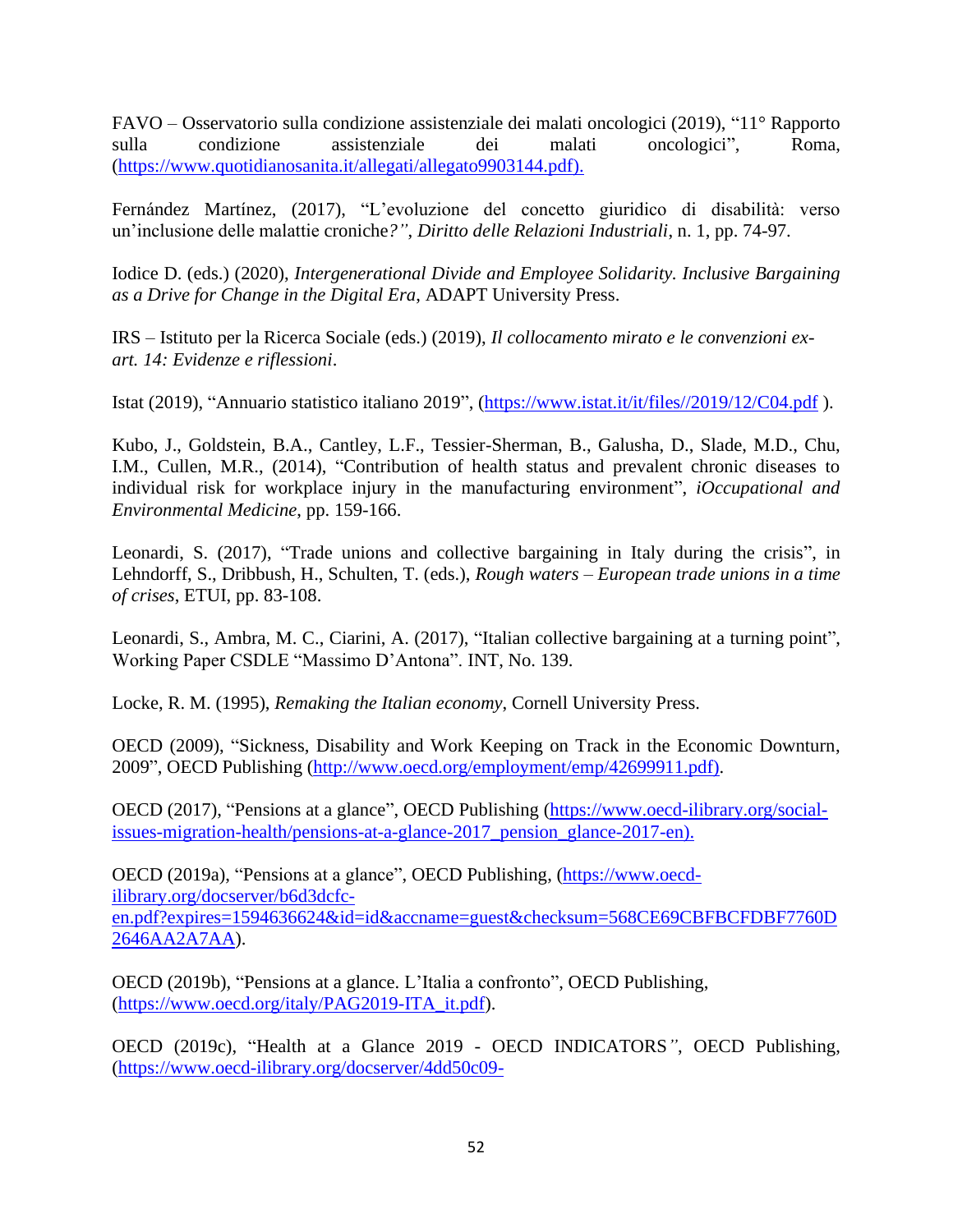[en.pdf?expires=1593417199&id=id&accname=guest&checksum=3DD754357610C69C02C68D](https://www.oecd-ilibrary.org/docserver/4dd50c09-en.pdf?expires=1593417199&id=id&accname=guest&checksum=3DD754357610C69C02C68D1DD05500EB) [1DD05500EB\)](https://www.oecd-ilibrary.org/docserver/4dd50c09-en.pdf?expires=1593417199&id=id&accname=guest&checksum=3DD754357610C69C02C68D1DD05500EB).

OECD, "European Observatory on Health Systems and Policies (2019), Italy: Country Health Profile 2019, State of Health in the EU", Paris/European Observatory on Health Systems and Policies, OECD Publishing [\(https://www.oecd-ilibrary.org/social-issues-migration-health/italy](https://www.oecd-ilibrary.org/social-issues-migration-health/italy-country-health-profile-2019_cef1e5cb-en)[country-health-profile-2019\\_cef1e5cb-en\)](https://www.oecd-ilibrary.org/social-issues-migration-health/italy-country-health-profile-2019_cef1e5cb-en).

OECD (2009), "Sickness, Disability and Work Keeping on Track in the Economic Downturn", OECD Publishing [\(http://www.oecd.org/employment/emp/42699911.pdf\)](http://www.oecd.org/employment/emp/42699911.pdf).

Osservatorio AISM Diritti e Servizi (2017), "Sclerosi multipla, gravi patologie, disabilità: Analisi della contrattazione collettiva nazionale" [\(https://allegati.aism.it/manager/UploadFile/2/20171215\\_723.pdf\)](https://allegati.aism.it/manager/UploadFile/2/20171215_723.pdf)

Pollak, K. M. (2014), "Chronic Diseases and Individual Risk for Workplace Injury"*, Occupational and Environmental Medicine*, pp. 155-166.

Ranci, C., (2002) "Fenomenologia della vulnerabilità sociale", *Rassegna Italiana di Sociologia*, No. 4, pp. 521-551.

Silvaggi, F., Eigenmann, M., Scaratti, C., Guastafierro, E., Toppo, C., Lindstrom, J., Rantala, E., Imaz-Iglesia, I., Barnfield, A., Maassen, A., Leonardi, M., (2020), "Employment and Chronic Diseases: Suggested Actions for The Implementation of Inclusive Policies for The Participation of People with Chronic Diseases in the Labour Market*", International Journal of Environment Research and Public Health"*, No. 17 [\(https://www.ncbi.nlm.nih.gov/pmc/articles/PMC7037802/#B4-ijerph-17-00820\)](https://www.ncbi.nlm.nih.gov/pmc/articles/PMC7037802/#B4-ijerph-17-00820).

Stefanovichj, S. (eds.) (2017), *Disability management, welfare e permessi solidali: Analisi di casi aziendali e contrattuali che affrontano la sfida della disabilità*, Edizioni Lavoro.

Tiraboschi, M. (2015), "The New Frontiers of Welfare Systems: The Employability, Employment and Protection of People with Chronic Diseases", *E-Journal of International and Comparative Labour Studies*, Vol. 4, n. 2.

Tomassetti, P. (2019), "Contrattazione collettiva, sostenibilità del lavoro e concorrenza nel mercato globale, oggi. Verso un nuovo contratto sociale?", in Rizzuto, G, Tomassetti, P. (eds.), *Il dumping contrattuale nel settore moda: Cause, conseguenze, rimedi*, Edizioni Lavoro, pp. 23-44.

Università Cattolica Sacro Cuore, Istituto di sanità pubblica - Osservatorio Nazionale sulla salute nelle regioni italiane (2019), "Rapporto Osservasalute 2019", [\(https://www.osservatoriosullasalute.it/osservasalute/rapporto-osservasalute-2019\)](https://www.osservatoriosullasalute.it/osservasalute/rapporto-osservasalute-2019).

Vargas Lllave O., Weber T., Vanderleyden J., (2019), "How to respond to chronic health problems in the workplace", Eurofound, Publications Office of the European Union.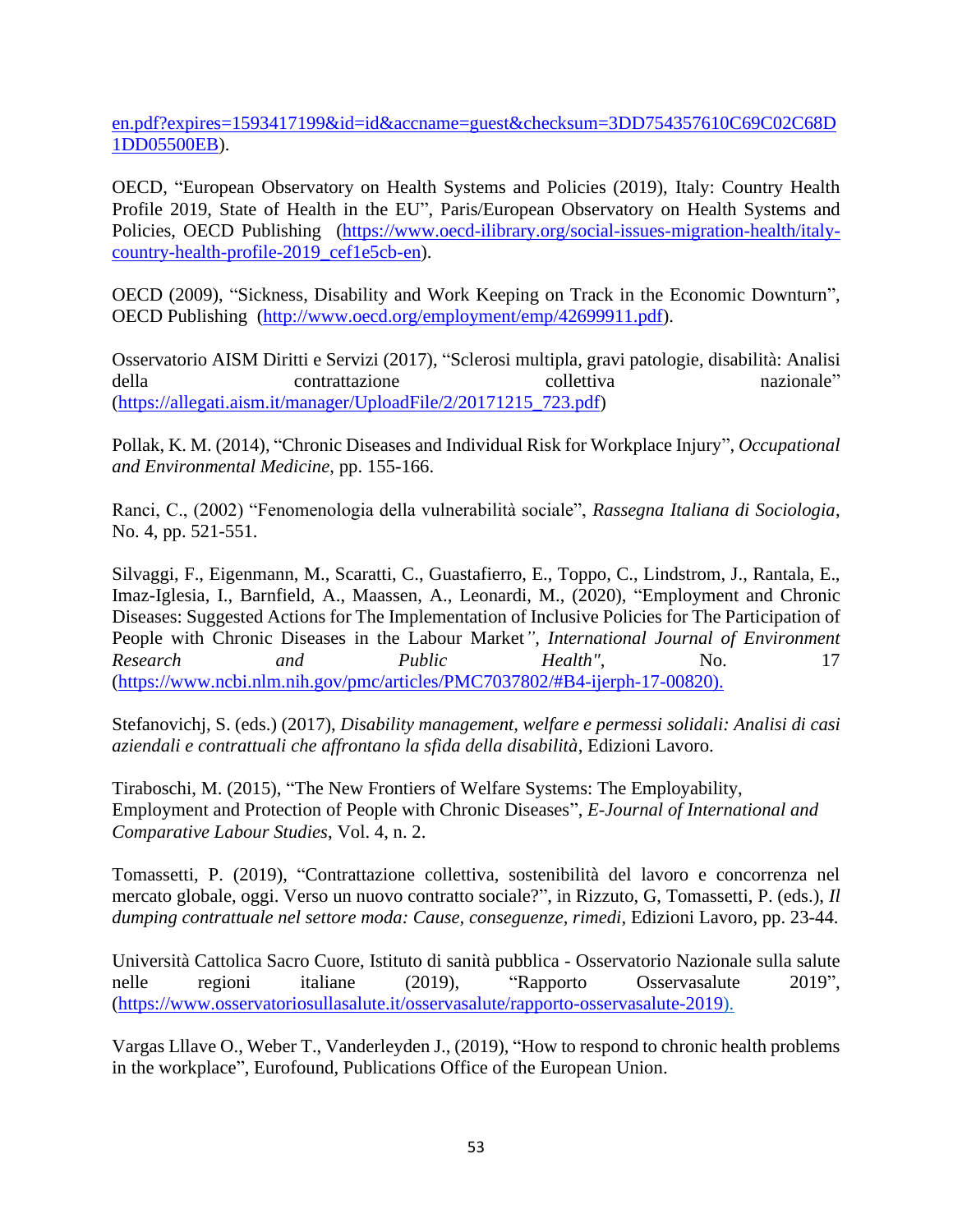Visser, J. (2009), "Europe's emergent multi-level system of industrial relations", FORMULA Working Papers, No. 10.